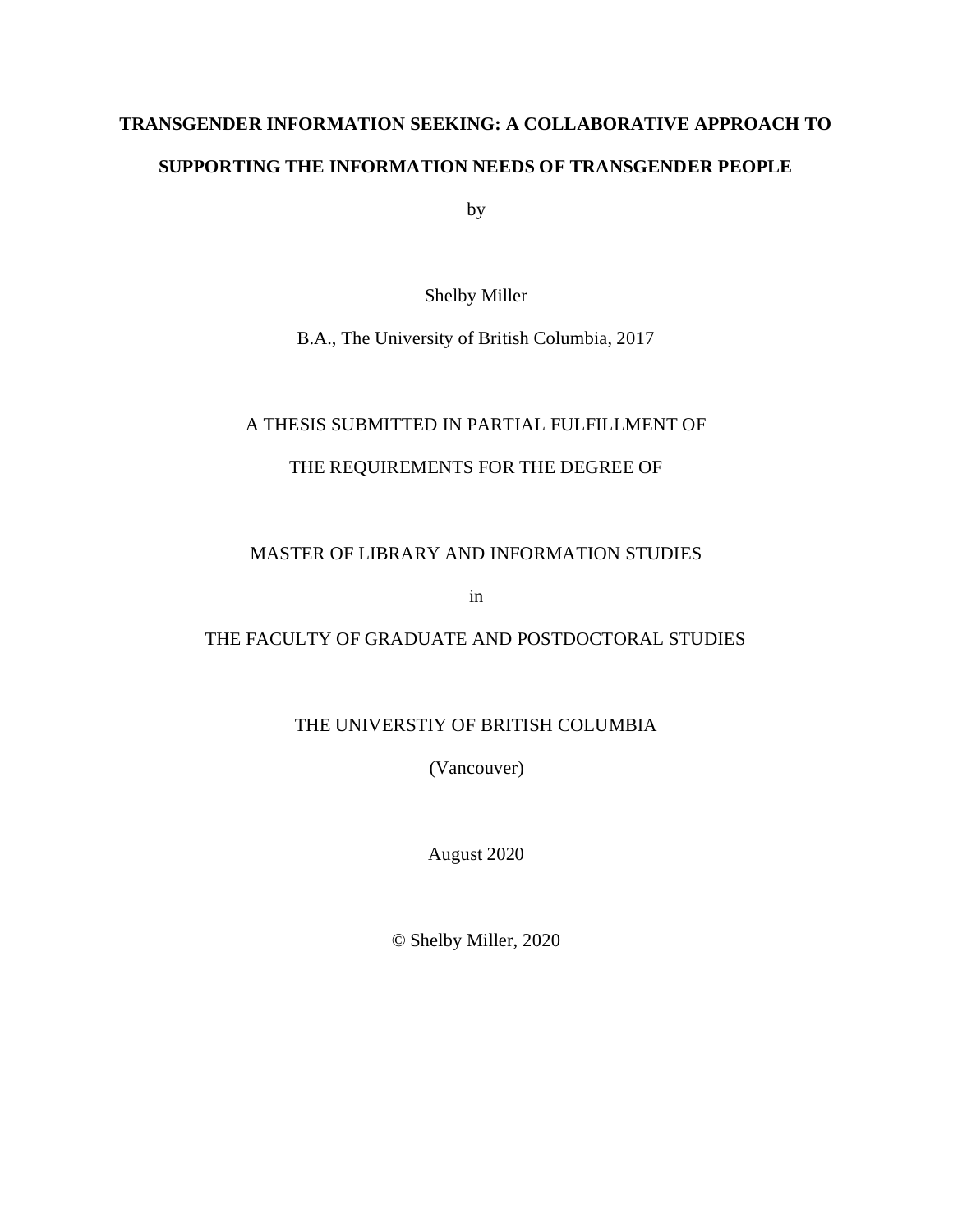The following individuals certify that they have read, and recommend to the Faculty of Graduate and Postdoctoral Studies for acceptance, the thesis titled:

Transgender information seeking: a collaborative approach to supporting the information needs of transgender people

submitted by Shelby Miller in partial fulfillment of the requirements for

the degree of Master of Library and Information Studies

in Library and Information Studies

### **Examining Committee:**

Heather O'Brien, Professor at the School of Information Supervisor

Julia Bullard, Professor at the School of Information Supervisory Committee Member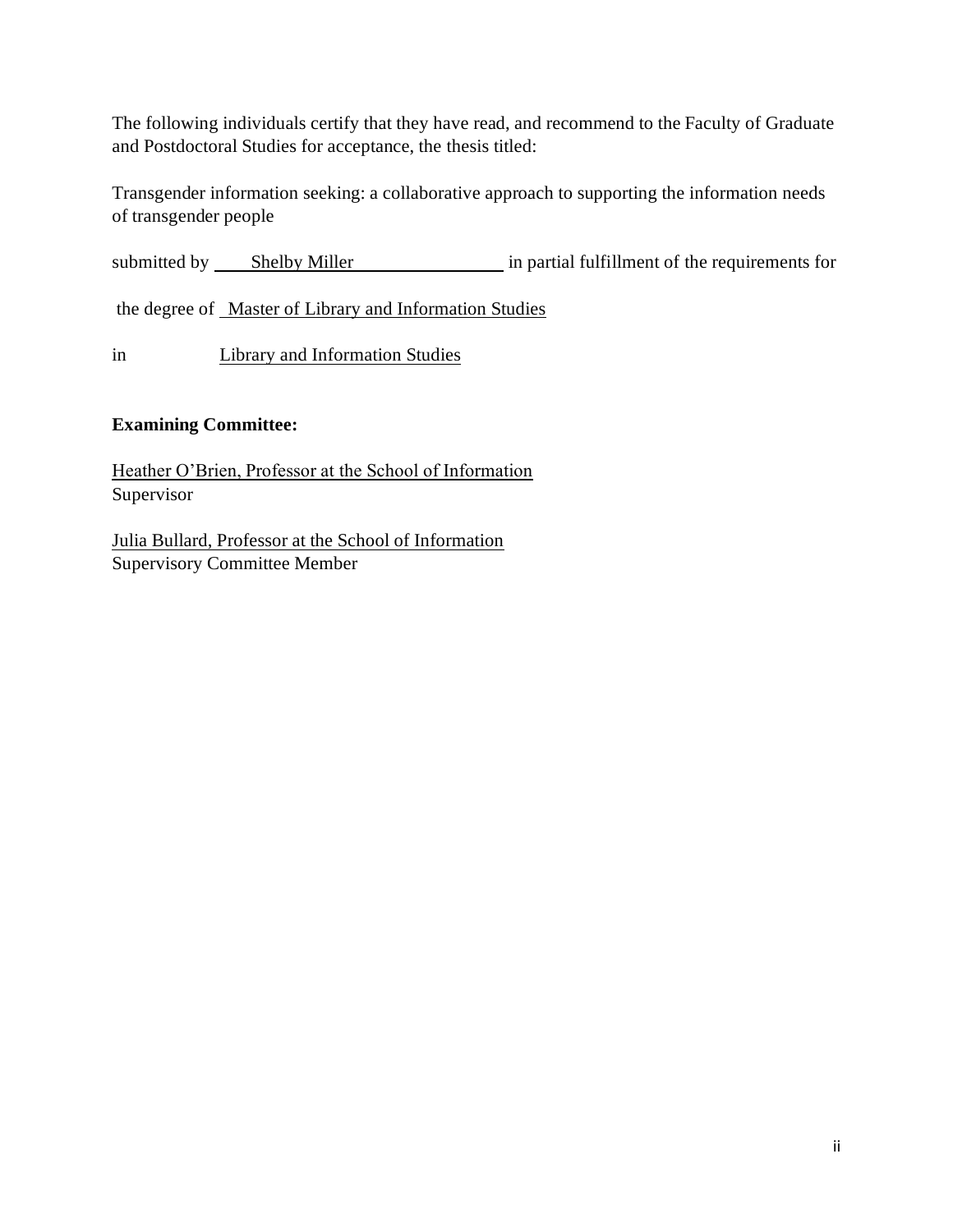### <span id="page-2-0"></span>**Abstract**

The purpose of this thesis is to explore the information behaviour of transgender people, related to the process of coming to discover or better understand one's gender identity. The information seeking habits of transgender people is an area of the transgender experience that has been largely unexplored in research, and existing research has particularly neglected the information behaviour related to developing an understanding of one's transgender identity.

Additionally, this thesis seeks to amplify the voices of trans participants through a methodology inspired by the community-based participatory action research framework. Participants acted in a dual role as research participant and researcher. In the first of two online interview sessions, participants had an open-ended discussion about the information behaviours that helped them come to a better understanding of their gender identity. In the second session, participants analyzed their earlier discussion, looking for common themes and takeaways. This discussion was used as the basis for an evaluation of a transgender health resource from British Columbia's Provincial Health Service Authority to determine ways that it could be improved to better meet the information needs of transgender people.

The results of this thesis suggest that serendipitous discovery of information about transgender identities, as well as information that is affirming, emotionally supportive, and personally relatable are important in many transgender individuals' information journeys. Social media platforms were identified as a good platform for this type of content due to the low barrier to entry for creating content, and their tendency to host more personal content, although these platforms generally host content with a negative view of transgender people as well. The research identified a noticeable lack of affirming and emotionally supportive information in the provincial health resource we reviewed, and suggested ways for that site to better support the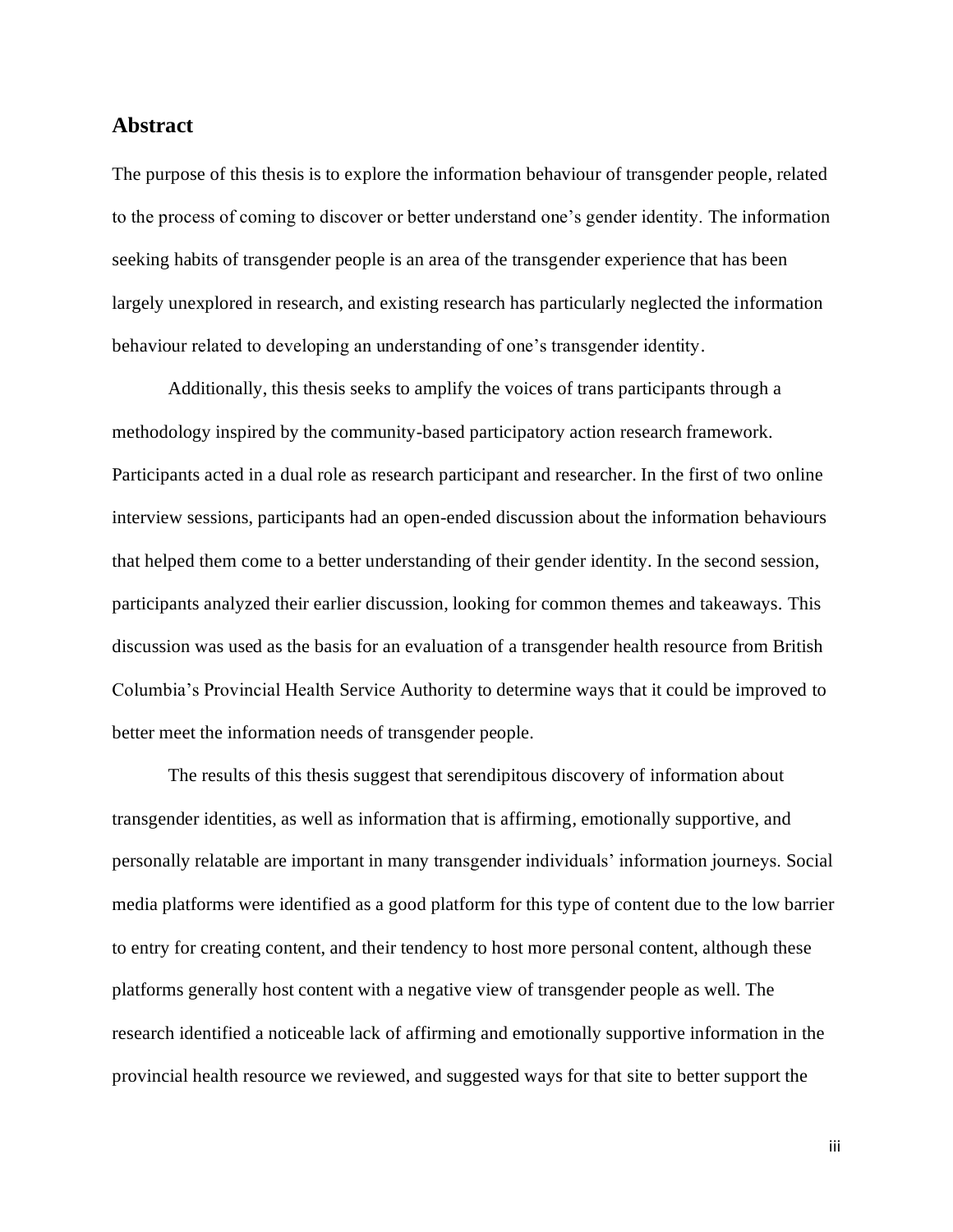needs of transgender users without compromising its core purpose as a health resource. While this thesis has limitations in terms of its recruitment strategy and participant demographics, it provides important insight into an underexplored area of the transgender experience, information behaviour related to forming identity, and suggests a template for performing equitable research that centers participants' voices.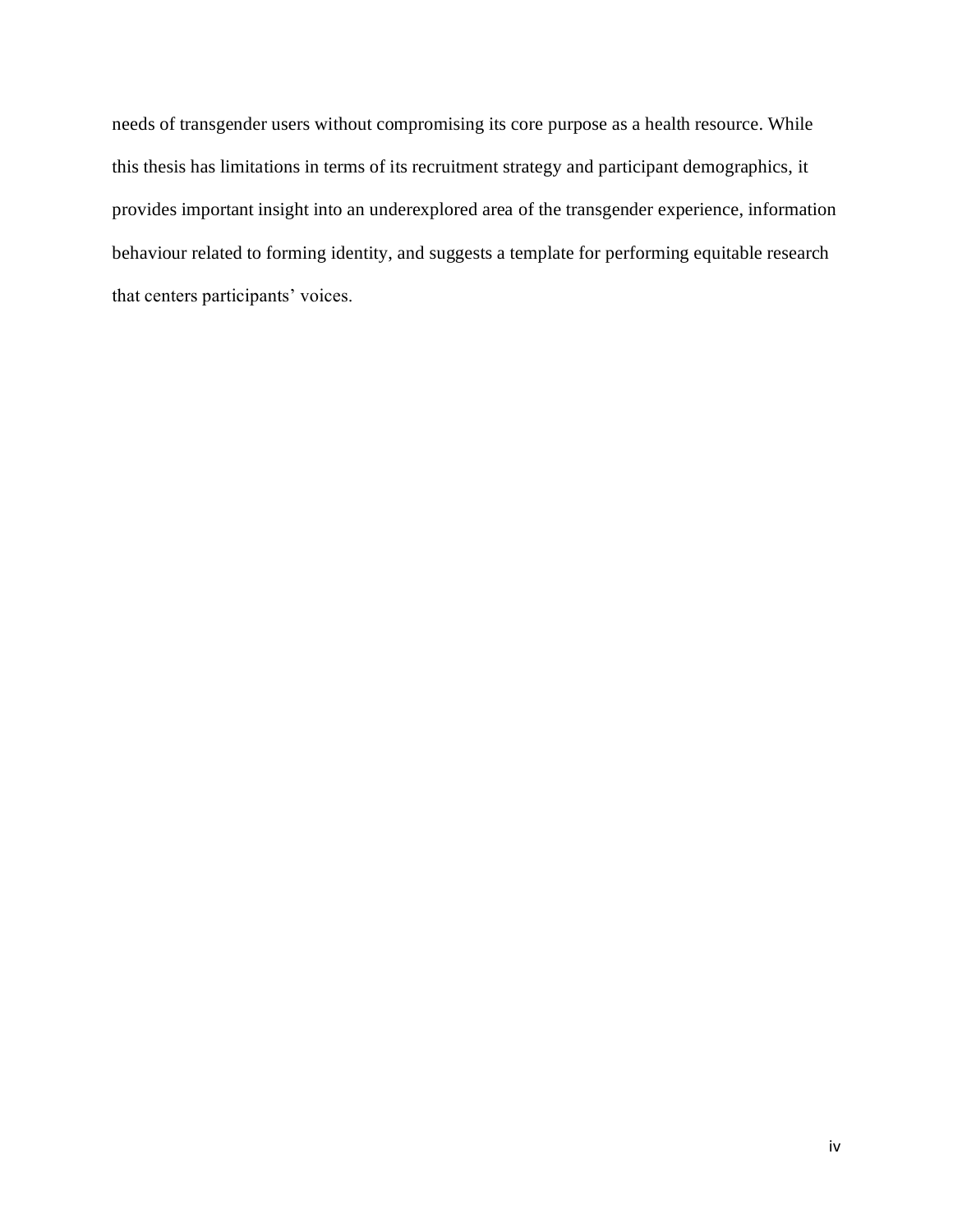## <span id="page-4-0"></span>**Lay Summary**

In this thesis, I interviewed transgender participants about their experiences searching for information related to developing their understanding of their gender identity. The study took place over two online group sessions. Participants were actively engaged in multiple parts of the research and had opportunities to review the results from both sessions. In the first session, participants shared details related to the information-seeking habits that helped them better understand their gender identity. In the second, participants reviewed the transcript from the first session to identify common themes and used these themes to evaluate an information resource intended for use by transgender individuals. The results of our discussions show that participants responded better to resources that they found relatable and emotionally supportive and suggest ways that the online resource could be improved to better meet these users' needs.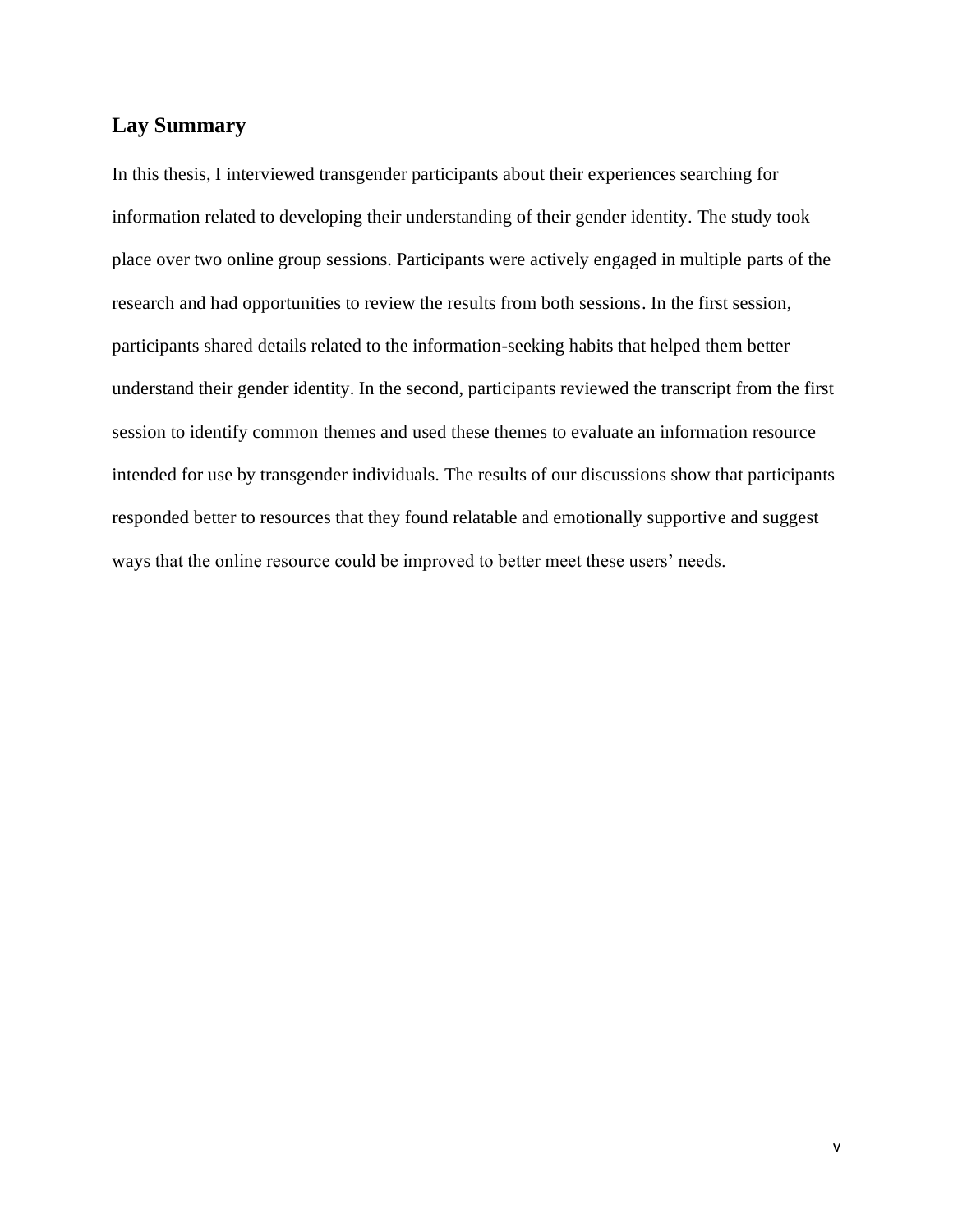## <span id="page-5-0"></span>**Preface**

This thesis was written under the primary supervision of Dr. Heather O'Brien (Professor at the School of Information at UBC). It builds off a project titled "Understanding Early Information Needs of Transgender and Gender Diverse Individuals" that the researcher, Shelby Miller, completed for the LIBR 553 course at the University of British Columbia in 2018. This work was approved by UBC BREB (H19-04070). Funding was obtained through the Arts Graduate Student Research Awards 2020-2021.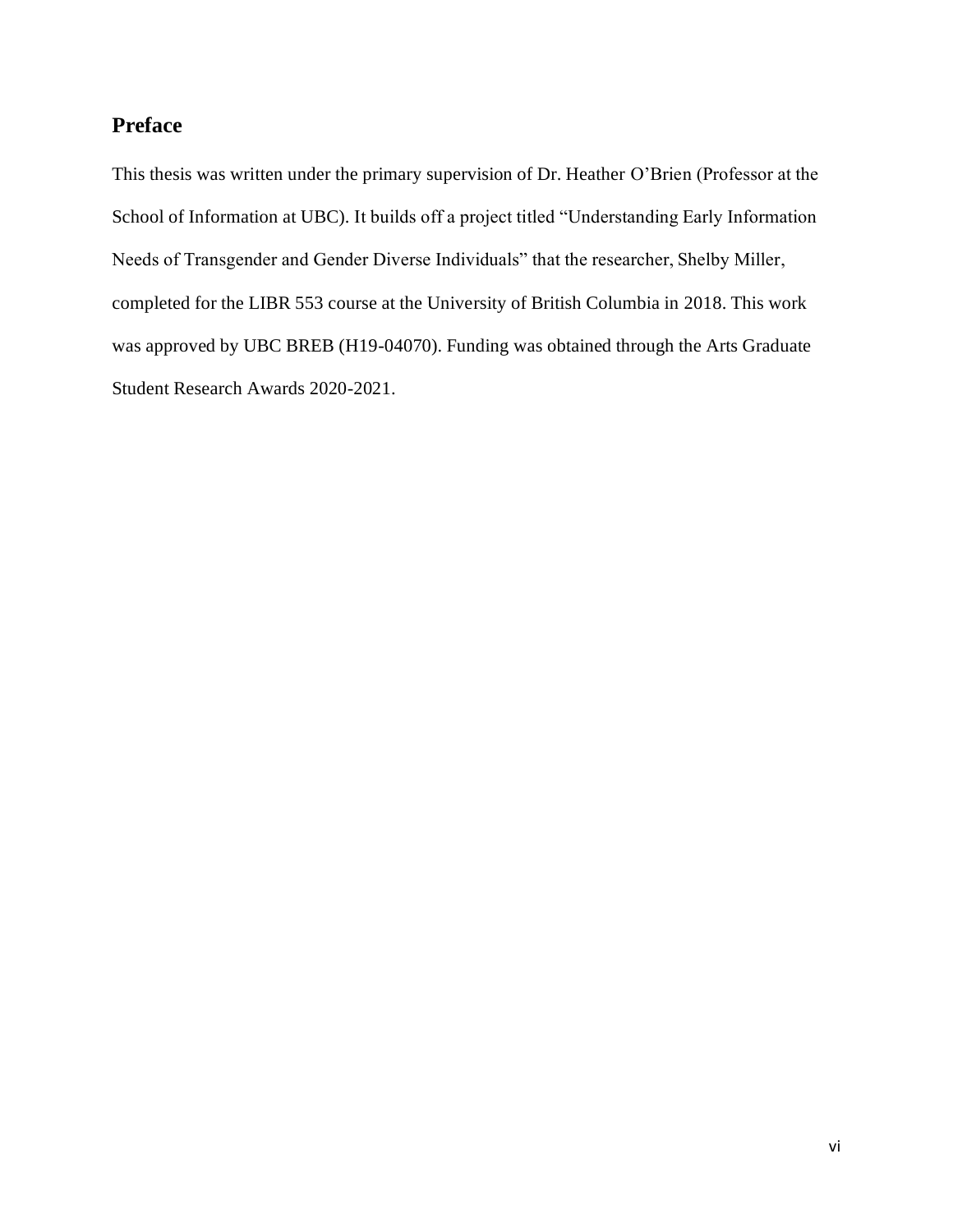# <span id="page-6-0"></span>**Table of Contents**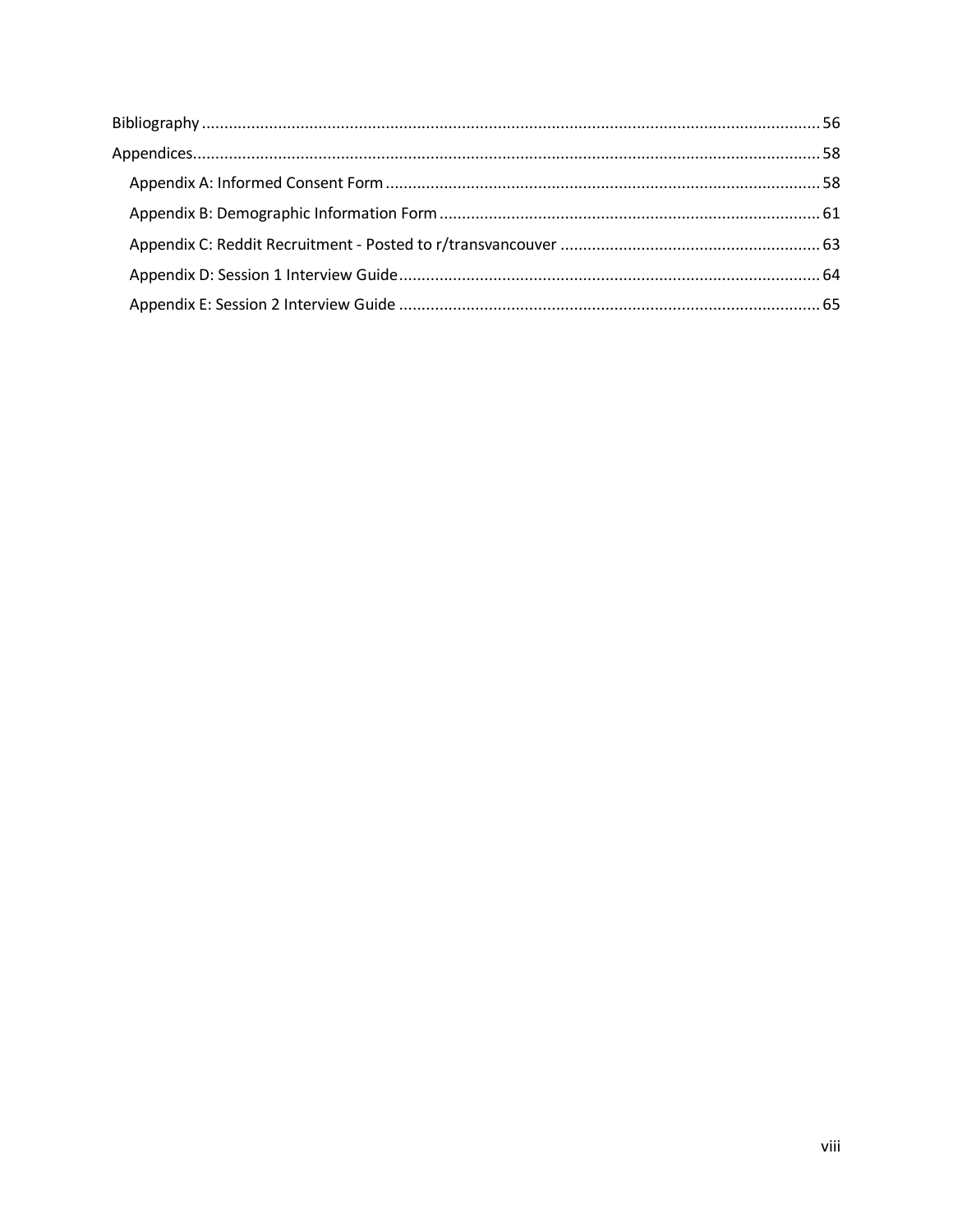# <span id="page-8-0"></span>**List of Tables**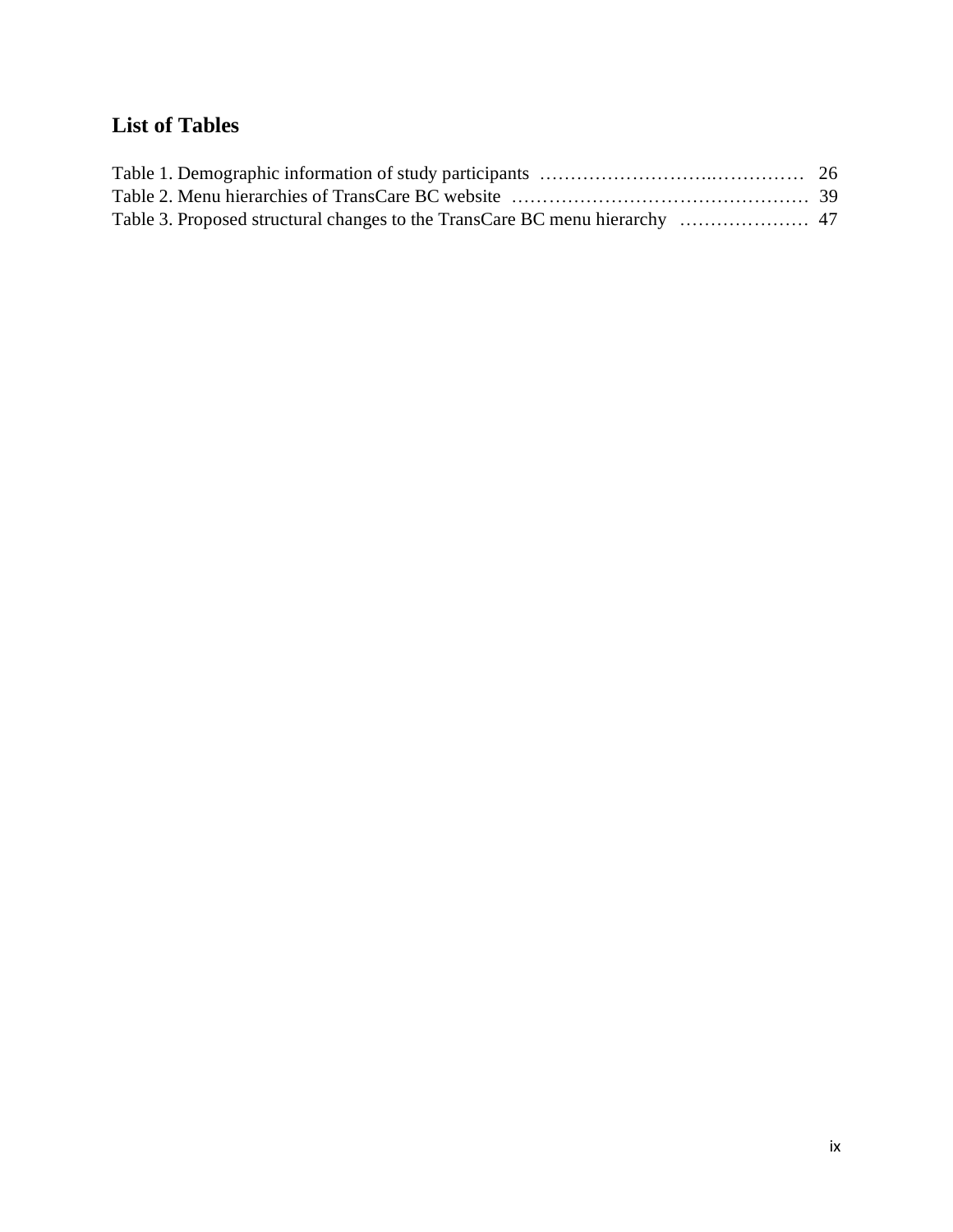# <span id="page-9-0"></span>**List of Figures**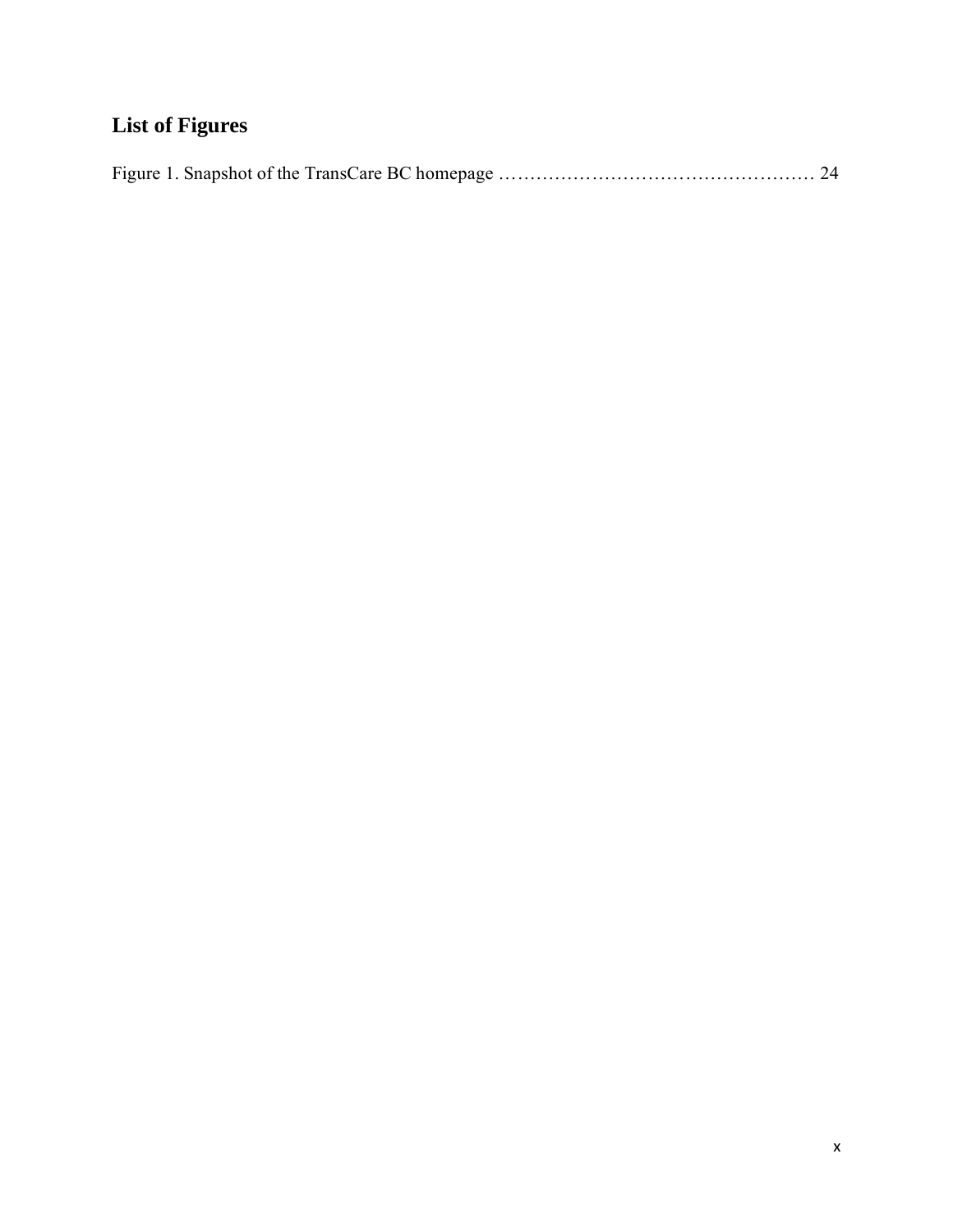## <span id="page-10-0"></span>**Acknowledgements**

This thesis would not have been possible without my study participants and research partners, including Jesse, June, Kate, and Taylor. Thank you all for your insight and your readiness to collaborate, and for the trust that you have put in me to cobble this thesis together from your stories.

Thank you to Dr. Heather O'Brien, whose LIBR 553 class allowed me to discover a research topic I was incredibly passionate about. I am beyond privileged that you agreed to act as my supervisor for this thesis. It would not have been possible without your feedback and expertise.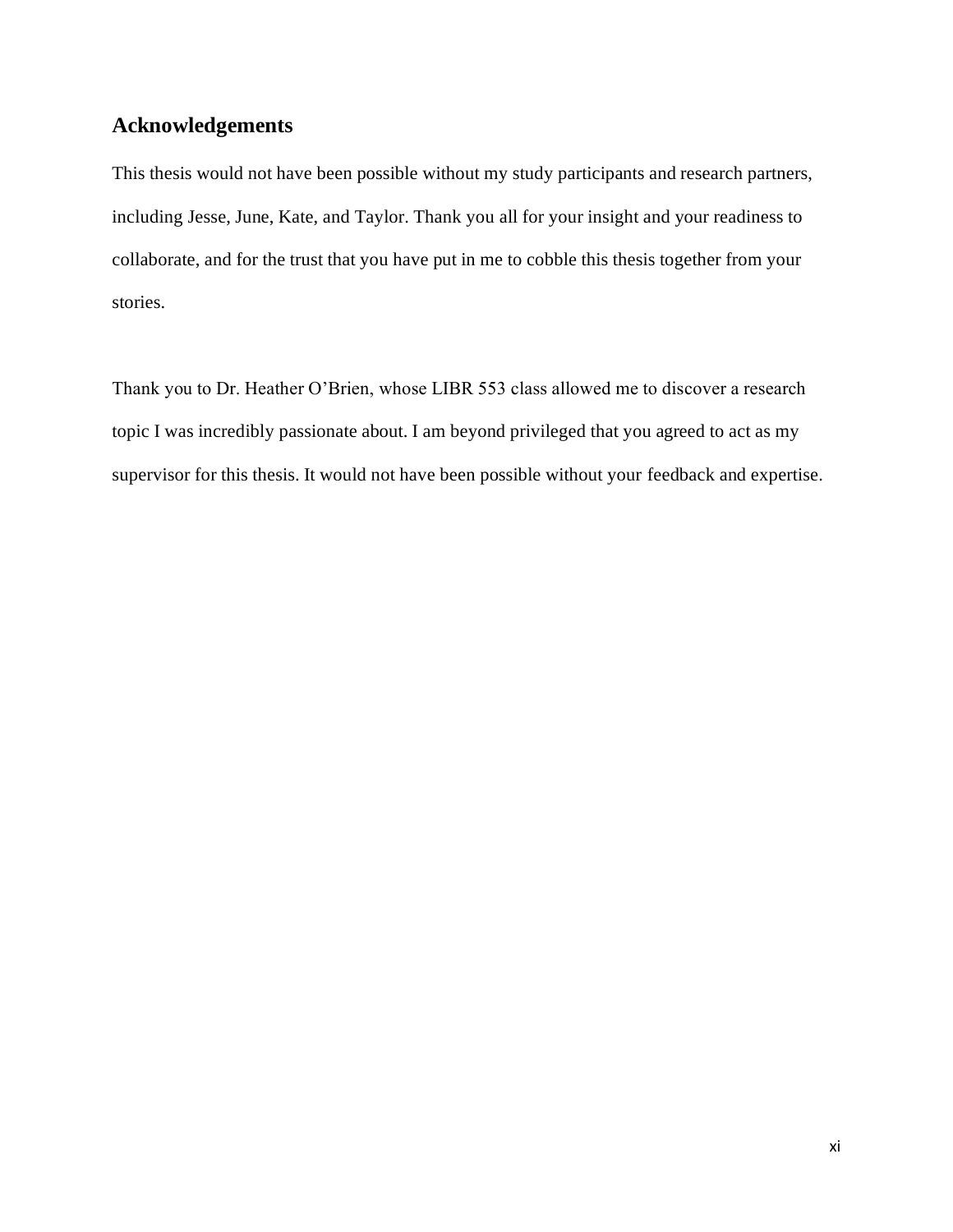### <span id="page-11-0"></span>**Chapter 1: Introduction**

This thesis seeks to further understanding about the role that information behaviour plays in the development of transgender individuals' awareness and understanding of their gender identity. Information behaviour refers to "the ways that individuals perceive, seek, and use information in various life contexts" (Case & Given, 2016, p. 3). 'Information behaviour' is an umbrella term under which we find more specific behaviours, including information seeking. Information seeking often stems from an individual's 'information need,' or the "recognition that [their] knowledge is inadequate to satisfy a goal", and is defined as "a conscious effort to acquire information in response to" the individual's need (Case & Given, 2016, p. 6). In addition to this active seeking, information behaviour encompasses information that is received passively. Wilson (1997) describes two potential modes of passive information acquisition: "passive attention, such as listening to the radio or watching television programmes, where information acquisition may take place without intentional seeking" and "passive search…when one type of search results in the acquisition of information that happens to be relevant to the individual" (p. 562).

For many transgender individuals, information seeking plays a part in the journey to come to an understanding of one's gender identity. In a focus-group study on transgender information seeking, researchers Adams and Peirce described a sense of "cognitive dissonance" that trans people experience between "their own perceptions of their gender and those of the world outside" (2006, p. 1-2). In Adams's and Peirce's study, respondents' attempts to understand themselves were stymied by "the fact that they had no name for what they felt" (2006, p. 5). These feelings of dissonance, coupled with an individual's lack of vocabulary to describe their experience, create an information need that they might try to satisfy through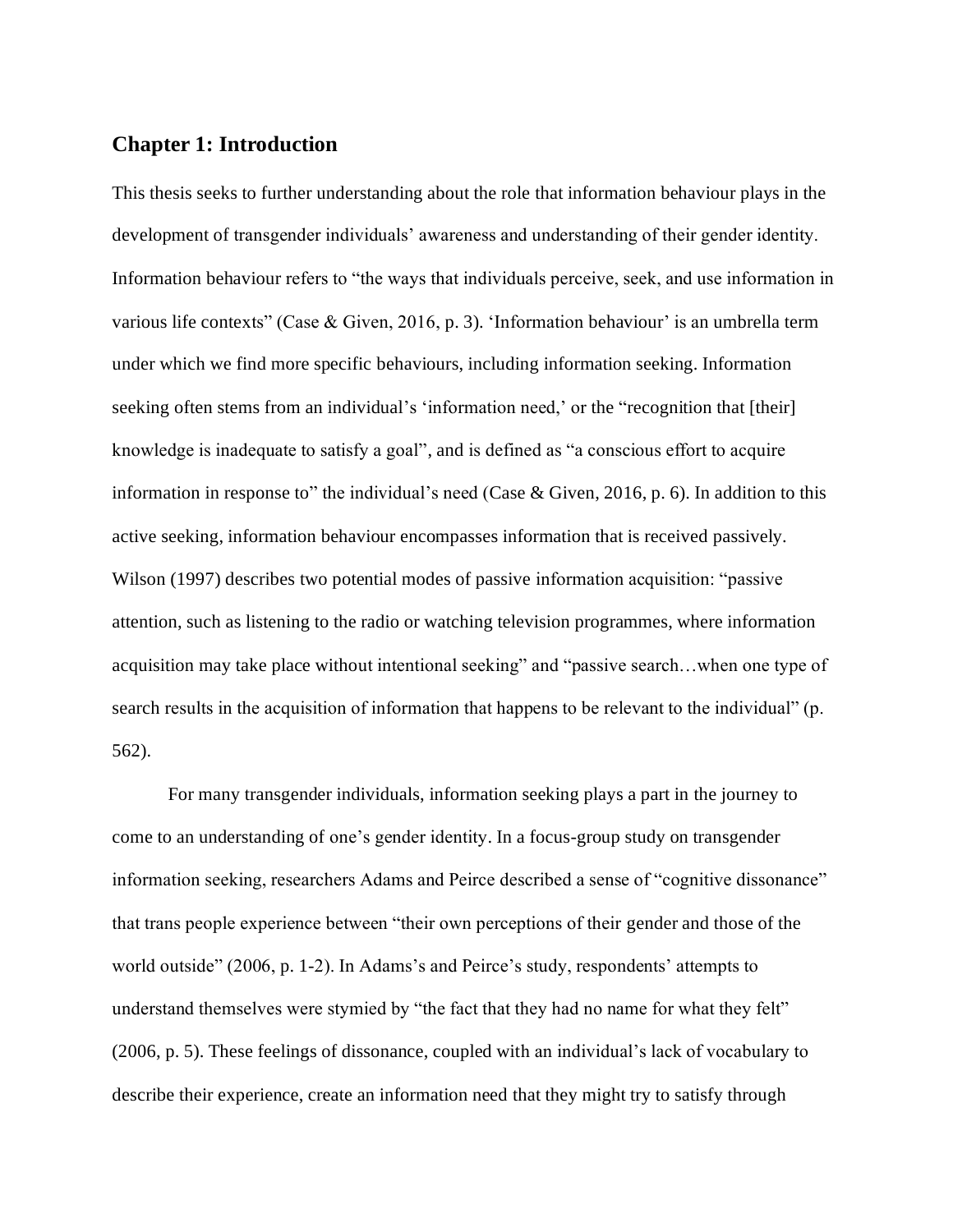information seeking. These feelings might also be made apparent through encounters with passive information, which could take the form of, for example, a news story, an interview with a transgender activist, or an interaction with an online community of transgender users. Not all information sources are adequate to address these information needs, as many resources contain inaccurate, misleading, or offensive content that could impact an individual's informationseeking. These potential limitations highlight the need for research into this topic. Research could determine what makes an information source helpful to users and suggest ways existing resources could be modified to align with these findings.

This study aimed to uncover the various ways a transgender individual may engage with information behaviour to satisfy these feelings of dissonance, with the additional goal of determining ways to improve resources intended for trans people. Research into this area of the transgender experience is limited, so helping to identify the forms transgender information behaviour can take could be valuable to transgender care providers. In addition to these research goals, I have strived to design a methodology that that creates a more equitable model for transgender individuals to interact with academic research projects.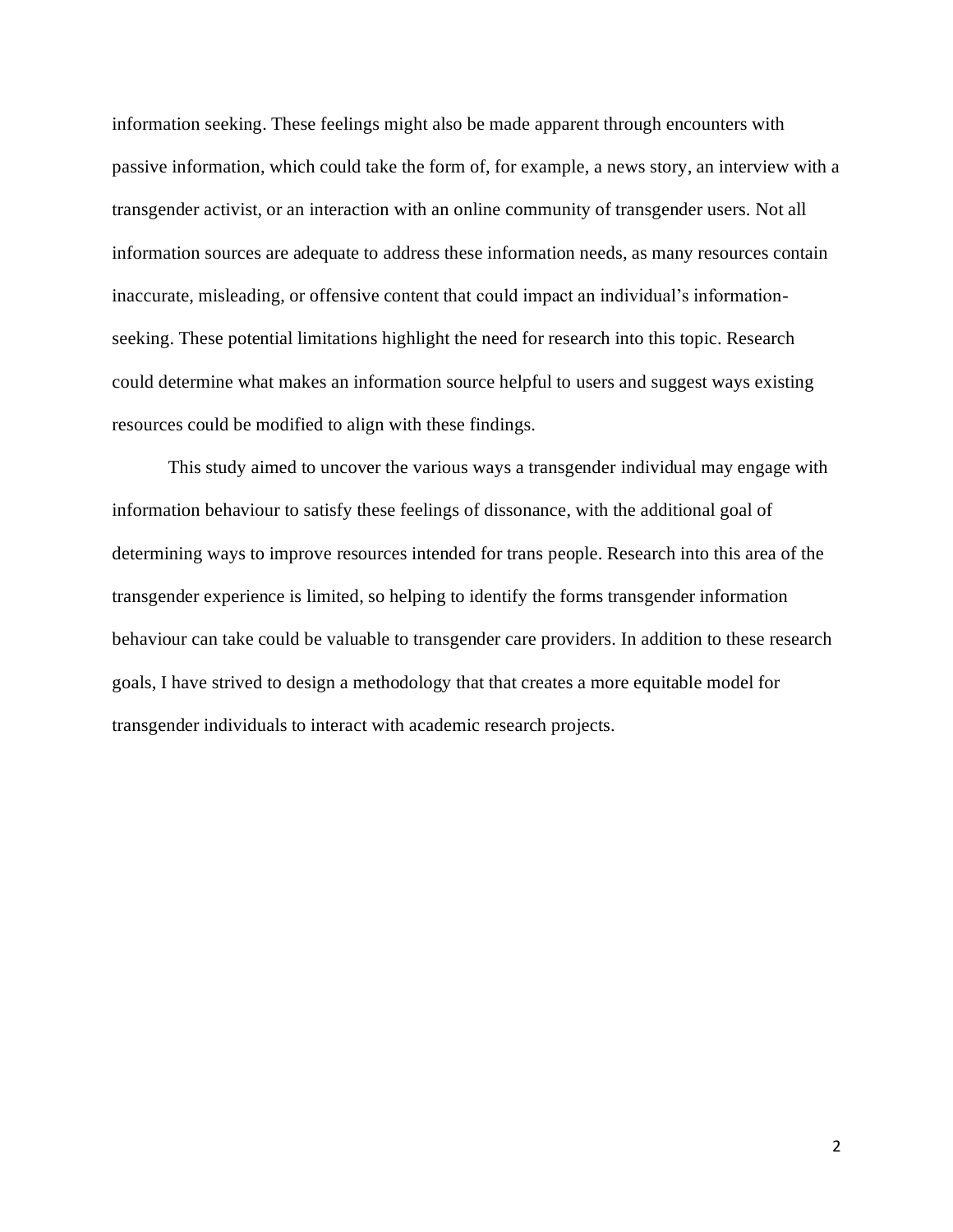### <span id="page-13-0"></span>**Chapter 2: Literature Review**

While the topic of transgender information behaviour has not been thoroughly explored, I found three studies that related to it directly. Although each paper provides interesting insights into the research topic, they also contain methodological flaws that prevent the papers from providing indepth analysis. Each paper also suffers from researchers' apparent lack of knowledge about transgender individuals. These manifest across the papers in the form of outdated and incorrect assumptions about the trans experience, and terms describing trans people now widely considered offensive, which have a variety of effects on the outcomes of the studies. I believe it is unlikely these instances are the result of active malice, and that they may be better explained by ignorance on the part of the researchers, outdated terminology from the time the papers were published, or in the case of Pohjanen and Kortelainen (2016), a translation issue from their native Finnish. Despite the intentions of their authors, however, I believe these instances are harmful both to transgender readers encountering derogatory language or concepts while seeking information about themselves, and to cisgender readers, who may take the papers as authoritative and perpetuate these terms or concepts.

I acknowledge that, at times, my literature review can appear overly critical of small details and wording choices of research papers. My goal is not to impose standards of ideological purity on researchers or control who is 'allowed' to conduct research about the trans community. Rather, I am interested in identifying the assumptions that cisgender researchers make about transgender individuals, and examining how they impact research design, data analysis, and participant engagement.

Studies about information use can be broken down, broadly speaking, into two main categories. 'System-oriented' studies "approach searching from the system's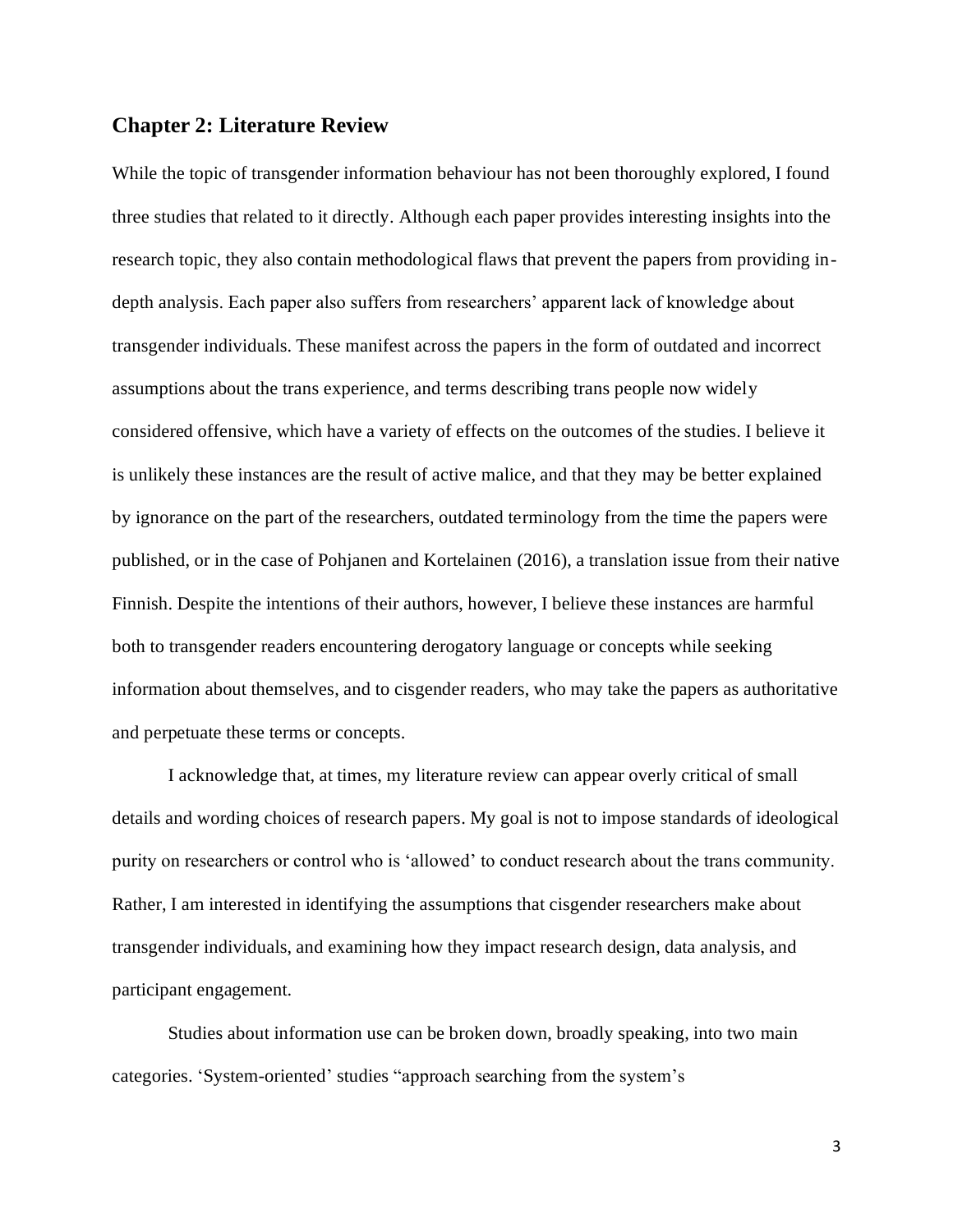perspective…study[ing] documents, not tasks and processes" (Vakkari, 1999, p. 821). These studies focus on what information sources are being used, with less of an emphasis on why or how. Conversely, studies that "pay attention to the user's way of conceptualizing search activities" could be described as 'user-oriented' (ibid). A user-oriented study would look to understand a user's motivation for information seeking and the strategies they use to perform that task. Instead of emphasizing the specific information being accessed, user-oriented research focuses on "the person as a finder, creator, interpreter, and user of information" (Case & Givens, 2016, p. 8). Framing transgender information behaviour from a user-oriented perspective would seem like the correct approach, because it would allow the research to be rooted in transgender lived experience. Many qualitative studies about transgender individuals are "related to [their] lived experiences", an approach that provides the best option for researchers to "better understand the complexity of the lives of transgender persons" (Moolchaem et al., 2015, p. 144). A user-oriented perspective allows my research to better capture those complexities.

The earliest study I could locate concerned with the information-seeking habits of transgender individuals is a 2002 paper from Jami Kathleen Taylor, titled "Targeting the Information Needs of Transgender Individuals". The author designed a closed-ended survey to use as the survey tool, which limits the depth of participant responses. A closed-ended survey does not give participants the opportunity to explain or contextualize responses, leaving the results of this study unable to capture a person's lived experience in the same way as an interview, for example. This methodology situates Taylor's research as system-oriented; it contains many examples of resources transgender individuals accessed, but little insight into why they accessed them. The limitations of this methodology are especially apparent when the researcher makes assumptions about why groups may have responded in a certain way. For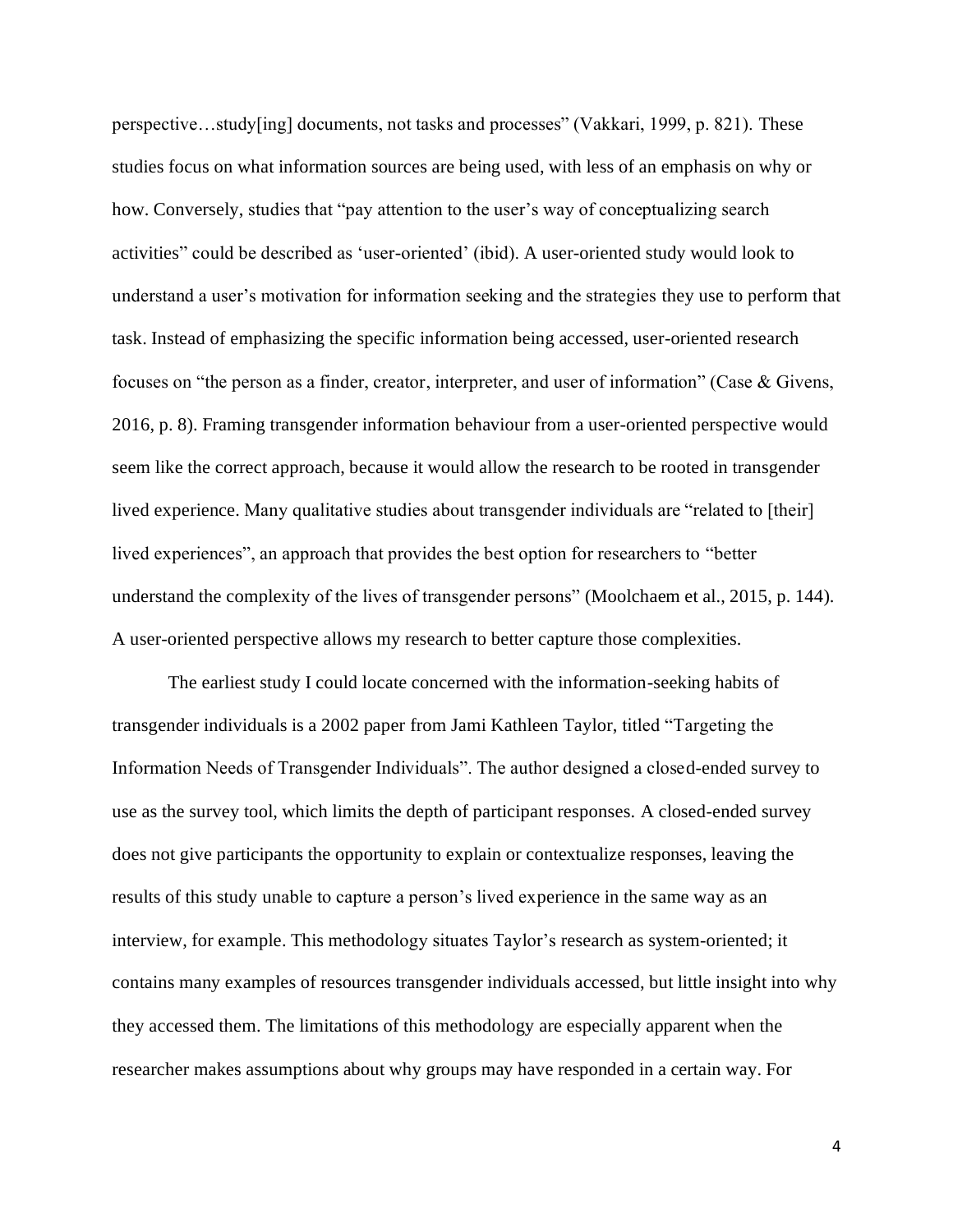example, when discussing why a majority of participants who reported reading "a controversial book with a very negative view of transsexuals" were post-operative,<sup>1</sup> she speculates that it is due to "the reluctance of pre- and nonoperative transsexuals to subject themselves to additional emotional harassment" (Taylor, 2002, p. 93-4). The researcher's assumptions are not an adequate replacement for the participants' perspectives and experiences, and this choice of methodology severely limits what can be taken away from this study.

The next paper, "Is There a Transgender Canon?", was published in 2006. Researchers had the goal of discovering more about "the transgender community and its information needs" (Adams & Peirce, 2006, p. 1). This is a conference paper discussing the preliminary results of a focus group study. Unfortunately, the lack of detail in discussions of the researcher's methodology and results limit this paper's takeaways, and they were not expanded on in a full research paper. The study took the form of "e-mail interviews as well as face-to-face focus groups", using a seven-question interview guide (Adams & Peirce, 2006, pg 3). The questions are unfocused, with only one relating directly to information seeking. One question in particular, "Women are still considered second-class citizens. How has this affected you? Do you think it affects you more b/c [sic] you didn't start out that way?" seems fully disconnected from the research question, and the fact that it can only be directed at binary trans women raises questions about whether the research design was created with all portions of the trans community in mind (Adams & Peirce, 2006, p. 3). Furthermore, while Adams and Peirce claimed they reached "data saturation", they do not provide details on how many participants responded, how many sessions were conducted, what percentage of interactions happened online or in focus groups, or

 $1$  Post-operative or 'post-op' describes a trans person who has undergone bottom surgery. A trans person who is planning to get bottom surgery could be described as pre-op, whereas someone who is not planning on bottom surgery could be described as non-op. Generally, these terms should be avoided when describing trans people; their surgical status has no bearing on the lives of most individuals.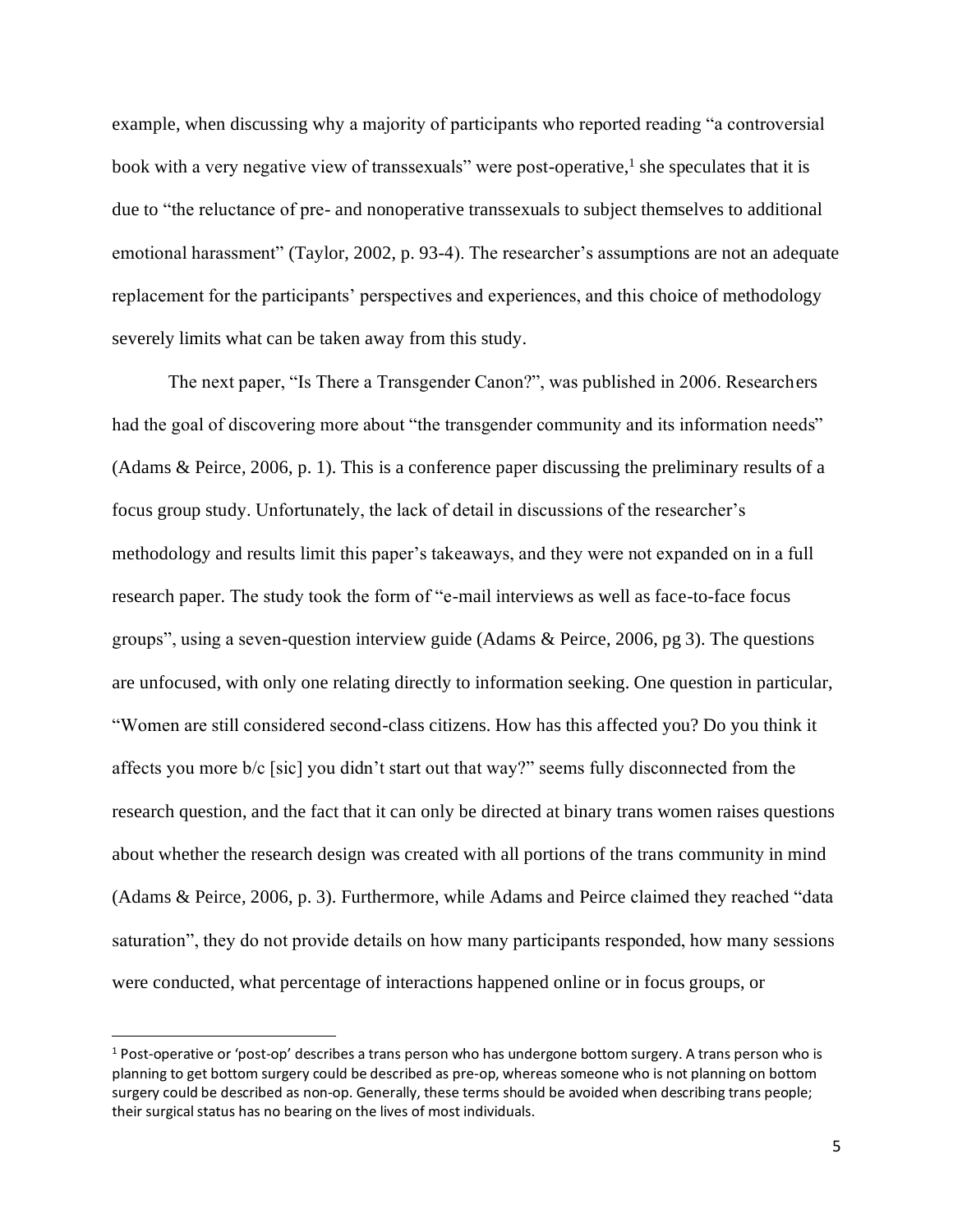demographic information of the participants (2006, p. 3). Without a clear picture of either the participants or the research methods employed, it is difficult to put the research into any sort of context.

The results section of this paper does not go into much depth, and some takeaways confuse the research design further. For example, researchers state that "everyone agreed that the Internet was a good resource", but then state "most of the respondents...were old enough that the Internet was not an available resource when they began to seek information" (Adams & Peirce, 2006, p. 5-6). These responses suggest the focus group discussion moved away from participants' personal experiences, which does not fit with the researcher's goal of discovering how transgender individuals "have sought to meet their own information needs" (Adams & Peirce, 2006, p. 1). While these discussions suggest a more user-oriented framework than Taylor's study, the results do not appear to offer much insight.

Both papers use an outdated definition of 'transgender', viewing it as an umbrella term encompassing 'transsexuals', i.e. individuals who transition to another gender and get genderaffirming surgery, 'transgenderists', i.e. individuals who transition to another gender and do not seek surgery, and 'transvestites', i.e. a person who dresses in clothes of the opposite gender, such as a crossdresser or drag queen. Today, we would not attempt to classify trans individuals based on their surgical status and consider the former two groups to be simply 'transgender'. Crossdressers and drag queens would not be considered transgender; their behaviour relates to their gender expression, but not necessarily their gender identity. This conceptualization of trans identity does not affect Adams and Peirce's (2006) study, as their "research respondents were transsexuals and transgenderists, not by design, but because these were the participants who were identified and became available" (p. 3). Almost one-fifth (16.7%) of Taylor's (2002)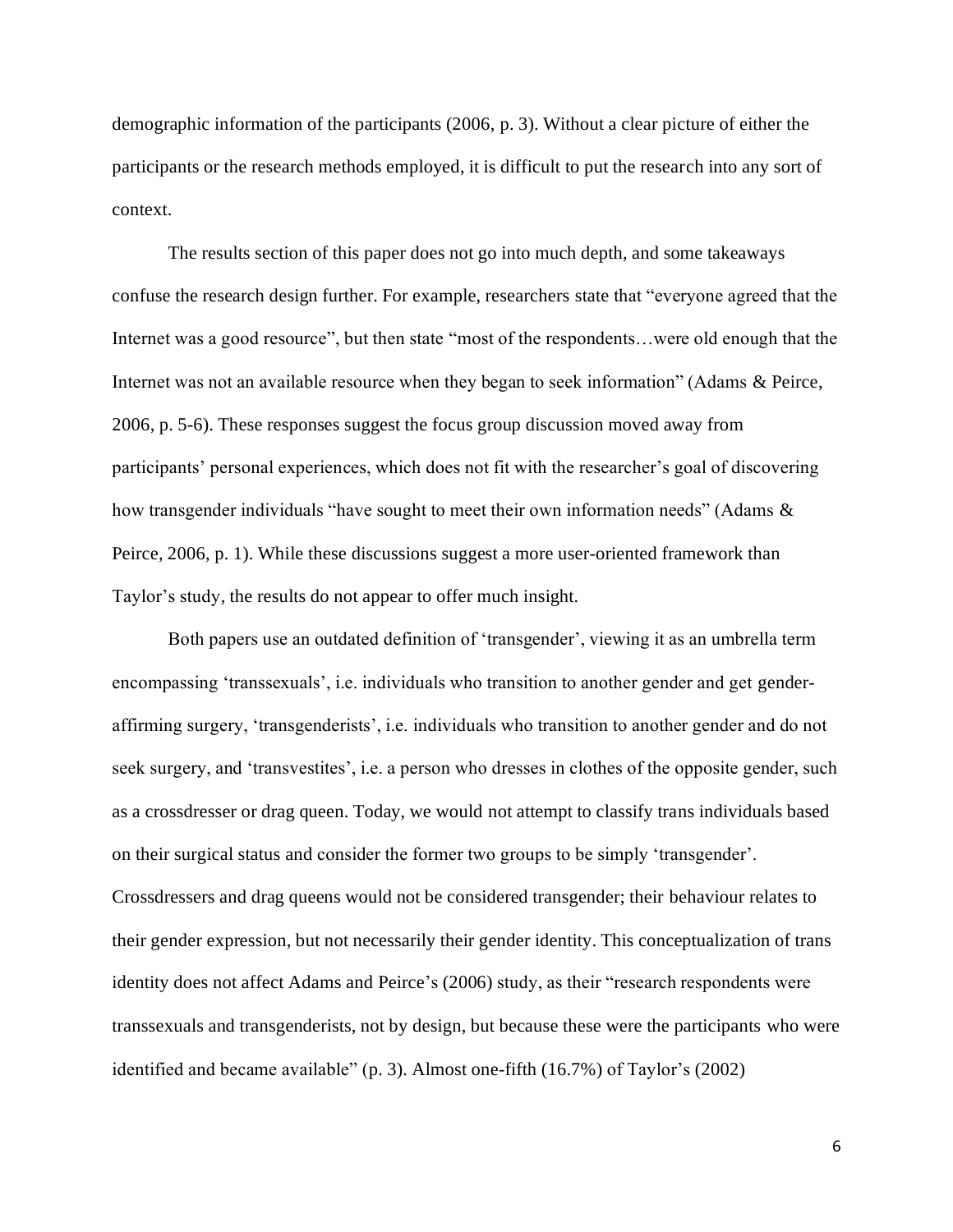respondents, however, were crossdressing men (p. 107). Their responses were constantly compared to those of transgender respondents throughout the paper. Not only does this muddle discussions about the survey results, it may reinforce stereotypes about transgender people being cross-dressers or drag performers, and confuse readers' understanding of gender expression versus gender identity.

A more recent study titled "Transgender Information Behaviour" used semi-structured interviews to explore the information-seeking strategies employed by 12 transgender individuals living in Finland (Pohjanen & Kortelainen, 2016). The interviews had a very broad scope, as trans participants were asked about the information-seeking strategies they employed while coming to understand their gender identity, before discussing how the "information needs of the interviewees had changed over the course of their lives" (Pohjanen & Kortelainen, 2016, p. 179).

After the participants realized they were transgender, their information-seeking changed to focus on information related to helping them transition, such as information on medical treatments and surgeries. The paper focuses more on this latter area of information-seeking and provides interesting insight into the experience of these individuals. For example, the researchers note the importance of trans individuals who had already gone through medical processes sharing information with those who had not, as individuals would need a "transgender diagnosis" to get full treatment (Pohjanen & Kortelainen, 2016, 183). If individuals' reported experiences did not line up with medical staff's expectations, they may instead receive an "undefined gender disorder" diagnosis that would make them ineligible for some treatment options, so this information sharing helped individuals learn the 'correct' responses to get the right diagnosis (ibid). These results are limited by the geographical specificity of the study, as strategies to navigate Finnish medical systems are not necessarily applicable to wider portions of the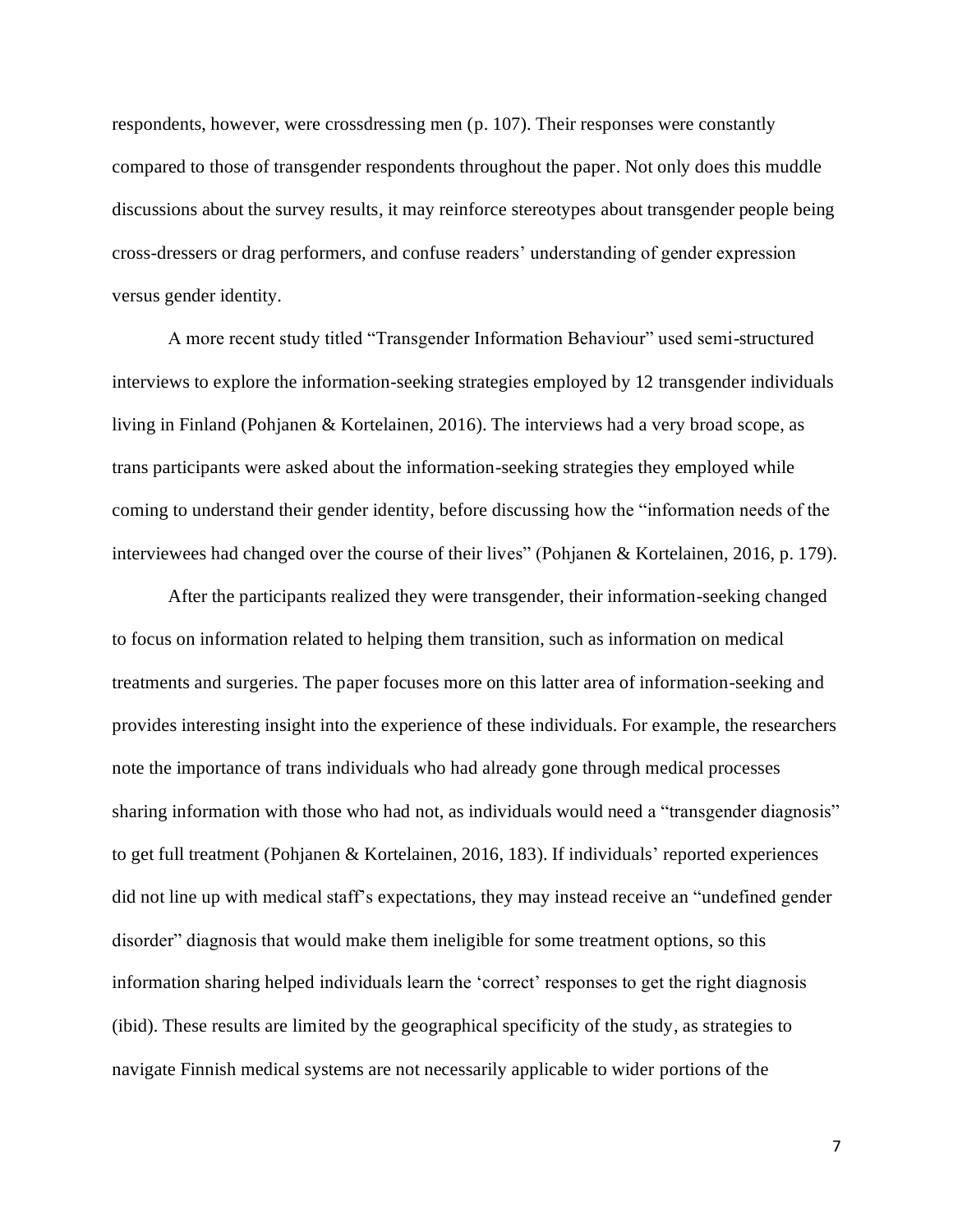transgender population. This is perhaps a necessary concession, given the differences in the medical and legal systems that transgender people around the world need to access to transition, rather than any fault of the researchers.

While the bulk of this study's results focus on information related to medical treatment options, the early information needs are not thoroughly examined by the researchers. They mention that "non-directed monitoring produced the first results…interviewees had found information serendipitously…from books, television, movies or the internet" (Pohjanen & Kortelainen, 2016, 178). These information sources are not elaborated on, and the bulk of the study results focuses on participants' medical information needs, meaning a major research question of this paper is still largely unexplored in all existing studies.

Of the three studies reviewed, this one does the best job at situating itself in a useroriented perspective. Participants were asked about how their need for information related to transgender identity came about, what kinds of information sources they found most useful, and the various barriers they encountered when seeking information. While the scope of this paper is perhaps too broad and biased more towards information behaviour related to medical procedures, it provides good discussion about the information needs and strategies of transgender individuals in Finland.

Similar to the previously discussed studies, Pohjanen and Kortelainen use outdated or problematic language throughout their paper. They refer to the existence of transgender people as the "transgender phenomenon", an othering, sensationalized phrase (Pohjanen & Kortelainen, 2016, p. 173). They also refer to transgender individuals as "transgender individuals", "transgendered individuals", or "the transgendered" throughout the paper, alternating seemingly at random (ibid). This creates a sense of dissonance for the reader, especially when the latter two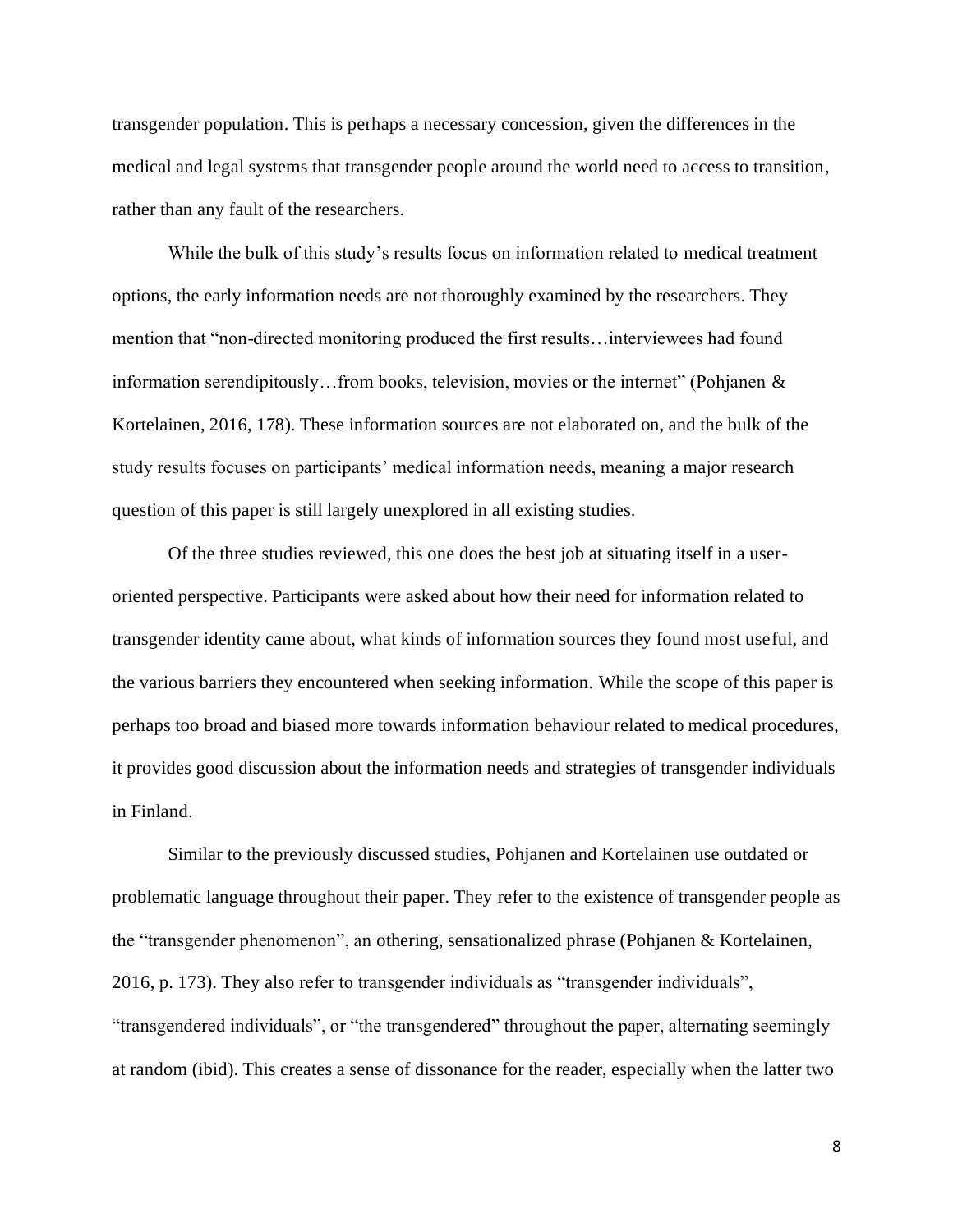terms could be considered offensive. In a resource describing problematic language used to refer to trans people, GLAAD notes that "transgender should be used as an adjective, not as a noun" and that the word "should never have an extraneous '-ed' tacked onto the end [as it] adds unnecessary length to the word and can cause tense confusion and grammatical errors. It also brings transgender into alignment with lesbian, gay, bisexual, and queer. You would not say that Elton John is 'gayed'" ("GLAAD Media Reference Guide – Transgender", n.d.).

Because the body of research on transgender information behaviour is limited, I expanded my search for studies about information-seeking habits of LGBTQ+ people more broadly. I was somewhat reluctant to do so, hypothesizing there could be a large difference between the information needs of someone questioning their sexuality and someone questioning their gender identity, and wondered how well a single study could address the needs of individuals across the spectrum of LGBTQ+ identities. I found my concerns echoed by other academics. The author of a comprehensive literature review about LGBTQ+ information-seeking studies wrote that "it is impossible to know to what extent it will make sense to conceptualize LGBT identities together or separately, as many people question the logical coherence that creates and sustains a term like LGBT" (Keilty, 2009, p. 3276). They also criticize existing work on the topic for "a great neglect of transgender information-seeking issues", citing only the two studies by Taylor, and Adams and Peirce (ibid). In a paper advocating for the importance of studying transgender-specific health information behaviour, Hawkins and Gieseking (2017) note that in most research into LGBTQ+ health-information seeking, "transgender populations are integrated with lesbian, gay, bisexual, and queer people, typically in a homogenous manner" (p. 702). They criticize these studies for failing to "reflect the important experiences of transspecific information needs" (Hawkins & Gieskin, 2017, p. 703).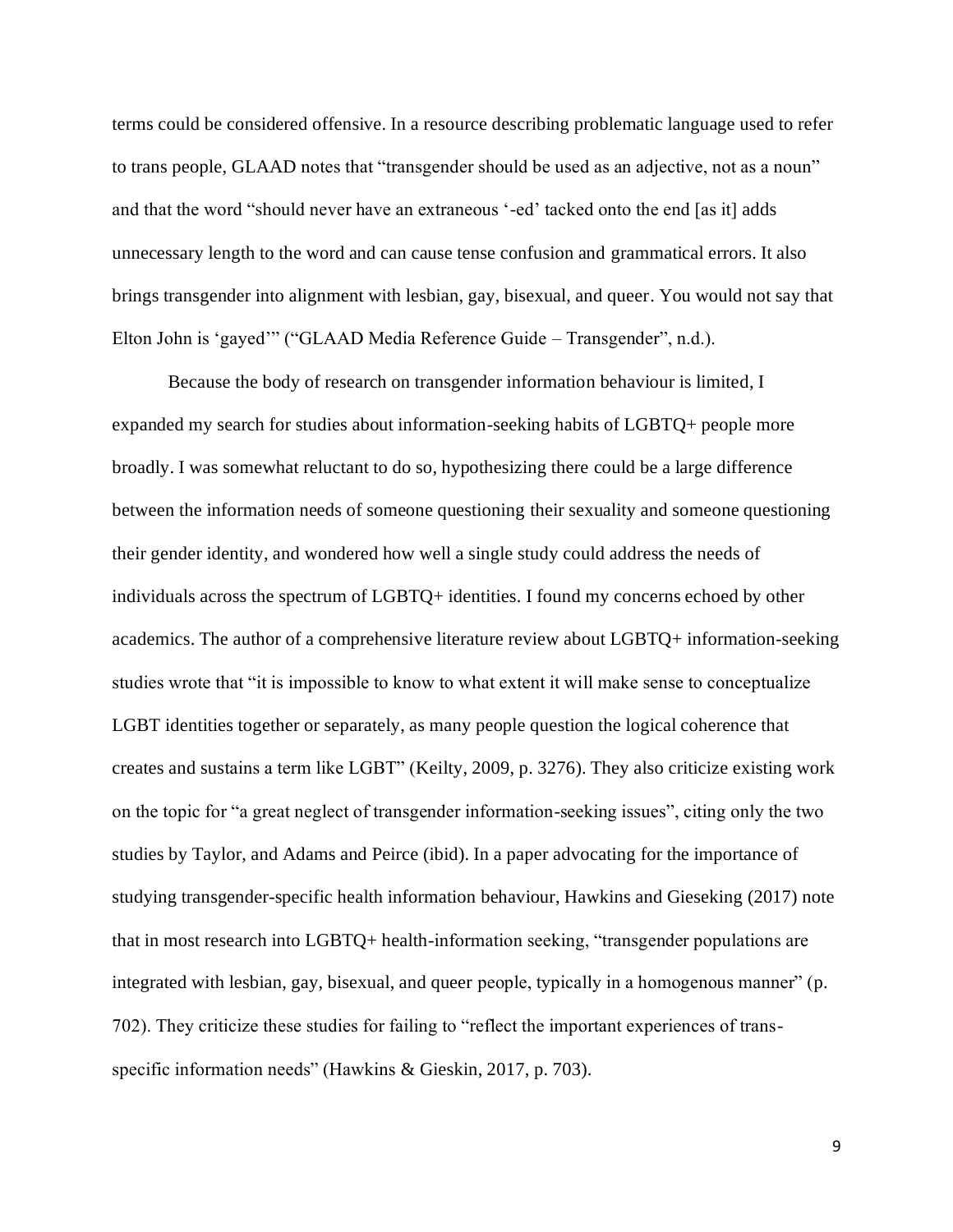The papers I reviewed confirmed these scholar's criticisms, suggesting transgender people are often marginalized or outright excluded from studies focused on the information habits of LGBTQ+ individuals. A study titled "Information Needs of LGBTQ College Students" asserts "information providers off and on campus are often not able to meet the special information needs of the LGBTQ community. To design services that satisfy these special information needs as comprehensively as possible has to be a priority for every university administration" (Schaller, 2011, p. 100-101). While this is a noble goal, the study does not attempt to address issues specific to transgender individuals. Due to limitations including a "limited number of interested participants and general organizational issues, the focus was narrowed to lesbian, gay, and bisexual undergraduate students" (Schaller, 2011, p. 103). Schaller admits that "the diversity within the LGBTQ community could not be fully reflected within the sample group" and that "further research has to include transgendered [sic] individuals as well," but it is disheartening to see a research paper purporting to study the 'LGBTQ community' while excluding entire sections of it (2011, p. 108).

Another paper, focusing on queer sex education for LGBTQ+ youth, neglects the transgender community through confusing and invalidating demographic coding. Although the study was intended to address sexual health information issues among LGBTQ+ youth, the inclusion criteria required participants to have "reported same-sex attraction or behaviours" and "engaged in a romantic relationship of any duration with someone of the same biological sex" (Mustanski, Greene, Ryan, & Whitton, 2015, p. 221). Transgender individuals have the same range of sexualities as cisgender individuals, so these criteria exclude a sizable percentage of transgender individuals from the survey. The criteria are also difficult to interpret for transgender individuals – a heterosexual transgender woman in a relationship with a cisgender man would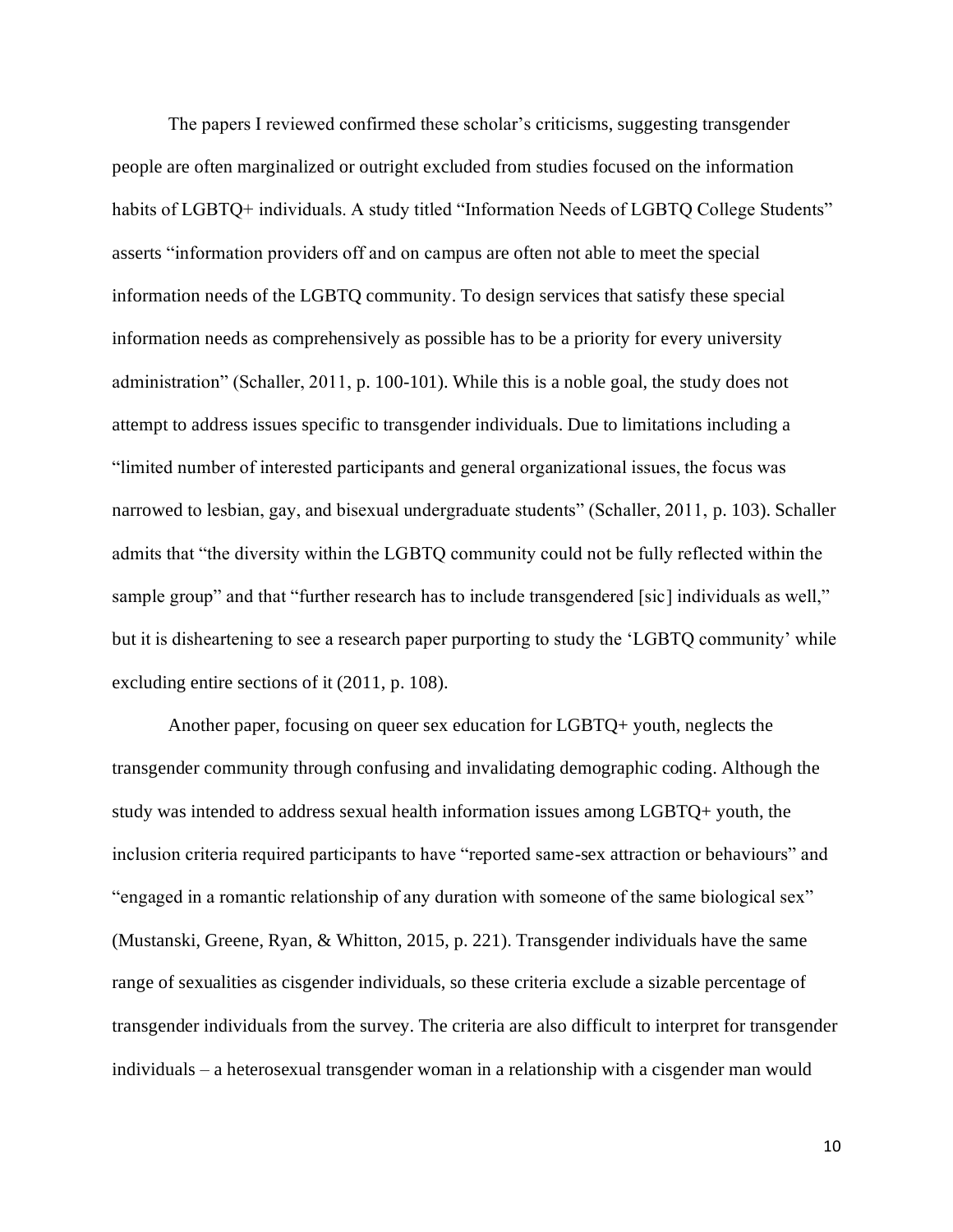technically be in a relationship with 'someone of the same biological sex', but would likely not describe her sexuality as 'same-sex attraction'.

In addition to making inclusion criteria that is confusing for transgender participants, the demographic coding of Mustanski et al.'s study was not affirming to transgender identities. Participants were separated into the categories 'Male Born' or 'Female Born', and then selected 'Male', 'Female', or 'Transgender' as their gender identity (Mustanski et al., 2015, p. 226). A transgender man, for example, would have his identity invalidated twice by this schema, first by having his data compared with "female born" participants, and second by forcing him to list his gender identity as "Transgender" when it should be "Man". The decision to group data by participants' assigned gender at birth may additionally skew results. It is unclear whether the sexual health information needs of a cisgender man and a transgender woman, for example, are comparable, and the researchers do not attempt to justify this method of data arrangement. It is unsurprising that the study had a low response rate from transgender individuals, with only 14 out of 202 participants identifying as transgender (Mustanski et al., 2015, 226). Potential participants could easily have been dissuaded by the obtuse inclusion criteria, or by being represented in the study as their assigned gender at birth, with the gender identity 'Transgender'. Insensitive and poorly thought-out survey design, in this case, may have directly impacted the number of people willing or able to engage with the study.

The issues that I have taken with these studies are often with methodology that minimizes the input and perspectives of transgender participants. Ensuring my research had a user-oriented perspective rather than a system-oriented one was one way my thesis could avoid these issues, but I hoped I could take this further with a research design that amplified the perspectives and experience of trans participants. Community-based participatory action research (CBPAR),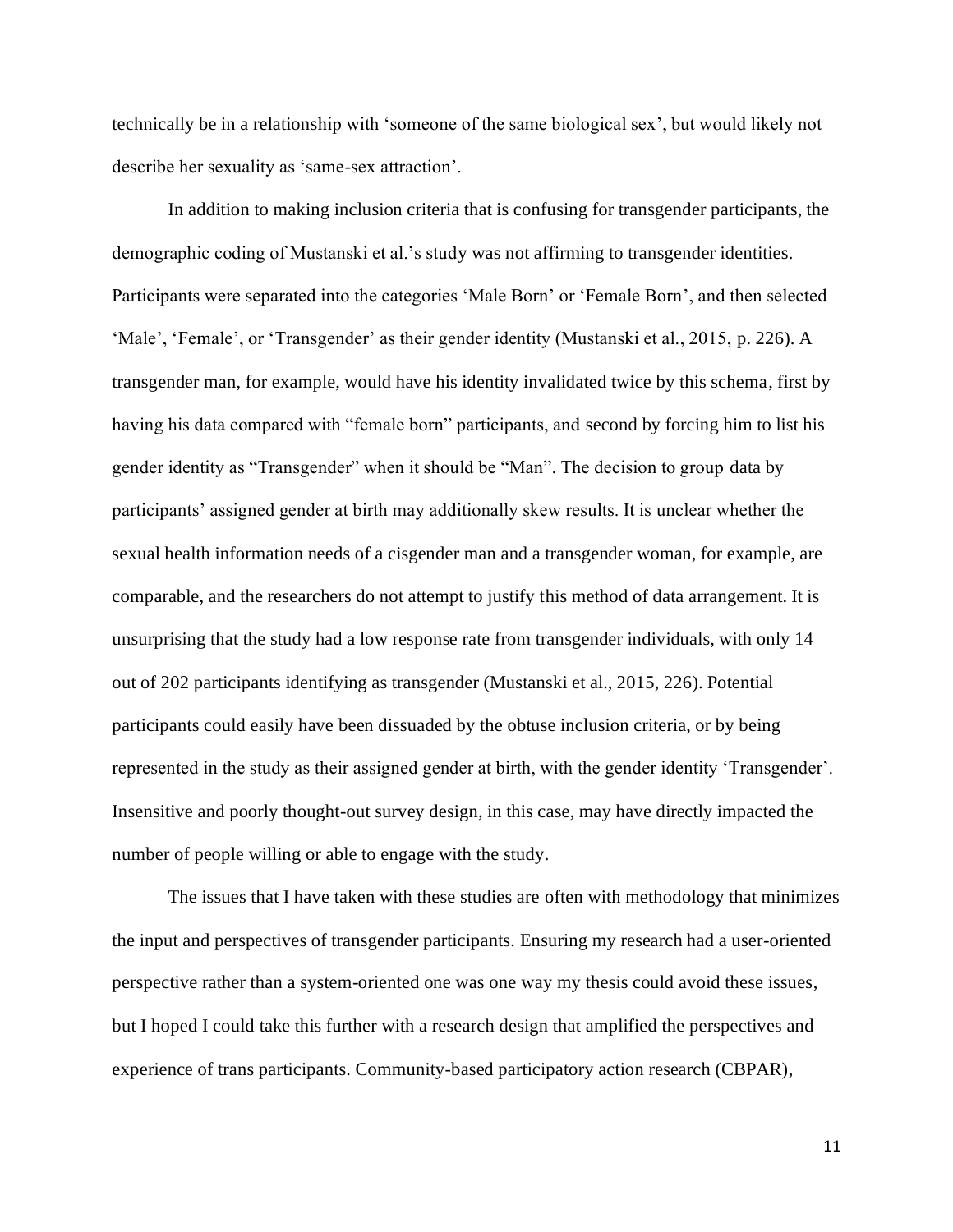which is "based on a philosophy of partnership and principles of self-determination, equity, and social justice," appeared to offer a good starting point from which to approach my thesis (Maiter, Simich, Jacobson, & Wise, 2008, p. 306). CBPAR aims to "directly engage communities and community knowledge in the research process and its outcomes" in order to "enhance the strategic action that leads to community transformation and social change" (Burns, Cooke, & Schweidler, 2011, p. 5). A CBPAR-inspired research framework would help my thesis place greater weight on participants' perspectives and experiences than the studies I reviewed. The chance to conduct research that puts "knowledge in action" to address "practical issues" within the community was an appealing possibility as well (Maiter et. al, 2008, pg. 306). By drawing on participants' experience to attempt to improve existing transgender information resources, I could connect a CBPAR framework to my user-based information behaviour study.

This literature review has revealed that this study's area of research, transgender information behaviour related to the understanding or formation of one's transgender identity, has been underexplored even in the limited number of papers related to transgender information behaviour. It has also highlighted the various ways in which 'outsider' research into the transgender community can misrepresent aspects of the transgender experience. I believe these takeaways demonstrate the value of this project in its underexplored research area, its distinct status as 'insider' research, and in its methodological framework, intended to center the perspectives of transgender participants throughout multiple areas of the research process.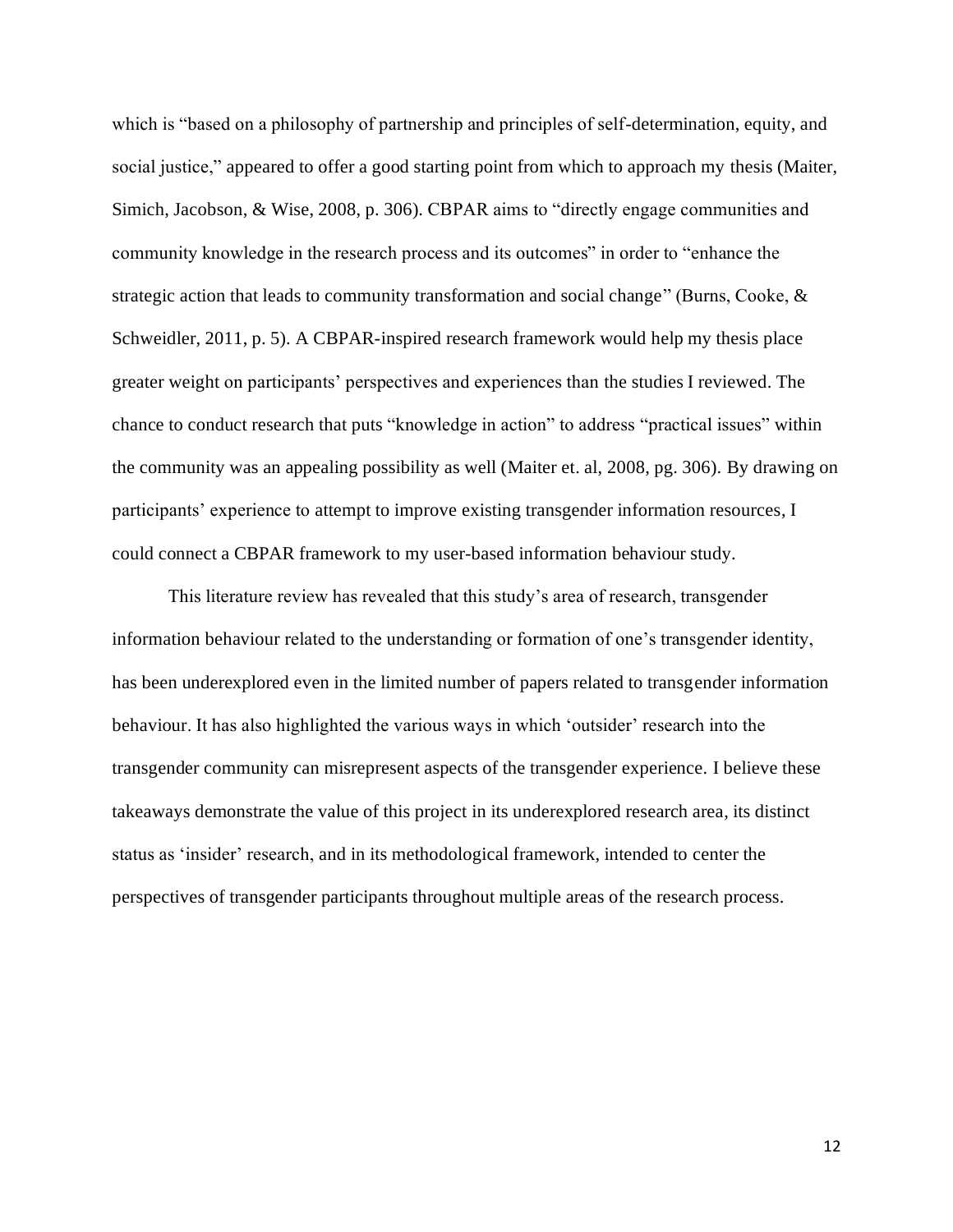#### <span id="page-23-0"></span>**2.1 Research Questions**

As I discovered while completing my literature review, the topic of early transgender information behaviour, related to the discovery and understanding of one's gender identity, has been underexplored in existing research into this topic. In many of the papers I reviewed, the researchers' evident lack of experience with transgender topics also caused their research to be less centered on transgender lived experiences. My research questions, designed with these gaps in mind, are as follows:

- 1. What are the information behaviours of transgender people who are developing, or have recently developed, a sense of their gender identity?
- 2. What are aspects or qualities of information sources that trans people found helpful or unhelpful in their information seeking?
- 3. How can existing resources designed for trans people be better tailored to fit their information needs?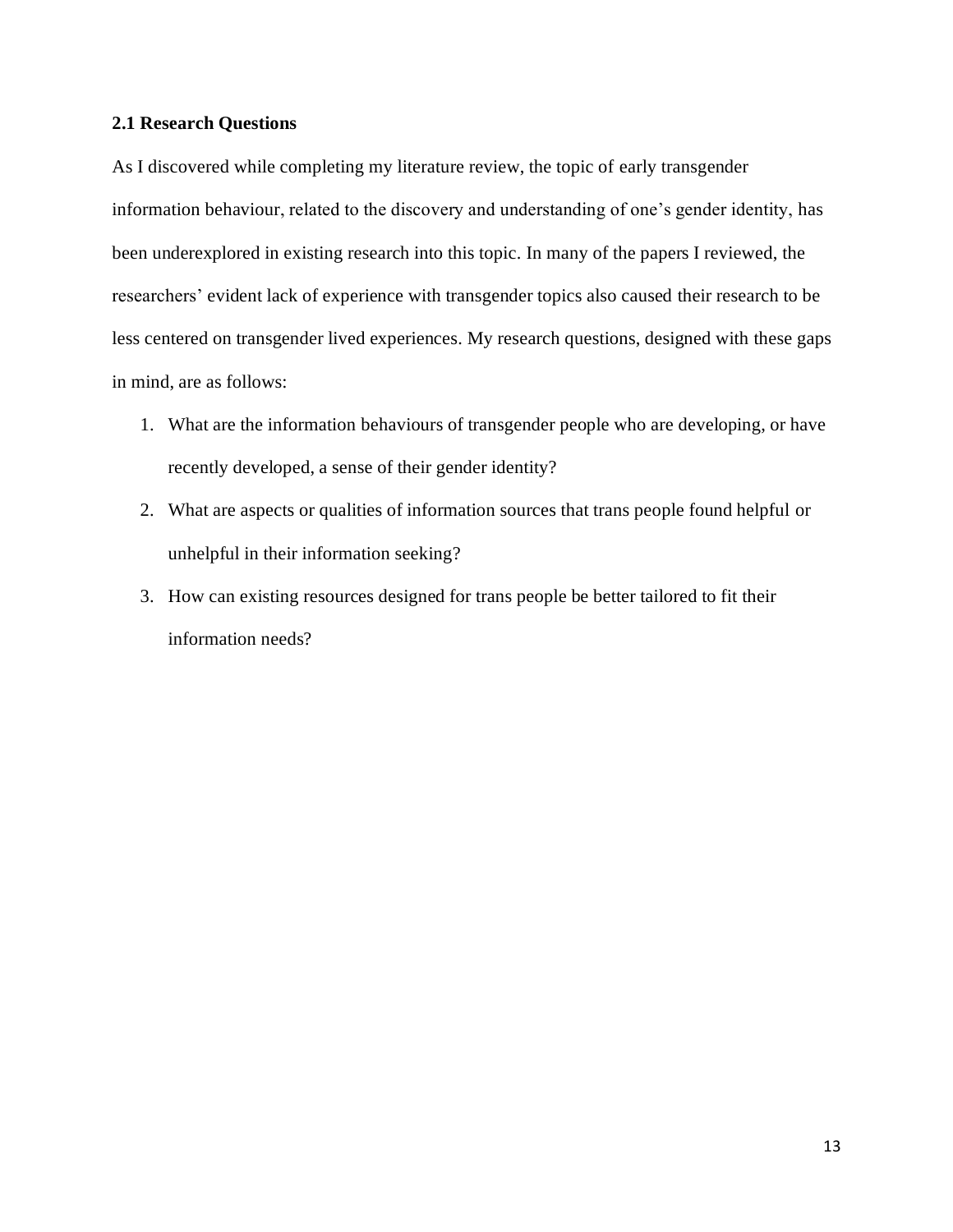### <span id="page-24-0"></span>**Chapter 3: Methodology**

#### <span id="page-24-1"></span>**3.1 Methodological Framework**

#### <span id="page-24-2"></span>*3.1.1 Community-Based Participatory Action Research*

In addition to exploring the research questions I have outlined earlier, one of my goals for this project is to amplify trans voices by giving participants chances to participate in multiple areas of the research process. My research design takes inspiration from community-based participatory action research (CBPAR) to accomplish this. CBPAR blurs the traditional boundaries between 'researcher' and 'participant', and the power dynamic this relationship implies, by treating everyone involved in the research as a "stakeholder" and "facilitating collaborative, equitable partnerships in all phases of research" (Burns et. al, 2011, p. 8). My research design supports these values by providing participants with the ability to participate in data analysis and application. Following a first group interview, in which participants discussed their own information-seeking habits, participants were invited for a second interview in which we discussed themes that emerged from the first interview, and suggested ways those findings could be used to improve existing resources for trans people.

However, while CBPAR generally looks to work with localized community-based organizations, the transgender population has no formalized or official community structure. True CBPAR would involve community consultation to identify community issues, with the goal of finding solutions through research. It is difficult to identify community issues in the same way with the transgender population, as individuals may be at much different stages of their transition and may have accessed different resources or gone through different legal and medical systems throughout their transition. There are not necessarily shared community experiences that can be drawn on in the same way.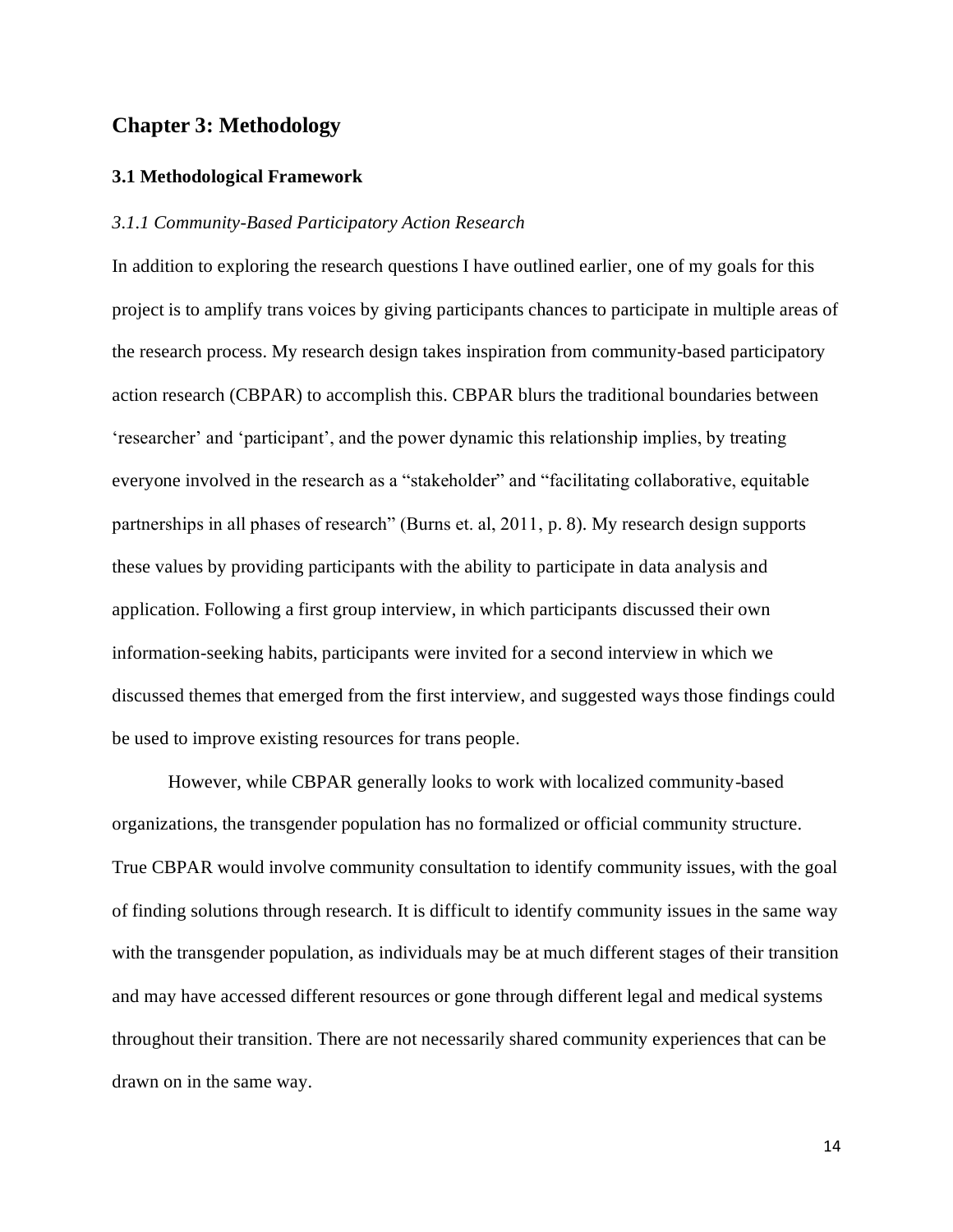Instead, I have identified research questions and created a research design based on an aspect of the trans experience I feel has not been appropriately explored in existing research. This work is based not only on my knowledge and experience from my work in the Master of Library and Information Studies program, but from my lived experience as a non-binary trans woman. Conducting 'insider research' supports a framework inspired by CBPAR, which holds that "community knowledge is irreplaceable and provides key insights" (Burns et. al, 2011, p. 5). While the decentralized nature of the trans community makes it difficult to collaborate on research methods, I can support the values of CBPAR by ensuring my research is rooted in transgender lived experience.

#### <span id="page-25-0"></span>*3.1.2 Positionality Statement*

My work on this project is inextricable from my personal experiences and my gender identity, so a positionality statement is important to help outline my relationship with the research topic, and my journey as a researcher.

In February 2018, shortly after starting my first term of the Master of Library and Information Studies program, I made the decision to pursue medical transition. This was a step in a years-long journey of self-discovery and self-doubt about my gender identity; I had been openly identifying as non-binary for two years previously, but had been unsure what, if anything, I should do to embrace that identity. I realized I needed to pursue medical transition after a few harrowing months, during which my mental health and well-being were at an all-time low. I felt immediate relief from just taking the actions that put me on track to begin medical transition, leading me to question, *why hadn't I done something about this sooner?*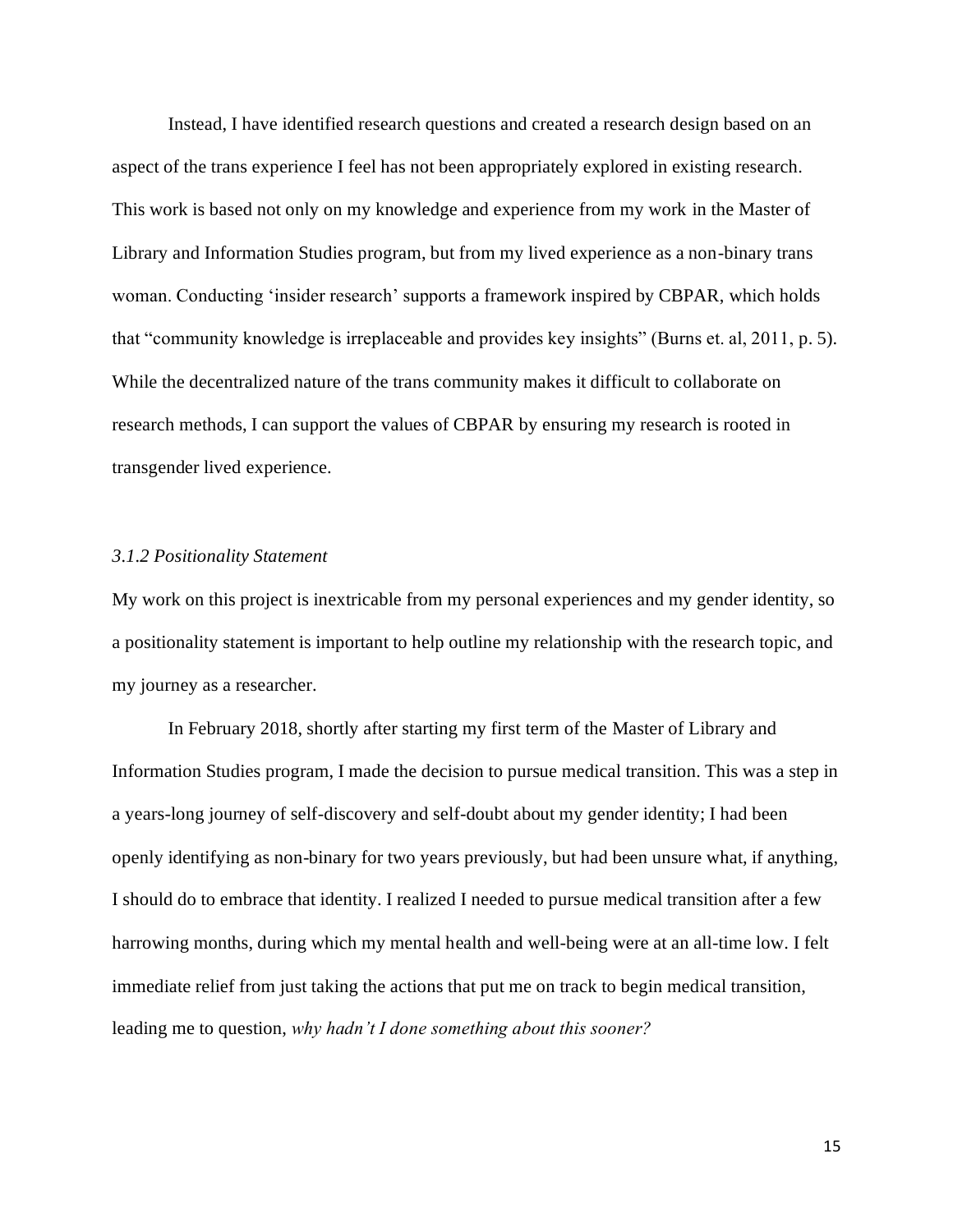Part of the reason lay in my limited exposure to the transgender community. As I was first becoming aware of the trans community in the early 2010s, I was generally exposed to similar narratives. Transgender people know they are the 'wrong gender' from an early age, their desire to become their 'true gender' is persistent and impossible to ignore, they hate any part of themselves that reminds them of their birth sex, and their gender identity slots into the gender binary. This narrative did not fit my experience, so although I continually found myself drawn to trans stories, I told myself I could not be transgender. When a friend introduced me to the concept of non-binary gender identities, it immediately made sense to me, but again, I encountered narratives that sought to narrowly define what a non-binary person is: an assigned female at birth individual, generally, who presented androgynously and did not medically transition. I eventually discovered that, as an assigned male at birth person, I was 'allowed' to identify as non-binary, but the other misconceptions I had internalized about non-binary people made me uncertain about what options were available to me.

As I progressed in my transition and met more trans people from different backgrounds, I was struck by the breadth and diversity of experiences, and by the number of different ways individuals had found to express their identity. For every person I met who followed the default trans media narrative, I met ten more who had found their own path towards living authentically. I realized that the limiting, prescriptive depictions of trans identity I had encountered, often derisively referred to in trans circles as the 'True Trans™' narrative, were an attempt to flatten a diverse array of experiences into a convenient and digestible box.

In August 2018, a little over two months after I began hormone replacement therapy, a paper titled "Rapid-onset gender dysphoria in adolescents and young adults: A study of parental reports" was published in the open-access journal PLOS One (Littman, 2018). The paper sparked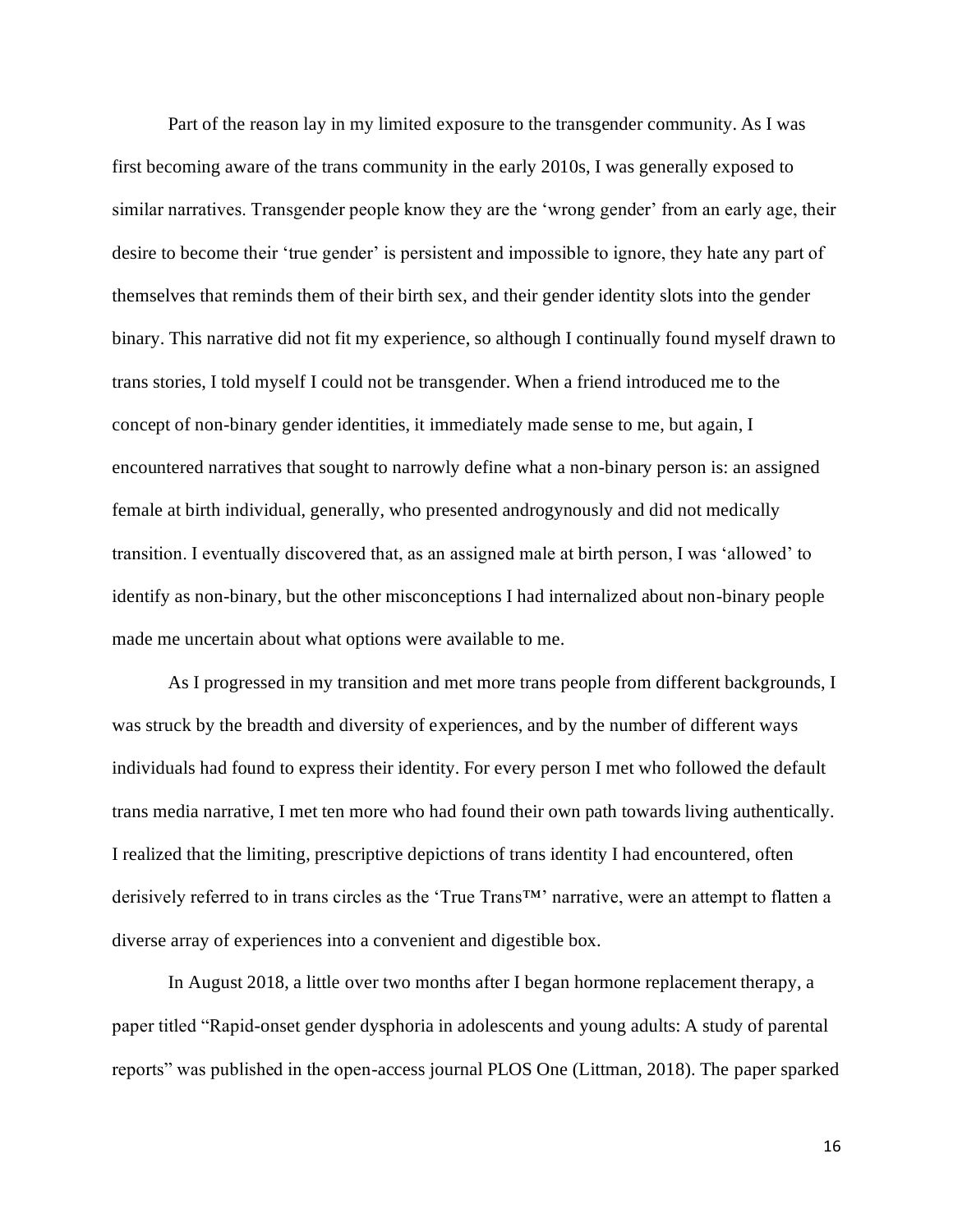immediate controversy for its treatment of 'rapid onset gender dysphoria,' or ROGD, which was reported by parents who claimed their children showed few signs of gender nonconformity before puberty, and suddenly came out as transgender in their teens after discovering transgender topics online or making transgender friends. While Littman's study treated the existence of ROGD as a given, it is not a scientific term or clinical diagnosis - it is a phrase coined by three blogs "with a history of overtly transphobic perspectives that are at odds with the current evidence on transness," 4thwavenow.com, transgendertrend.com, and youthtranscriticalprofessionals.com (Jones, 2018). For her research on the 'dangers' of ROGD, which she describes as a "social contagion" and "maladaptive coping mechanism", Littman (2018) recruited parents of trans children from the same three sites that came up with the concept in the first place. The parents' questionnaires made up the entire body of data examined by Littman, who did not consider the perspectives of the transgender children or medical professionals to make her conclusions. Trans scholar Julia Serano (2018) criticizes the study as "the most blatant case of begging the question that I have ever seen in a research paper", and upon review, Brown University retracted its initial support for the paper due to "concerns about research design and methods" ("Brown statement", 2018).

I was angered and hurt when I encountered Littman's paper, recognizing her arguments as another attempt at flattening the transgender experience, but with a more damaging end goal. Parents who believe in ROGD purport that if a person does not fit the narrow confines of the 'True Trans™' narrative, if signs of their trans identity are not made apparent by their teen years, then they are not 'legitimately' trans and should not receive treatment. I was shocked at these parents' willingness to discard any possibility of their child's agency, instead believing they had been manipulated or coerced. According to the ROGD narrative, 'ROGD kids' discover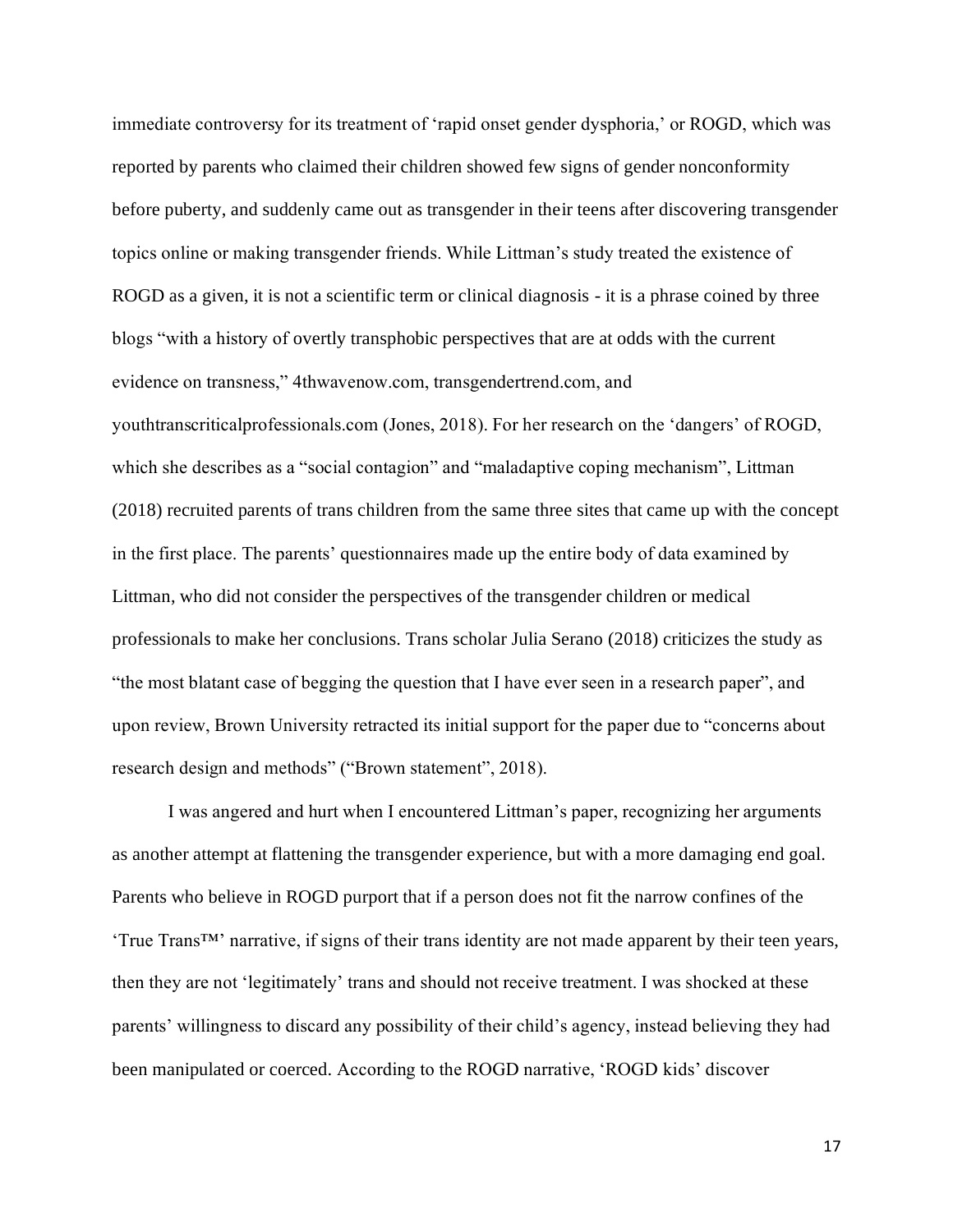transgender topics through the Internet and 'decide' they are trans soon afterwards. Assuming these are the only two steps in a trans youth's process of discovering their gender identity seemed like a huge leap, and connecting this study's claims to my own experiences and my MLIS education, I believed these were more likely two steps in a larger information-seeking journey.

Littman's paper was fresh in my mind when I began LIBR 553, Understanding Information Users in Diverse Environments, in September 2018. The professor, my future thesis supervisor Dr. Heather O'Brien, tasked us with a self-directed term project focused on a topic in human-information interaction that we were passionate about. I quickly decided I wanted to research transgender information behaviour with the goal of centering trans voices and experiences, as a way to push back against the reductive perspectives on trans identity I had encountered. Completing the literature review for that project, which has been partially adapted for this paper, I saw much of the same flattening that I had encountered so much of already. Even in papers from supportive and well-meaning researchers, trans perspectives were minimized in favour of the voices of seemingly inexperienced cis authority figures. I completed the term project with a recognition of the gap I had identified in formal research, and with motivation to expand the project, which consisted of a small interview study, into a full thesis.

Almost two years after completing that initial project, my experience, knowledge, and comfort within my gender identity have all greatly increased, and my motivation in this thesis project remains unchanged. I have no specific hopes for my thesis's findings; my goal is to produce a piece of research that meaningfully engages with transgender lived experiences, while allowing for the active participation and increased agency of transgender participants.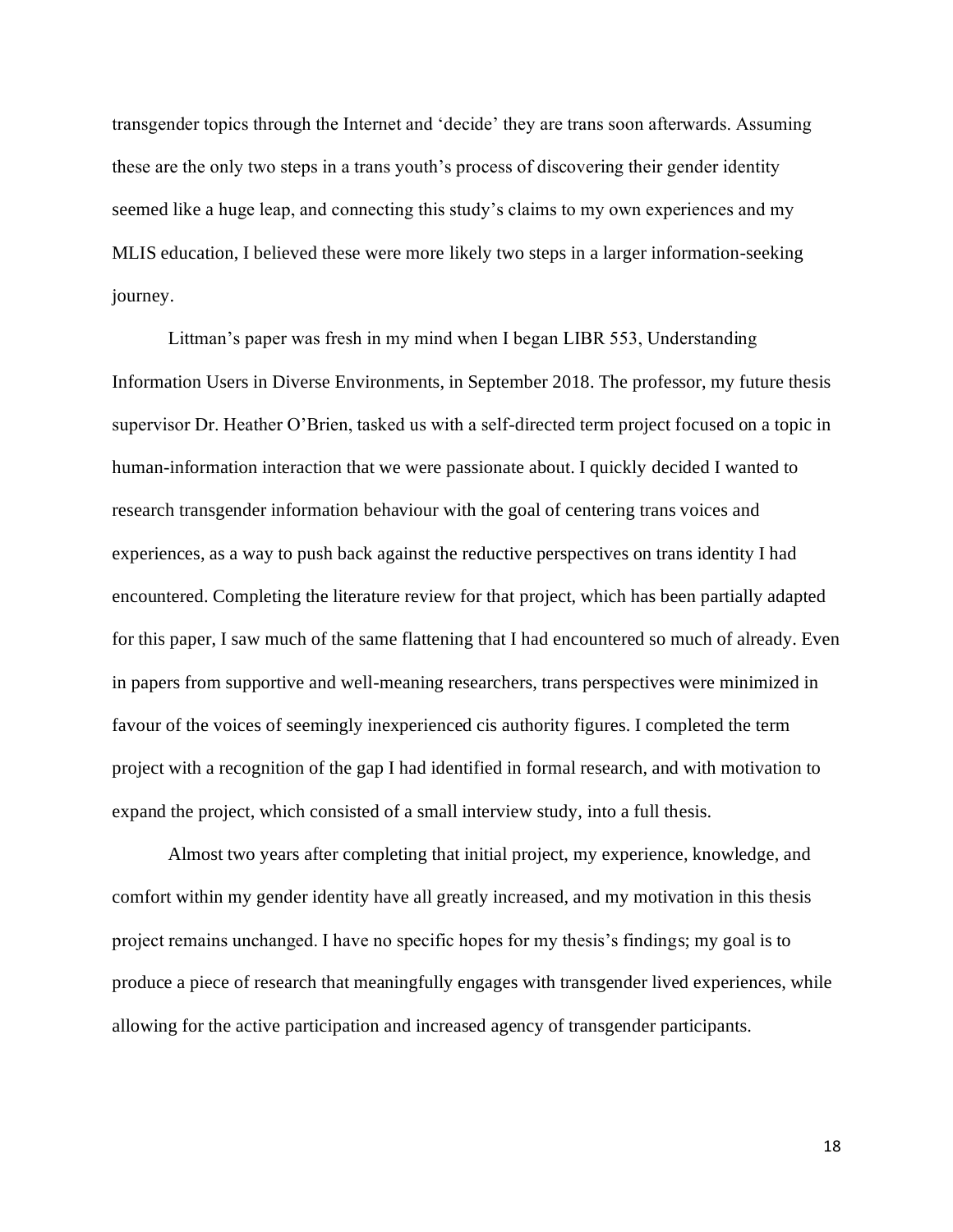#### <span id="page-29-0"></span>*3.1.3. Insider Research*

My own transgender identity classifies this thesis as 'insider research'. When conducting insider research, there is a danger that "the researcher's perceptions might be clouded by [their] personal experience, and that as a member of the group [they] will have difficulty separating it from that of the participants" (Dwyer & Buckle, 1999). I hope that these limitations are offset by this study's CBPAR-based framework. As my participants performed a dual role as co-researchers, the results of this study were formed from a variety of viewpoints, which help to overcome difficulties that could have arisen from my 'clouded perceptions'. My loosely structured interview script also provided me with fewer chances to skew research with presumptive or leading questions.

Insider research also may allow researchers to collect more nuanced and detailed responses from participants. In a study about bereaved parents, participants expressed that they would "talk differently to people who have lost somebody", and that it was "different if you're a member of the club" (Dwyer & Buckle, 1999). As my research is concerned with the lived experience of participants, I want to ensure they feel comfortable and trust me to represent them faithfully. I believe conducting this research as an 'insider' is a step towards establishing that trust. At the same time, I recognize that 'insider' and 'outsider' are not stable, mutually exclusive categories. My own lived experience allows me to bring basic literacy and understanding of the transgender experience, elements which I believe were absent from the literature I reviewed, to my research. However, I approach my research with the awareness that my experience is uniquely *my* experience, inextricable from other aspects of my person including race, socioeconomic status, and family background, among others. My participants will bring information that is similarly unique to their experience.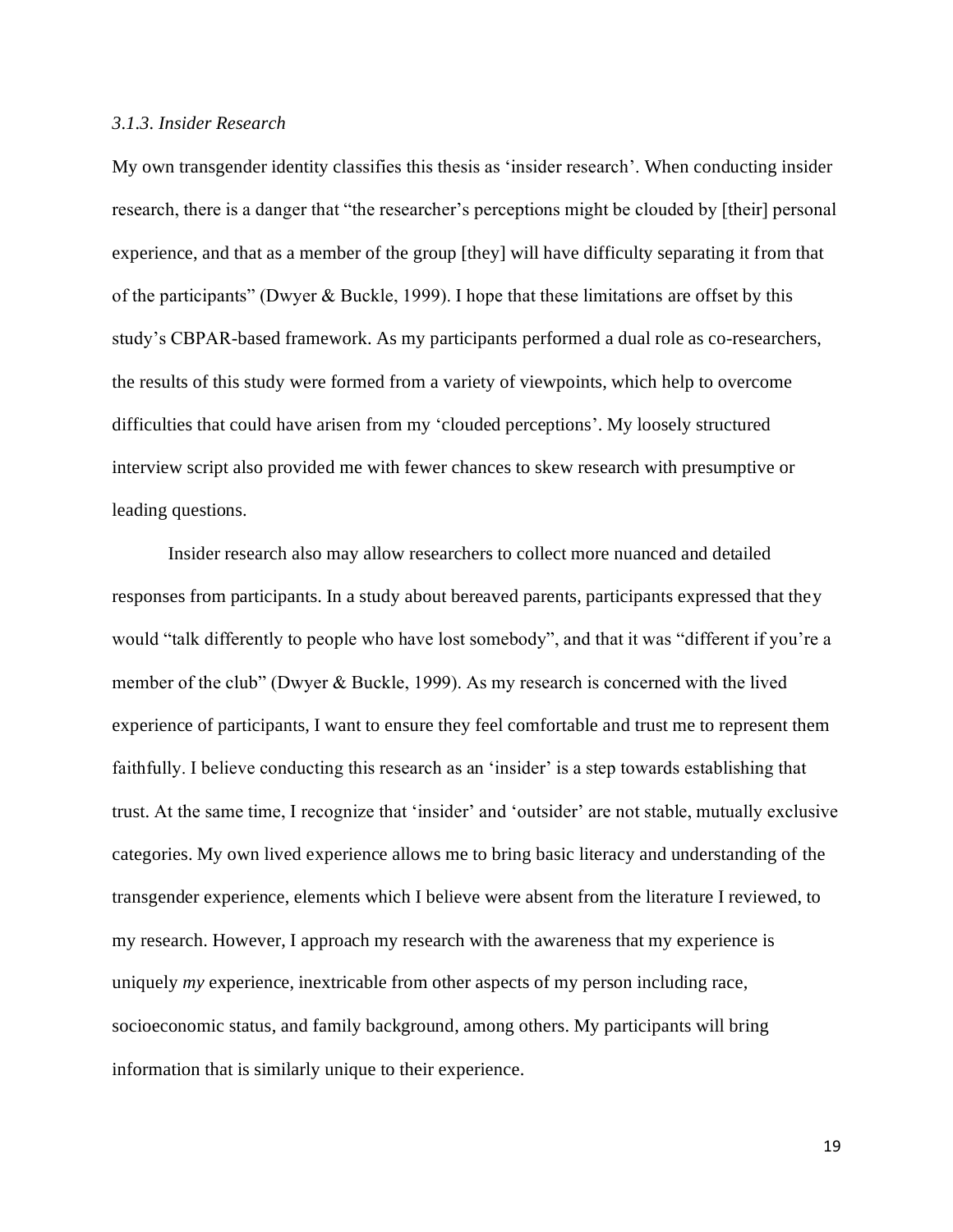Finally, in this study I performed the dual role of researcher/research subject alongside my participants. My participation in the research furthers my goal of unsettling the researcher/participant power dynamic. I have not served as an impartial observer as my participants disclosed personal details about their history. Instead, I have demonstrated the same openness and vulnerability that this project requires of all participants. I believe that engaging with the project in this manner had the additional benefit of developing trust and rapport with my participants, which led to improved collaboration over the course of the project.

#### <span id="page-30-0"></span>**3.2 Recruitment**

For this study, I sought out participants who were transgender and comfortable conversing in English. No further inclusion criteria were required, although I did limit my recruitment to individuals and groups located within the Greater Vancouver Regional District. I focused the scope of recruitment in this way, hypothesizing that trans individuals from the same area may have come into contact with some of the same information sources, which could lead to a better discussion about those sources. As noted in my review of Pohjanen and Kortelainen's study, given the variety of medical and political systems transgender people may need to navigate during their transition, survey results would likely be impacted by a participant's place of origin. This suggests a generalized sample, taken from across the country or worldwide, may not produce results that are as easy to compare or draw conclusions from. Additionally, because part of the research design included evaluating a provincial healthcare resource I felt that this recruitment focus would lead to a greater chance that participants had encountered the resource previously, which could generate better discussion about how the resource could be improved.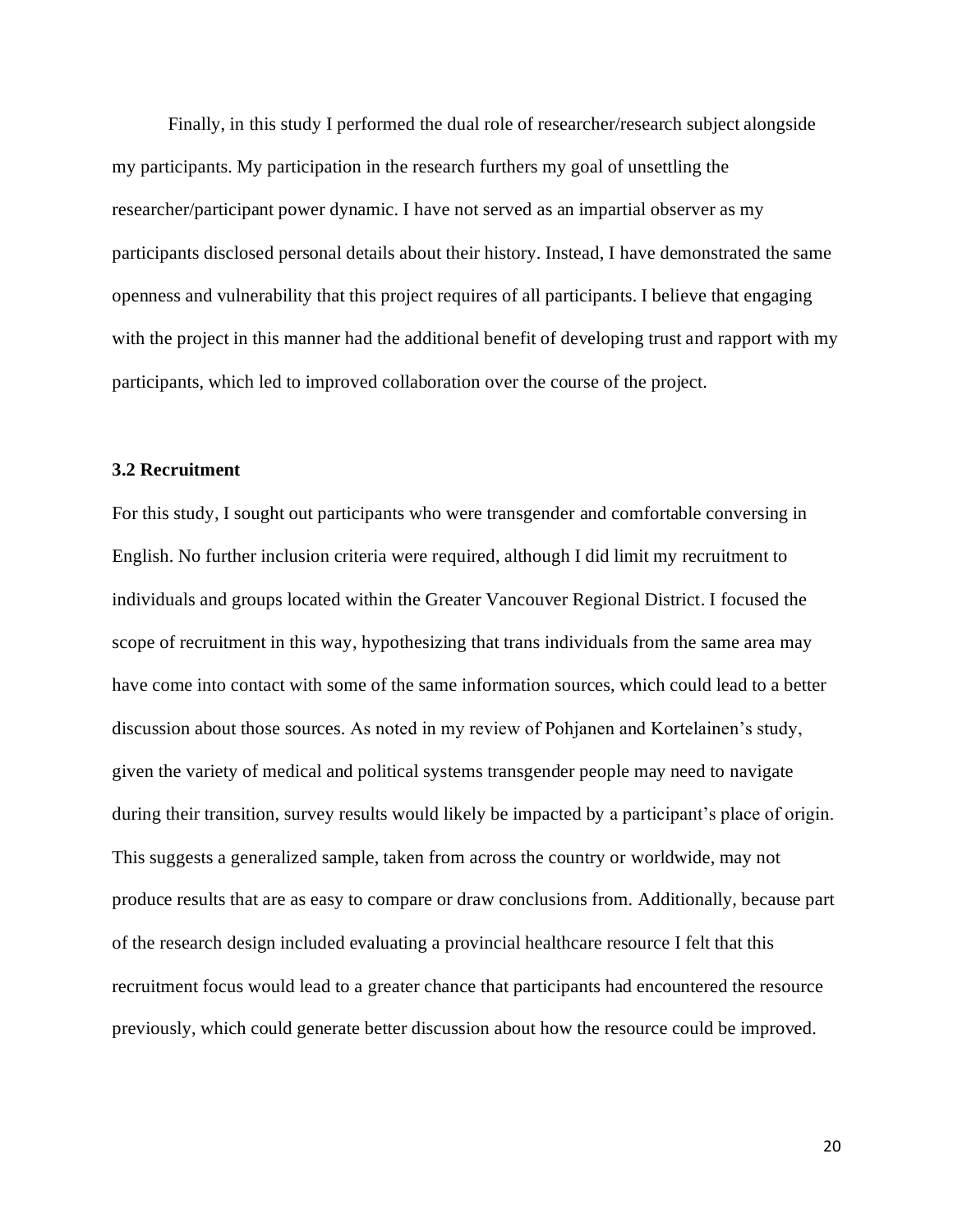I planned to use snowball sampling to recruit participants, as such methodology can be used to access participants in "difficult to reach or hidden populations" such as transgender individuals (Miller & Brewer, 2003). I reached out to personal contacts who may have been interested in the project and asked them to reach out to any of their contacts who fit the inclusion criteria as well. I also reached out to the University of British Columbia's Pride Collective, bringing up the project at a meeting with the Trans and Gender Identities discussion group as an additional strategy to locate participants.

Unfortunately, I was unable to recruit sufficient participants using these methods, and the COVID-19 pandemic made reaching out to other in-person trans groups impossible. I identified the r/transvancouver subreddit $2$  and discussion board as an online space where local trans participants could be reached. To help verify users met the inclusion criteria, in the interest of both ensuring the success of the study and the safety of participants, I asked interested users to direct message me on Reddit. This allowed me to check their post history, ensuring there were no instances of transphobic bigotry in their comment history, and that the account had not been created after my original post had been made. Thankfully, none of the users who messaged me failed these criteria, and I was able to invite every user who reached out.

In the end, five participants were recruited through posts made on the r/transvancouver subreddit. The sixth was a personal contact who agreed to participate in the study.

In a study regarding information seeking habits, recruiting from any sort of group is likely to introduce bias into results. Any participants recruited from a given group, be it a subreddit or discussion group, would have had to find information about that group at some point, increasing the likelihood that they accessed similar information sources. However, I felt

<sup>&</sup>lt;sup>2</sup> A subreddit is a community of users on the social media site Reddit, generally organized around one theme or topic.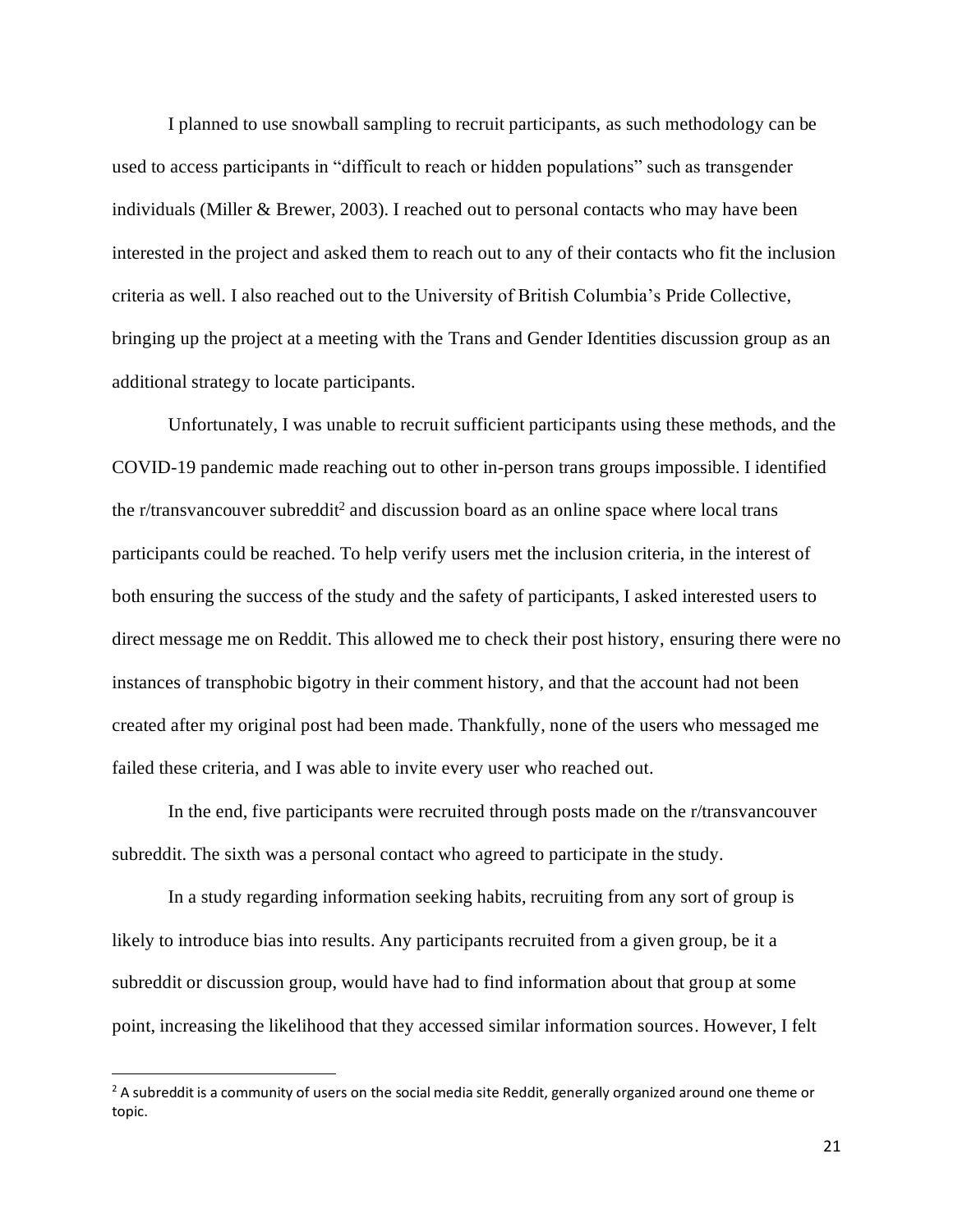this was an acceptable limitation in order to ensure I was able to find enough participants to carry out the study.

#### <span id="page-32-0"></span>**3.3 Study Procedure**

After participants reached out to me on Reddit, or in the case of my personal contact, via email, I sent them emails containing informed consent forms (Appendix A), as well as forms for demographic information (Appendix B). These forms, as well as the recruitment notices posted to Reddit (Appendix C), can be found in the Appendices of this paper. Participants were encouraged to email any questions they had about the survey before deciding whether to sign the consent forms. This research received approval from UBC's Behavioral Research Ethics Board (ID: H19-04070).

Participants were divided into groups of three people, based on availability. Each group completed two loosely structured group interviews over Zoom (see Appendices D and E for the interview script and questions). The session recordings were securely stored on an encrypted hard drive on my laptop for later transcription. Groups of three were chosen to make it easier for participants to track conversations and turn-taking, which are more difficult when interviewing remotely. Participants were given the option to use video or audio-only chat based on their comfort level, but all participants opted for video. Participants were offered an incentive of \$30 for attending the first interview, and \$40 for attending the second. Participants had the option to be paid through either bank e-transfer or Amazon gift card.

As well as leading and moderating discussions, I was actively engaged in the sessions as a fourth participant, sharing my experiences while helping to move the discussions along. My participation supports this thesis's base in community-based participatory action research, as it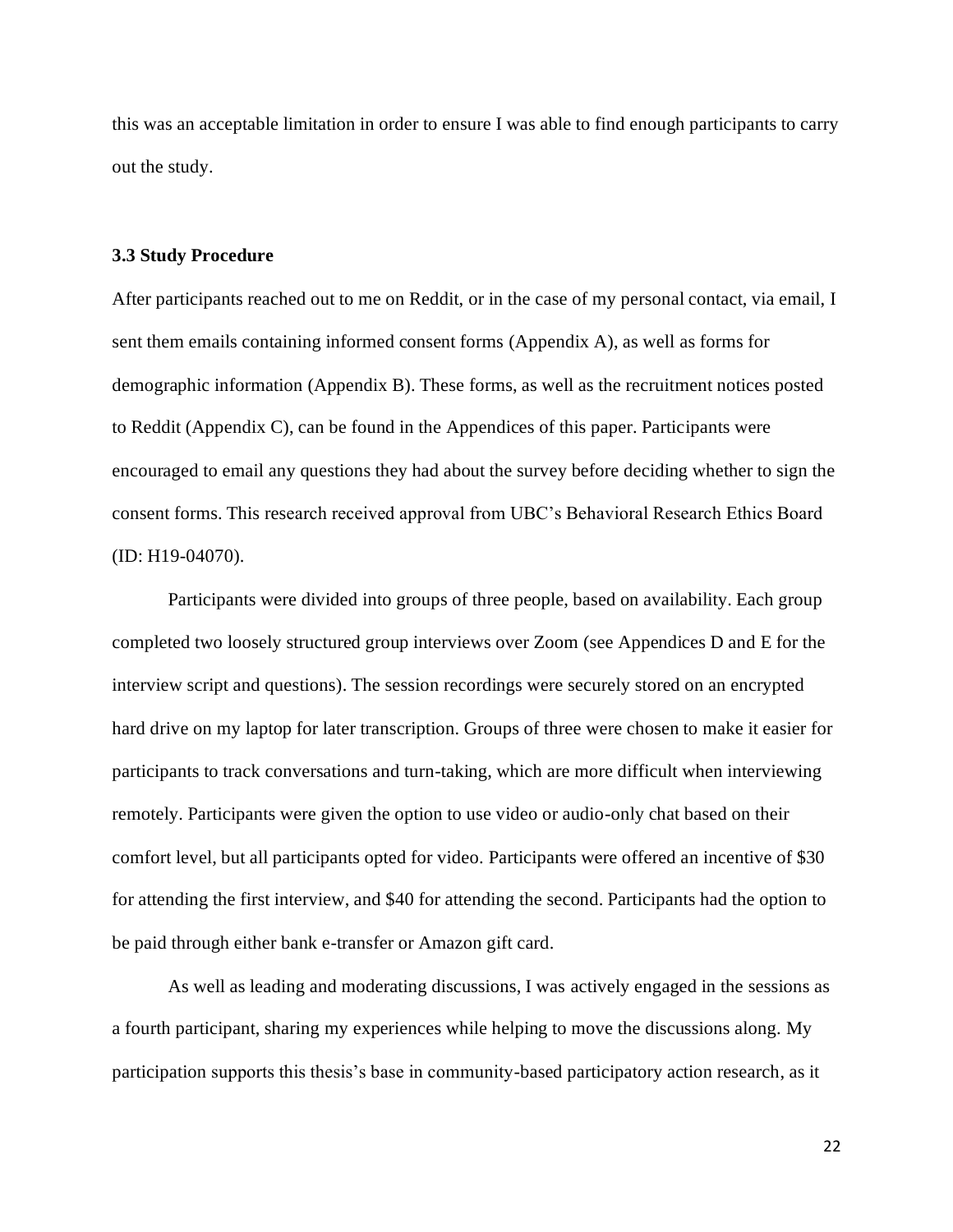helps position all parties involved in the research process as both researchers and participants, allowing the "distinction between researcher and community to shift" (Burns et. al, 2011, p. 7)

The first interview session had the goal of data generation. Participants were asked to share their experiences with information sources that related to developing their understanding of their gender identity. "Information source" was defined very broadly for the purposes of this study. These could come in the form of any format, from scholarly paper to television show to interpersonal relationships, and could include sources they actively sought out, passively encountered, or were given by another. Participants were encouraged to share all types of information sources they encountered, whether they found them helpful or unhelpful in allowing them to come to a better understanding of their gender identity. Following the session, a transcript was created and sent out to all participants. This enabled participants to ensure they were transcribed correctly and have a chance to review the transcript before the second session. Participants were also sent a link to the Provincial Health Service Authority's Trans Care website [\(http://www.phsa.ca/transgender\)](http://www.phsa.ca/transgender), and were asked to review it, as it would be evaluated as part of the second session.

The goal of the second session was data analysis and application. Data was analyzed by the groups using an informal version of thematic analysis. The group members discussed the results of the first session's interview, with the goal of finding connections or common themes between the members' responses. Groups were only asked to discuss the results of their own discussion. One group's transcript was not made available to the other, as this would require more work of the participants, and shift the second discussion from a reflective analysis to an evaluative one. The results of these discussions have been adapted in section 4.2 of this paper, Transgender Information Behaviour.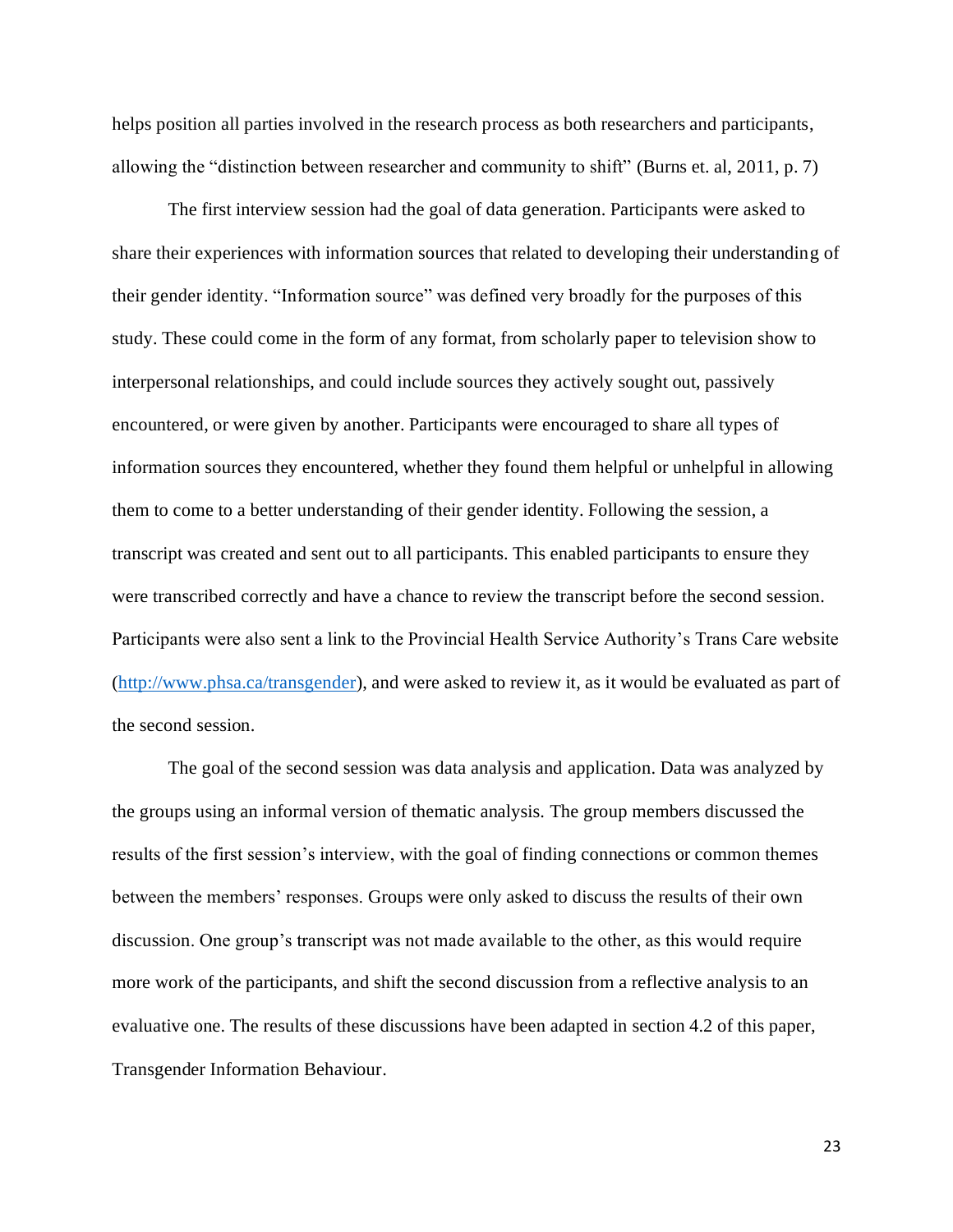Next, the group put its findings into action by evaluating the PHSA's TransCare BC website, pictured in Figure 1. I selected the TransCare BC website for evaluation prior to beginning interviews, hypothesizing that, as the province's official source for information on trans identities, the site is likely to be referred to trans individuals in BC or found by residents of BC seeking out transgender information themselves. Participants were encouraged to draw on themes identified from our discussion on the previous session to determine how well the website met the information needs of transgender users. I transcribed the interview script from the second session and sent it to participants, so they could have a chance to ensure they were transcribed correctly. The results of the conversations about the TransCare BC website have been adapted into section 4.3 of this paper, Data Application.

*Figure 1. Snapshot of the TransCare BC homepage. The site was evaluated by study participants to determine how it could be better tailored to support transgender users.*

|                                                                                                                                                                                                                                      | <b>TRANS CARE BC</b><br><b>Provincial Health</b><br><b>Services Authority</b> |                 |                | Follow us                                  | Search                      |       |
|--------------------------------------------------------------------------------------------------------------------------------------------------------------------------------------------------------------------------------------|-------------------------------------------------------------------------------|-----------------|----------------|--------------------------------------------|-----------------------------|-------|
| <b>Trans Basics</b>                                                                                                                                                                                                                  | <b>Care &amp; Support</b>                                                     | <b>Hormones</b> | <b>Surgery</b> | <b>Child &amp; Youth</b>                   | <b>Health Professionals</b> | About |
|                                                                                                                                                                                                                                      |                                                                               |                 |                |                                            |                             |       |
| Improving gender-<br>affirming care across BC<br>Trans Care BC supports the delivery of equitable and<br>accessible care, surgical planning, and peer and community<br>support for trans people across the province.<br>Learn more > |                                                                               |                 |                | <b>Popular Links</b><br>How to get surgery |                             | >     |
|                                                                                                                                                                                                                                      |                                                                               |                 |                | <b>Contact Us</b>                          |                             | ⋗     |
|                                                                                                                                                                                                                                      |                                                                               |                 |                | <b>Help Navigating Care</b>                |                             | ⋗     |
|                                                                                                                                                                                                                                      |                                                                               |                 |                | <b>Medical Forms</b>                       |                             | ↘     |
|                                                                                                                                                                                                                                      |                                                                               |                 |                | Peer Support                               |                             | ⋟     |
|                                                                                                                                                                                                                                      |                                                                               |                 |                | Education                                  |                             | >     |
|                                                                                                                                                                                                                                      |                                                                               |                 |                |                                            |                             |       |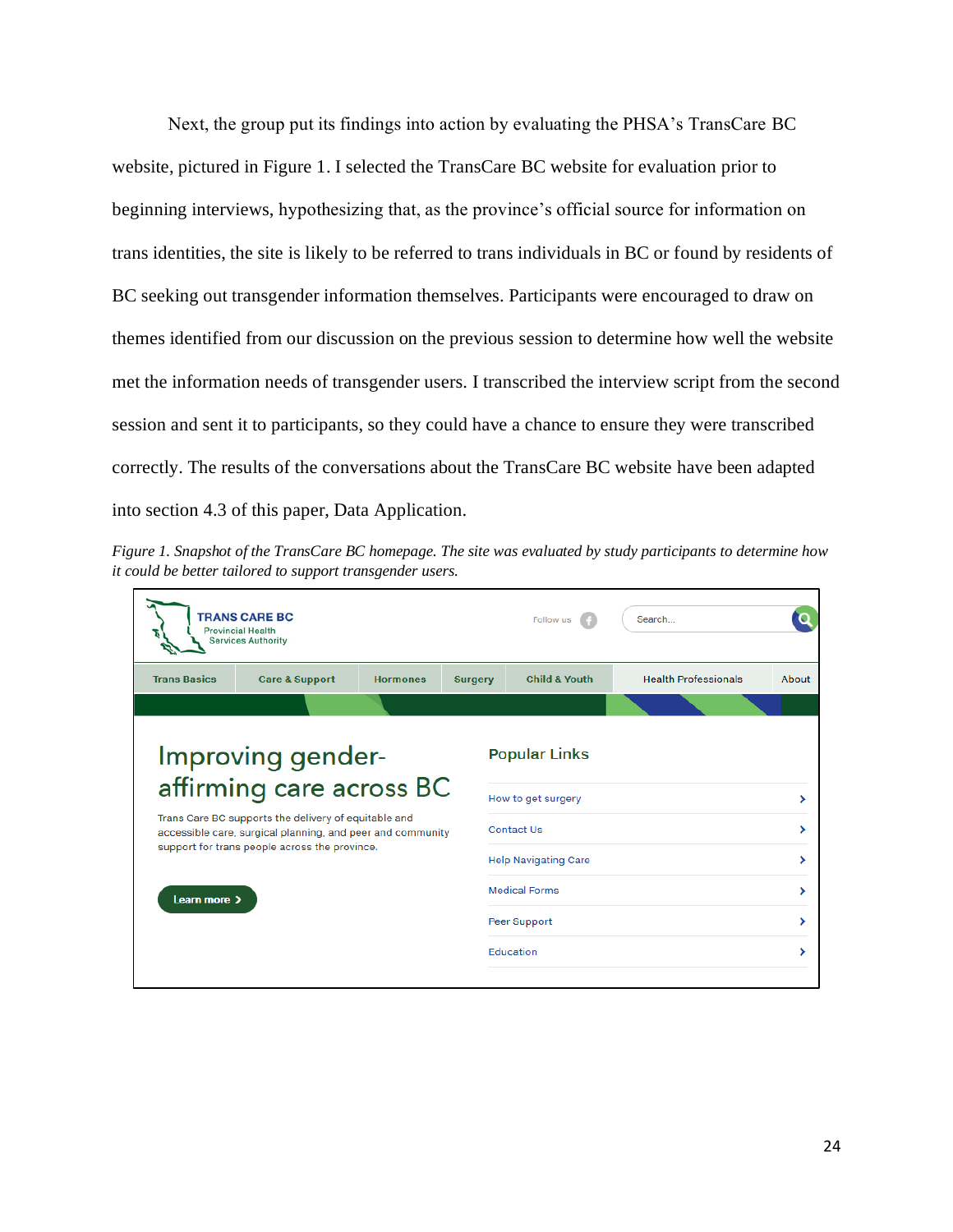Five participants who were present for the first session returned to complete the second session live over Zoom. The sixth participant was unable to attend and sent feedback over email later that week.

After completing a total of four interview sessions, two with each group, I used thematic coding to mark sections of the transcripts that were conceptually linked. I used a grounded theory approach to my coding rather than relying on existing or predetermined codes. A grounded theory approach allows theory to be generated "from data systematically obtained from social research", rather than using data as a tool to "verify theories" (Glaser & Strauss, 2017, p. 1-2). As I reviewed session transcripts, I noted reoccurring themes in the discussion. I highlighted these sections in the original documents and copied quotes and passages that I felt were especially relevant into another document so they could be easily accessed when writing the results and discussion sections.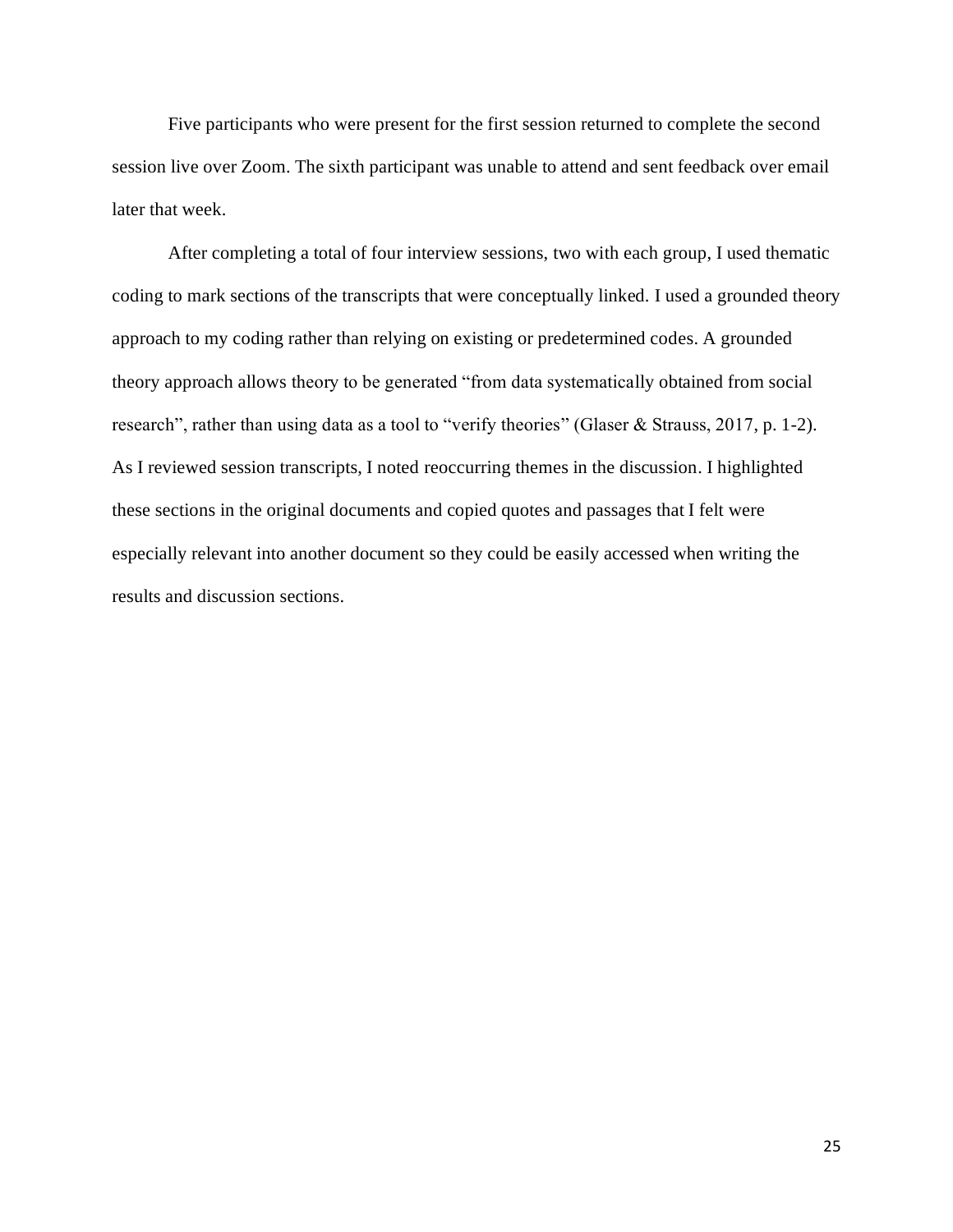# **Chapter 4: Results and Discussion**

Throughout this chapter, I will be drawing on quotes and passages from the four interview sessions I conducted. Some participants have opted to have quotes attributed to their names throughout this section, while others have opted to remain anonymous and will instead be designated by a number. I will be referring to each participant using the pronouns they indicated on the demographic information form. Additionally, because I engaged in these discussions along with my participants, some quotes in this section will be attributed to me. I will use the third person to denote when I am quoting something that I said during the group sessions (i.e. 'Shelby said…').

### **4.1 Participants**

A total of six participants reached out to take part in this study, with myself acting as a seventh. The demographic information of participants is as follows:

|  | Table 1. Demographic information of study participants. |  |  |  |
|--|---------------------------------------------------------|--|--|--|
|--|---------------------------------------------------------|--|--|--|

| Age       |   | <b>Ethnicity</b> |   | <b>Gender Identity</b> |     |
|-----------|---|------------------|---|------------------------|-----|
| 19-24     | 2 | Caucasian        |   | Non-binary             |     |
| $25 - 30$ | 3 | East Asian       | 2 | Non-binary trans woman | - 1 |
| $31-40$   |   |                  |   | Trans woman            | 4   |
| $41 - 50$ |   |                  |   |                        |     |

Unfortunately, no trans or non-binary individuals who were assigned female at birth (AFAB) responded to participate in this study. The relevance of this absence is discussed in more depth in section 5.1, Study Limitations.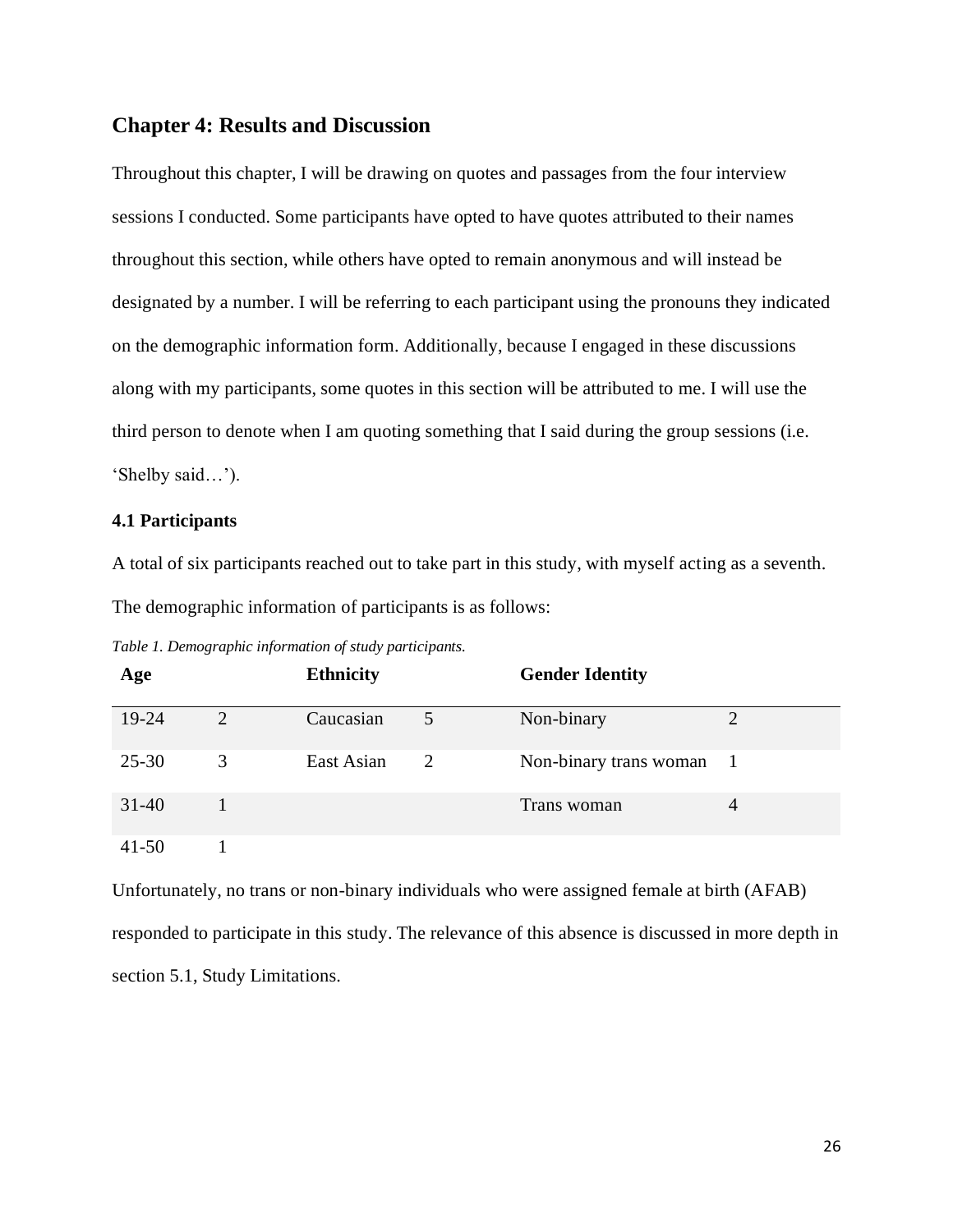### **4.2 Transgender Information Behaviour**

This section discusses conversations from Sessions 1 and 2, related to individual's information behaviour. It addresses the following research questions:

- 1. What are the information behaviours of transgender people who are developing, or have recently developed, a sense of their gender identity?
- 2. What are aspects or qualities of information sources that trans people found helpful or unhelpful in their information seeking?

This section will discuss the results of the first interview sessions, combined with the discussion reflecting on the results, which was generated in the second sessions. The first interview session suggested many common experiences amongst the participants, although the details of each differed. First, I will report on individuals' information-seeking journeys, and how early experiences with passive information resulted in active, directed searching. Specific resources or communities that participants found helpful, as well as setbacks or other negative outcomes from their information seeking, will also be discussed. These results suggest that, for many users, information sources that are personally relatable and emotionally supportive are an important part of their journey to discover or better understand their gender identity.

### *4.2.1 Passive Information*

Although participants employed many different strategies when it came to seeking information about gender identity, they reported similar overall journeys. Most participants reported that information sources they received passively gave them new context with which to think about gender identity. Some participants described this as an "epiphany" or "lightbulb" moment. These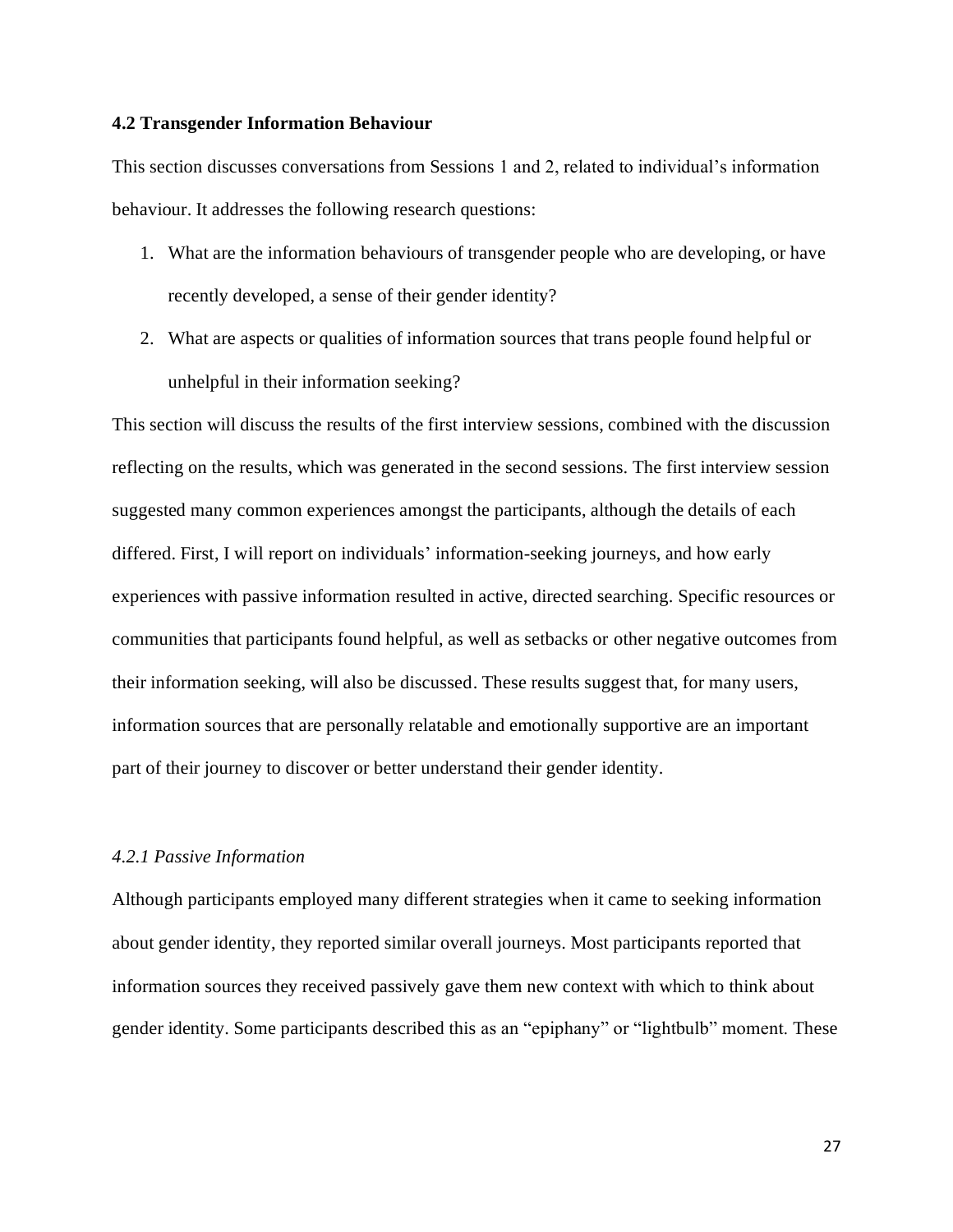instances led to a more active and focused information-seeking process about topics related to transition and gender identity.

Participants received passive information from a variety of sources, including television, social media, print media, and interpersonal exchanges. Participant 2 described her experiences, saying she would "hear snippets in the media, snippets from family members that make you aware of the trans experience, and those passive interactions led later on to an active search of personal identity". Participant 1 reported that seeing trans people in the real world helped open up her perspectives on gender, mentioning "see[ing] it's possible, you see people on the streets doing that…casts doubt about what you think is or is not possible". Shelby cited personal interactions with trans friends and acquaintances as passive information sources that helped her come to a better understanding about her gender. Some participants recalled passive information that they encountered in childhood. Kate remembered "watching Looney Toons and seeing Bugs Bunny in a dress and understanding that was articulating how I felt inside". June discussed a childhood memory about learning about puberty:

"I was 10 maybe and the Discovery Channel put out this special on puberty. They had an episode for what boys go through and one about what girls go through…I remember…seeing these differences and being kind of upset with some of the things that were supposed to happen with me, then watching the other episode and being like, why can't some of these things happen with me?"

These participants did not have the language to express what they were feeling at the time but were able to recontextualize and better understand their experiences as they grew older.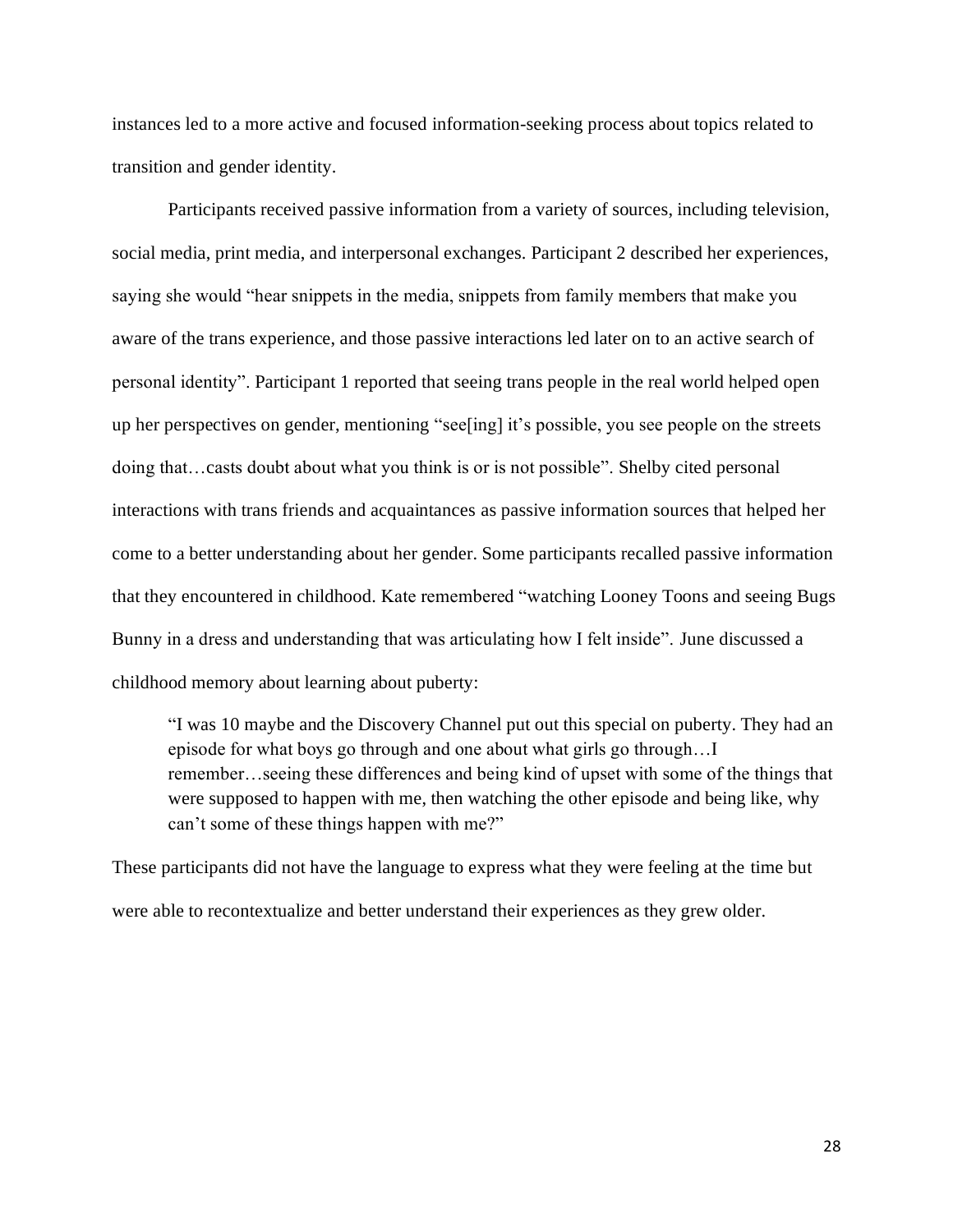### *4.2.2 Social Media and Online Communities*

The most prominent information sources participants used for active searching were social media sites. Each participant reported multiple social media sites that they used as part of their personal information-seeking journeys. These sites included Reddit, Instagram, YouTube, Tumblr, Facebook, and Twitter. Reddit was the most frequently mentioned site by a large margin. Bias towards the platform as an information source was an expected outcome of this study, as the majority of participants were recruited from the r/transvancouver subreddit.

Social media communities were praised by participants for providing opportunities to view authentic, personal experiences of trans individuals, and for providing users with the chance to interact directly with the individuals who created this content. Kate mentioned Reddit was a platform that allowed her to "actually engage with somebody, you could send a message or read their story or what have you…as I was asking those questions I was hearing real-life examples" for questions like "what does HRT [hormone-replacement therapy] do to you?" Several participants mentioned that the ability to share personal experiences over social media created content that was more relatable, which aided them in their personal discovery. P2 mentioned that "read[ing] personal testimonials about trans people going about their day-to-day lives, post-transition, in a way that was not unlike the day-to-day routines I had pre-transition" helped her realize "maybe this is something that relates to me". Participant 3 summarized her experiences seeking information on social media as follows:

I went on YouTube and started following a bunch of trans people who were transitioning, trans men, trans women, non-binary people. And for me the first step was watching people live normal lives…I wasn't exposed to the LGBTQ community, so that was very comforting, kind of like my brain going 'wow, this is normal, people can live like this.'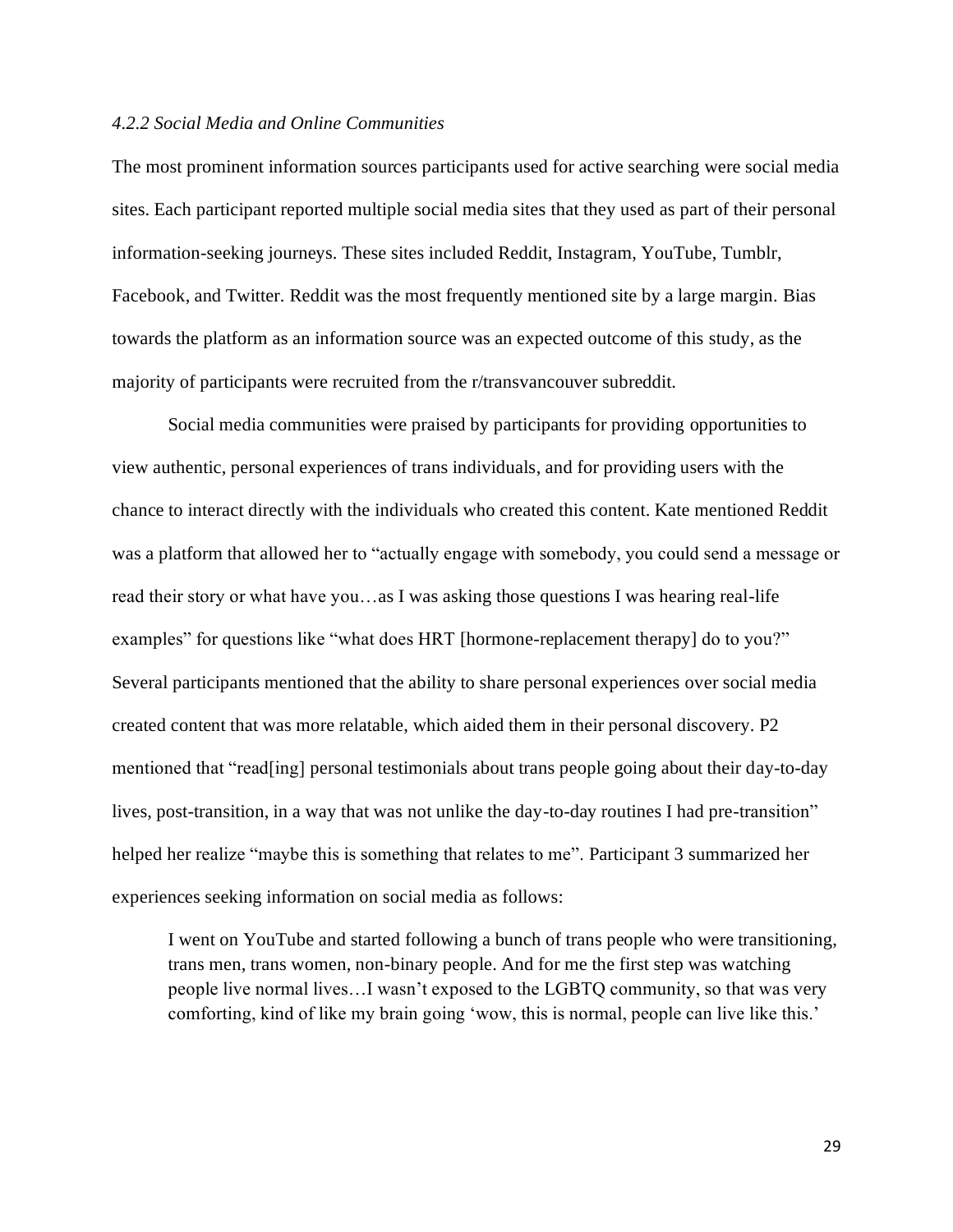In contrast to these participants, P1 found personal content on Reddit to be of limited use, and found herself looking for a more authoritative source, which she found in the form of an article in the journal Nature titled *Sex Redefined.* She explained:

The information on Reddit was a lot of personal stories, like anecdotes, so I don't necessarily know if those would apply to me…You don't know how to place value in other peoples' personal experiences as much as scientific rigor, even though we know…there are a lot of ways in which science is flawed. But when you're questioning, I guess what I'm looking for is something a little more concrete or scientific.

Some participants mentioned making an effort to find online trans communities they could more directly see themselves reflected in. P1, who grew up in Hong Kong, found Reddit communities were "very predominantly used by North American users so the culture is pretty American as well," and because she wasn't as familiar with this culture, "it wasn't as useful for me." However, she was able to find a more relatable community in Instagram, which is "popular worldwide…back home in Asia many people use Instagram and know how to get on it, whereas they don't really know what Reddit is. You can find other trans Asian people on it as well even though it might be a little more rare." Instagram was also mentioned by June, who reported it "helped me come to terms with being non-binary, seeing what other people want to post themselves wearing on the Internet," and Kate, who found "a whole community of trans women who are parents, who are professionals, in their 40s" while searching for "experiences that resonate with mine." Finally, Shelby reported struggling to see herself in any one community, but "went to lots of trans-femme spaces and saw lots I resonated with and lots I didn't, and went to non-binary spaces and found the same…seeing myself reflected in those different communities in different ways definitely helped me carve out an identity that made sense to me."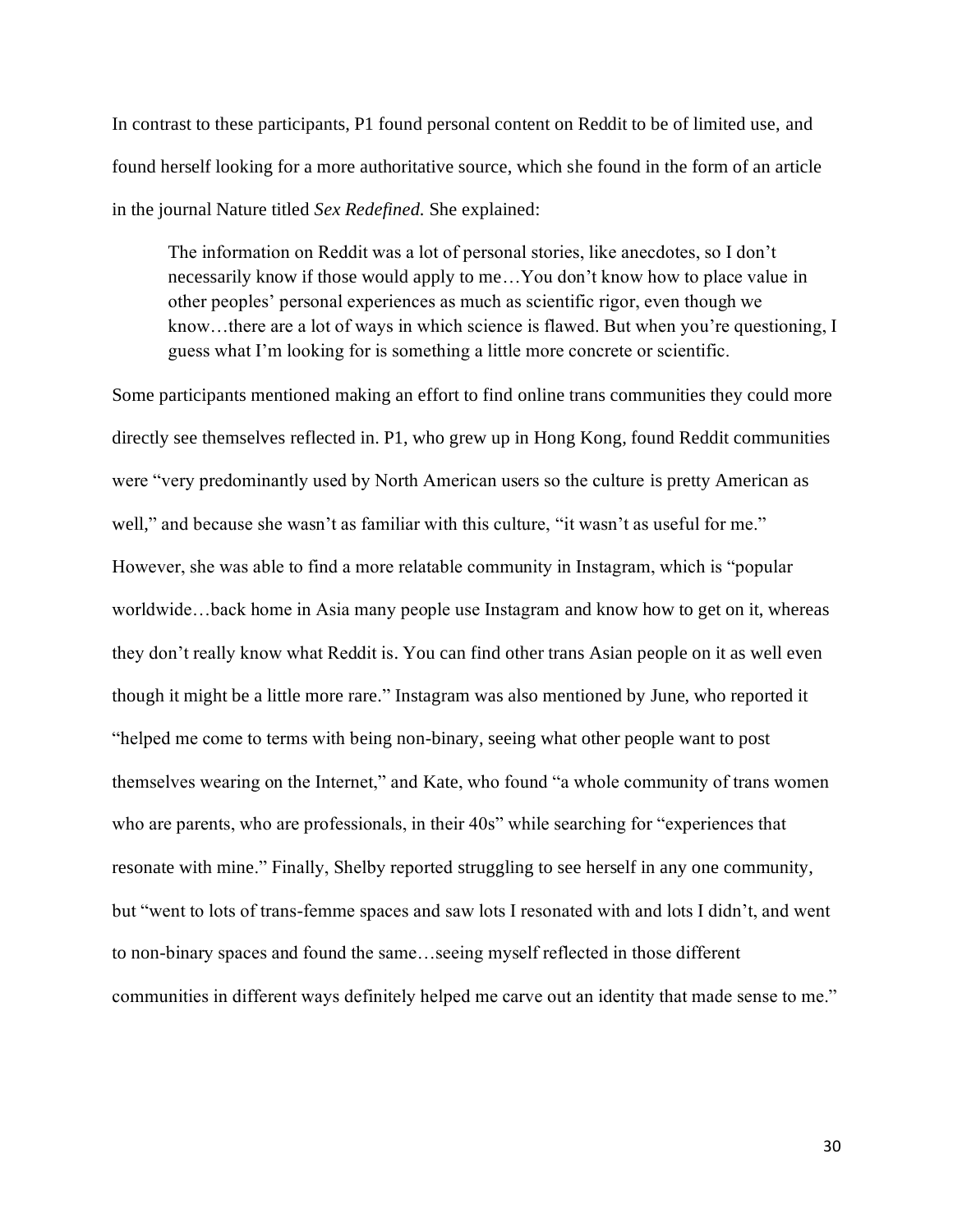# *4.2.3 Challenges and Setbacks*

While participants viewed their experiences with social media positively overall, many also expressed concerns about these platforms. June mentioned the experiences shared on social media could be "glorified, people don't necessarily present the full reality of anything they're saying", and that this led them to "[build] up my expectations too much based on some of the things I'd seen, that [HRT] was going to fix everything and I didn't necessarily find that to be the case." They also discussed "a very toxic aspect" of these communities that could result in one getting harassed for their participation, mentioning a time they "took a picture and posted it…one or two people messaged me and just said some horrible shit." Participants also discussed the dangers of encountering online communities that were built around transphobic or otherwise non-affirming ideologies. P1 and P3 brought up the "questionable communities on Reddit [like] the TERFs<sup>3</sup> of Reddit," and Shelby brought up trans communities such as transmedicalists,  $4 \text{ who}$ have negative attitudes towards certain transgender people. While most participants were able to find supportive communities through social media, these platforms also host a variety of hateful communities, giving them the potential to do as much harm as good.

Additionally, many participants encountered barriers that prevented, delayed, or complicated their active searches for information. Societal pressures were a factor that dissuaded June from searching. They noted "the general atmosphere in the 2000s, at last where I lived, anything non-heteronormative was very negative." Taylor mentioned that they experienced "a serious lack of passive positive information that comes to you," and discussed the damage that

<sup>&</sup>lt;sup>3</sup> Trans-exclusionary radical feminists, or TERFs, view trans women as male impostors seeking to undermine the safety and political agency of cis women. As of June 29, 2020, Reddit has banned many prominent TERF communities from its platform.

<sup>4</sup> Transmedicalists are trans individuals who believe an official medical diagnosis and medical treatment are necessary to consider oneself transgender. Many transmedicalists also exclude non-binary individuals, but this is not a requirement of all groups.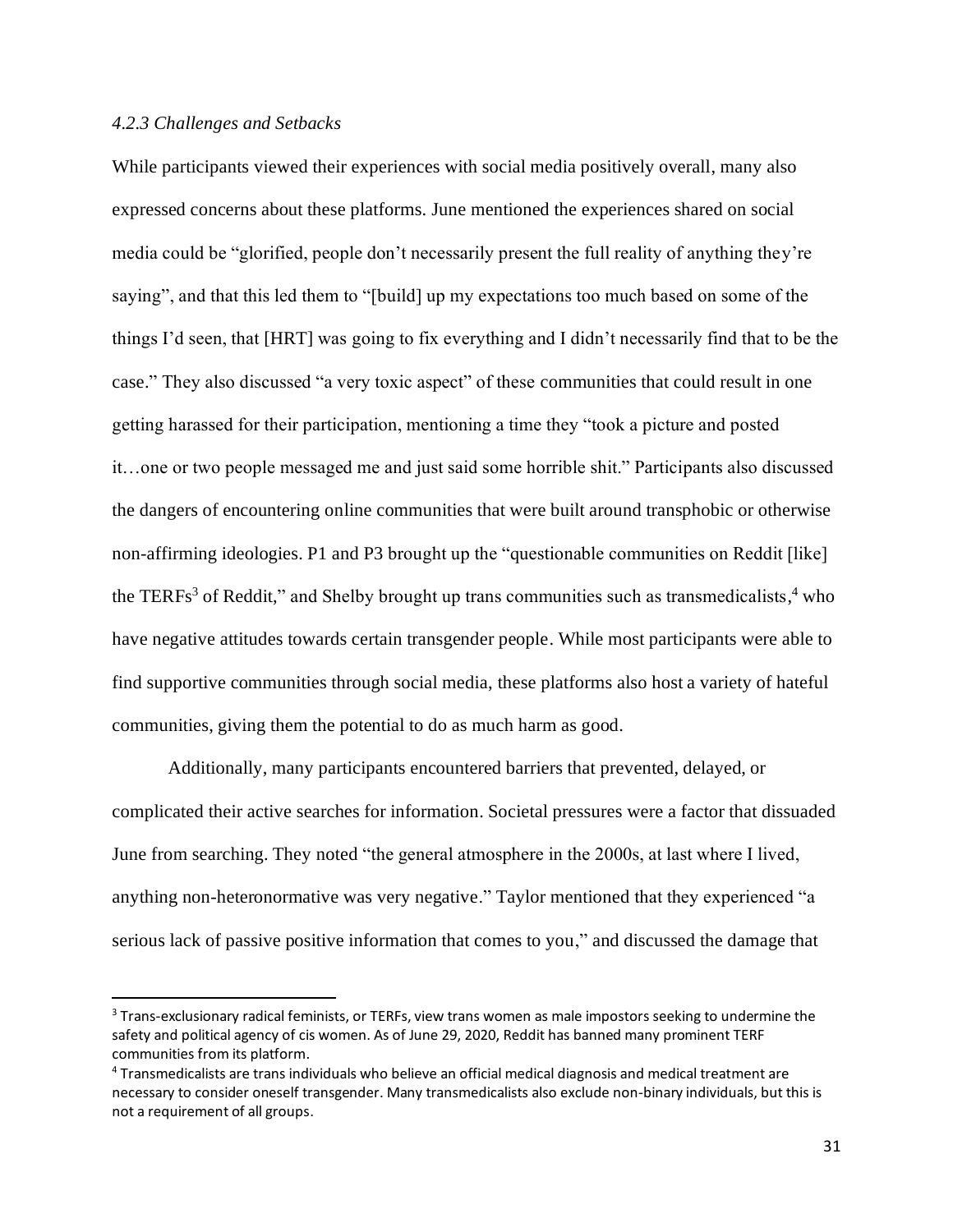could be caused by encountering "negative garbage…presented so well that I've caught myself, I'm like, oh my god…that's me but you've portrayed me terribly". Kate found her attempts to "go somewhere or seek help in the community" stymied by "an internal gatekeeping that was very clear up front…to the point where I didn't go to a support group meeting until after my name was changed, my gender markers were changed, and after I was [presenting female] fulltime at work." Finally, several participants mentioned challenges related to not feeling 'trans enough' or feeling like they had to pursue transition in the 'right way'. Shelby, June, and Taylor all expressed difficulties understanding their non-binary identities when many visible members of the trans community are binary. Shelby said she "had the impression that non-binary people didn't medically transition, fueled by a lot of mainstream media of binary trans men or women who have very similar stories, you know – 'I knew I was a woman since I was a child'". Similarly, June "thought that in order to be valid as a trans person I had to sort of pursue the transgender narrative that a lot of folks pursue", and Taylor encountered issues with resources that "say you're either male-to-female or female-to-male" and "doesn't speak to any of the other non-binary or trans identities", experiences which caused them to feel like being trans "doesn't apply to me because I'm not enough". While participants encountered negative information from a variety of sources, these sources similarly caused them to feel invalidated, inadequate, or othered for seeking out transgender information.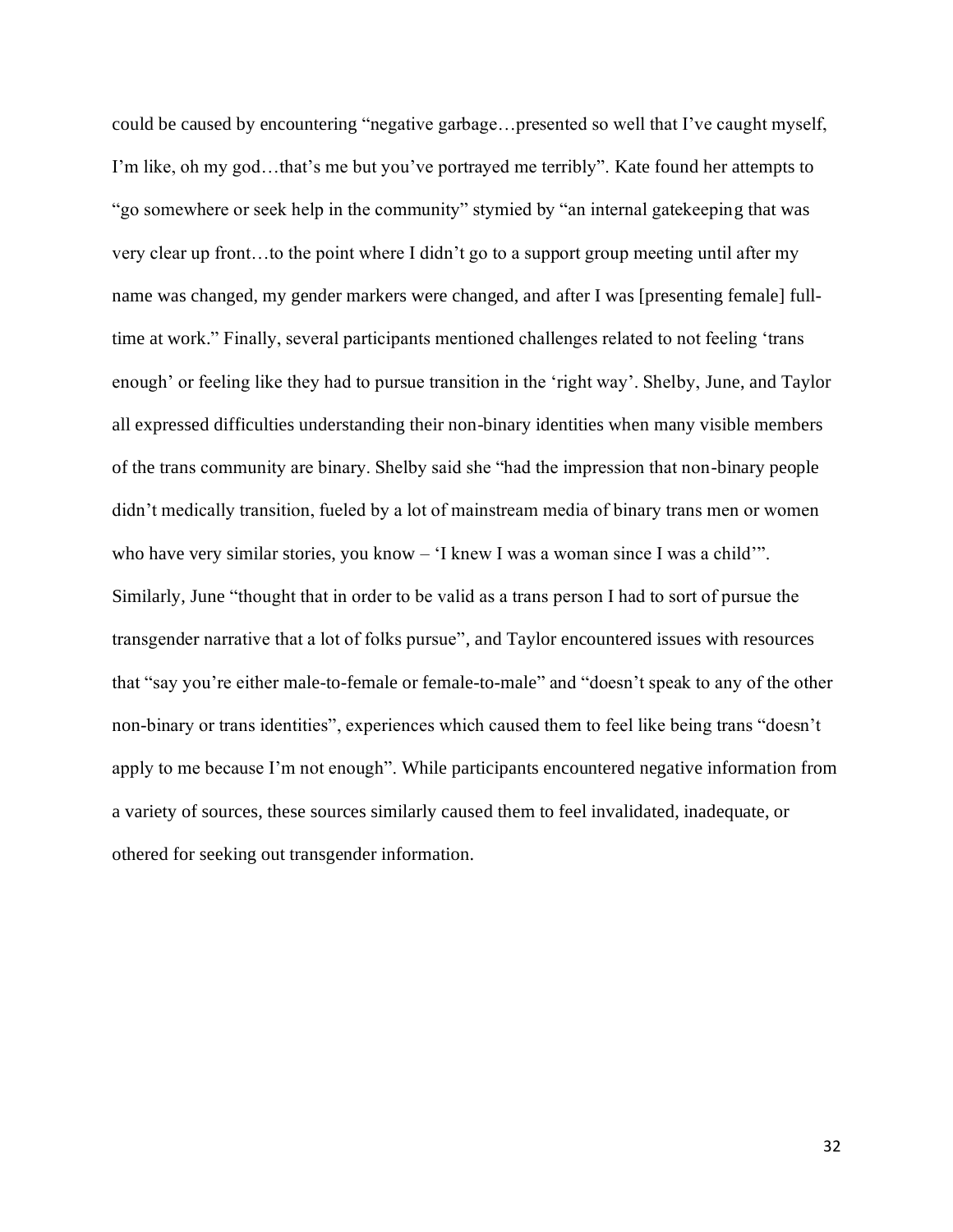#### *4.2.4 Discussion of Session 1 Results*

The following section is based on discussions from Session 2, in which participants reflected on the discussions from Session 1. Three key themes emerged out of the Session 2 discussions. These themes were the importance of emotionally resonant information sources, the role of serendipitous information discovery, and the appeal of social media sites, specifically Reddit, as transgender information resources. The two groups reviewed only their own transcripts, but the same themes emerged from both sessions.

Both groups found that users' responses to information sources were affected by the emotional content of those sources. Many of the information sources cited as helpful by the participants were also described as emotionally resonant. Different types of information resonated for different people; P2 and P3, for instance, sought out a diverse range of experience from different trans people online, while Kate, June, and P1 sought out more specific communities based on factors including gender identity, ethnicity, age, and life experiences. The information participants found most useful tended to be positive and emotionally supportive, and instances of information-seeking that were unhelpful were generally associated with being emotionally unsupportive and non-affirming. June's experiences with negative societal attitudes towards transgender people, Taylor's experiences with trans information that minimized nonbinary identities, and Kate's encounters with trans groups that gatekept support based on transition progress all fit into this category.

These results are in accordance with existing research on the interactions between a user's emotional state and their information behaviour. Savolainen (2014) writes that a user's "emotions and feelings motivate [them] to start, expand, limit, terminate, or avoid information seeking". Positive emotions, such as an individual feeling satisfied with the information they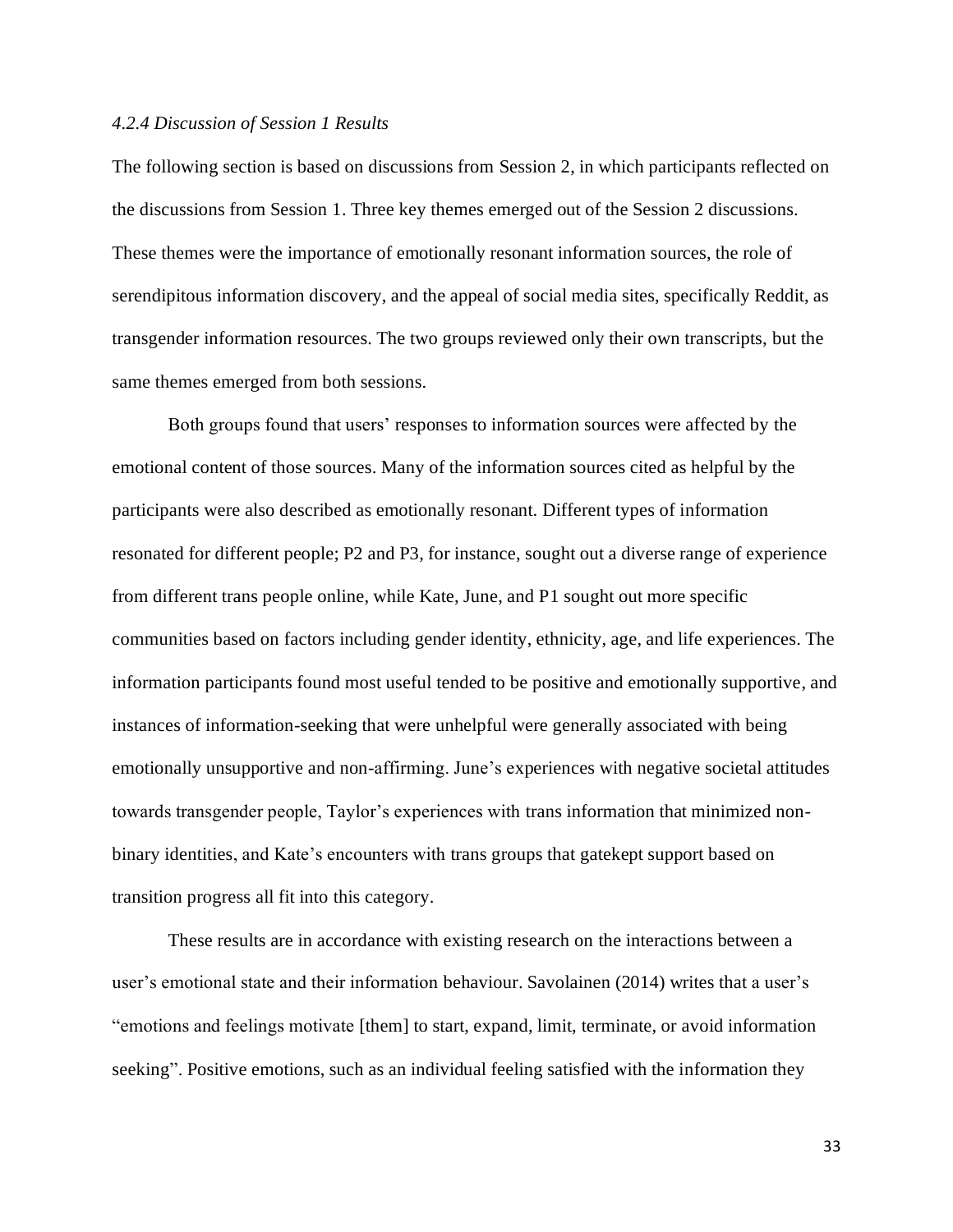have gathered, and negative emotions, such as fear or anxiety about a topic, can influence an individual's information behaviour. Due to the stigmas that still exist surrounding transgender identities, it may be difficult for a user to begin seeking information about their gender identity. Encountering information that frames transgender identities negatively could negatively impact their motivation to continue the search, especially as they may be starting their information search from a precarious emotional state. More than providing inaccurate or misleading information about the transgender experience, these types of information can reinforce internalized feelings of shame and doubt that can discourage a trans individual from continuing their information-seeking process. Information that is affirming and supportive can help to assuage a user's fear or doubt, making it more likely that they continue with their search.

The role that serendipitous encounters with trans information play in individual information journeys was also made apparent. Serendipitous "information encounters" occur when a user "acquires information, rather than actively looks for it" (Erdelez et. al, 2016, p. 2). These encounters can help individuals recognize their own feelings of gender diversity, expand perspectives about the possibilities of gender identity and expression, and provide new language or terminology to help individuals better understand their feelings. Considering the apparent link between the usefulness of trans information sources and the emotional support those sources provide, it seems that a serendipitous encounter with a negative, transphobic source of information could have devastating effects on an individual, making it more difficult for them to reach an emotional state where they might feel comfortable with active searching.

Finally, the groups discussed the importance of social media to participants' informationseeking journeys. Many participants viewed social media's low barrier to entry as a key element of its usefulness. Contrary to television or print media, the process of creating content on social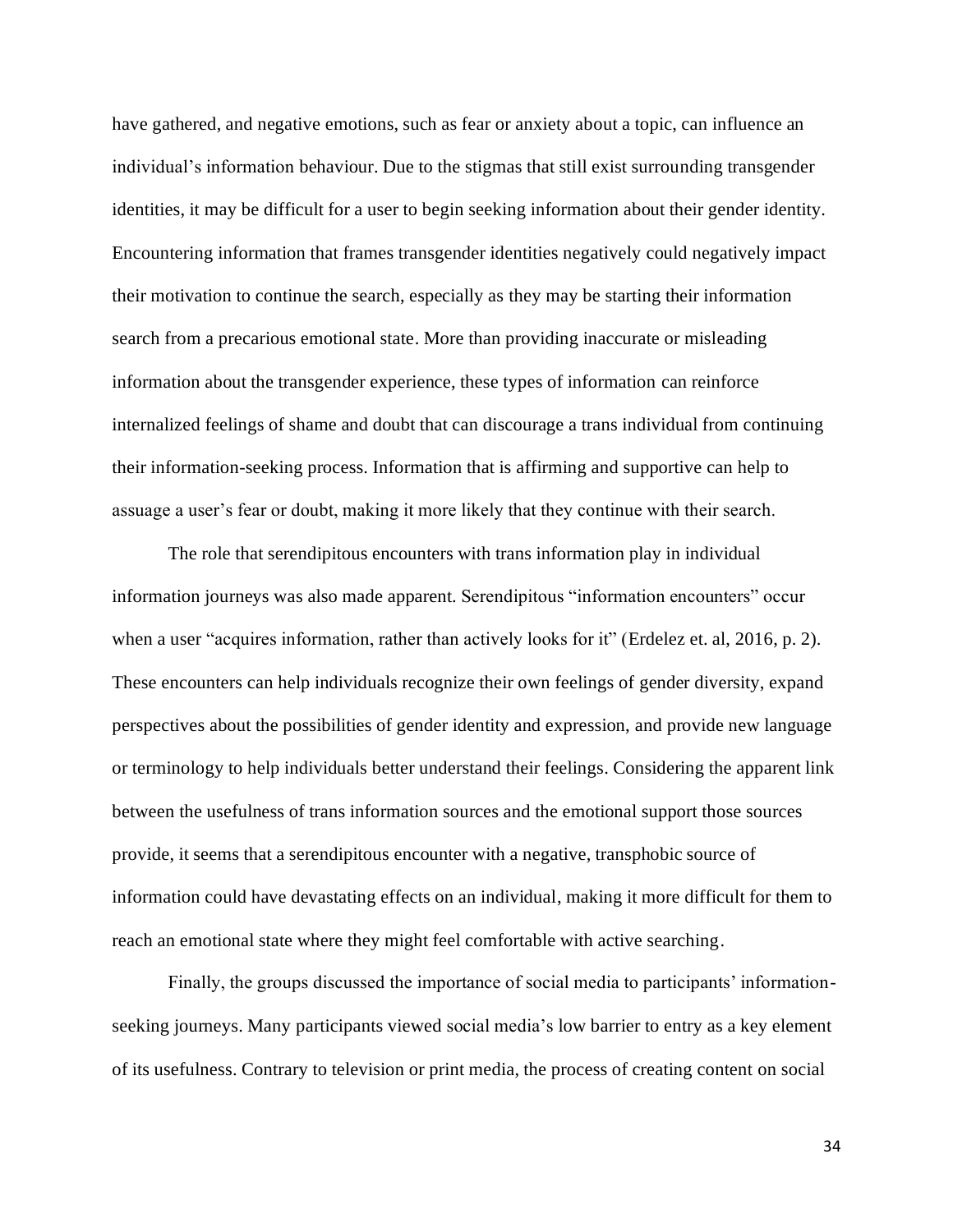media is accessible to almost anybody, and users who are not creating content still have tools they can use to interact and participate in discussions. P2 said she noticed the "importance of independent content creators in a lot of peoples' personal exploration…a lot of people really seem to jump onto independent trans content creators talking about gender identity and personal experiences, on platforms such as Reddit, Twitter, or YouTube". These sites' user-created content ties into the preference for personal and relatable trans information that many participants shared. These sources tend to be more personal than information from official sources such as healthcare sites; P2 said she found it more "relatable to our day-to-day lives", while official sources take a more "clinical standpoint". June discussed how official sites additionally have "a lack in diversity in viewpoints," whereas social media allowed users to "see a wide range in information and find the things that resonate with you".

Because Reddit was mentioned as a useful information source by all participants, we discussed in more detail what we thought made this specific platform a good resource. Along with the assets mentioned above, which it shares with many social media sites, Reddit may be better than other social media platforms at facilitating the serendipitous discovery of trans information. Popular posts from subreddits can appear on the main page of Reddit, and users can link to subreddits in the comments they write. This functionality allows users to encounter specialized communities, such as trans subreddits, without intentionally seeking them out. Additionally, subreddits are moderated to ensure content fits the theme of its community. While a user exploring a trending hashtag on Twitter may end up finding a range of supportive and unsupportive content, subreddit moderation makes negative content much less prevalent. Subreddits are still susceptible to bad moderation, but this is not necessarily fatal for a community. If moderators change or begin enforcing rules that users feel are no longer fair, users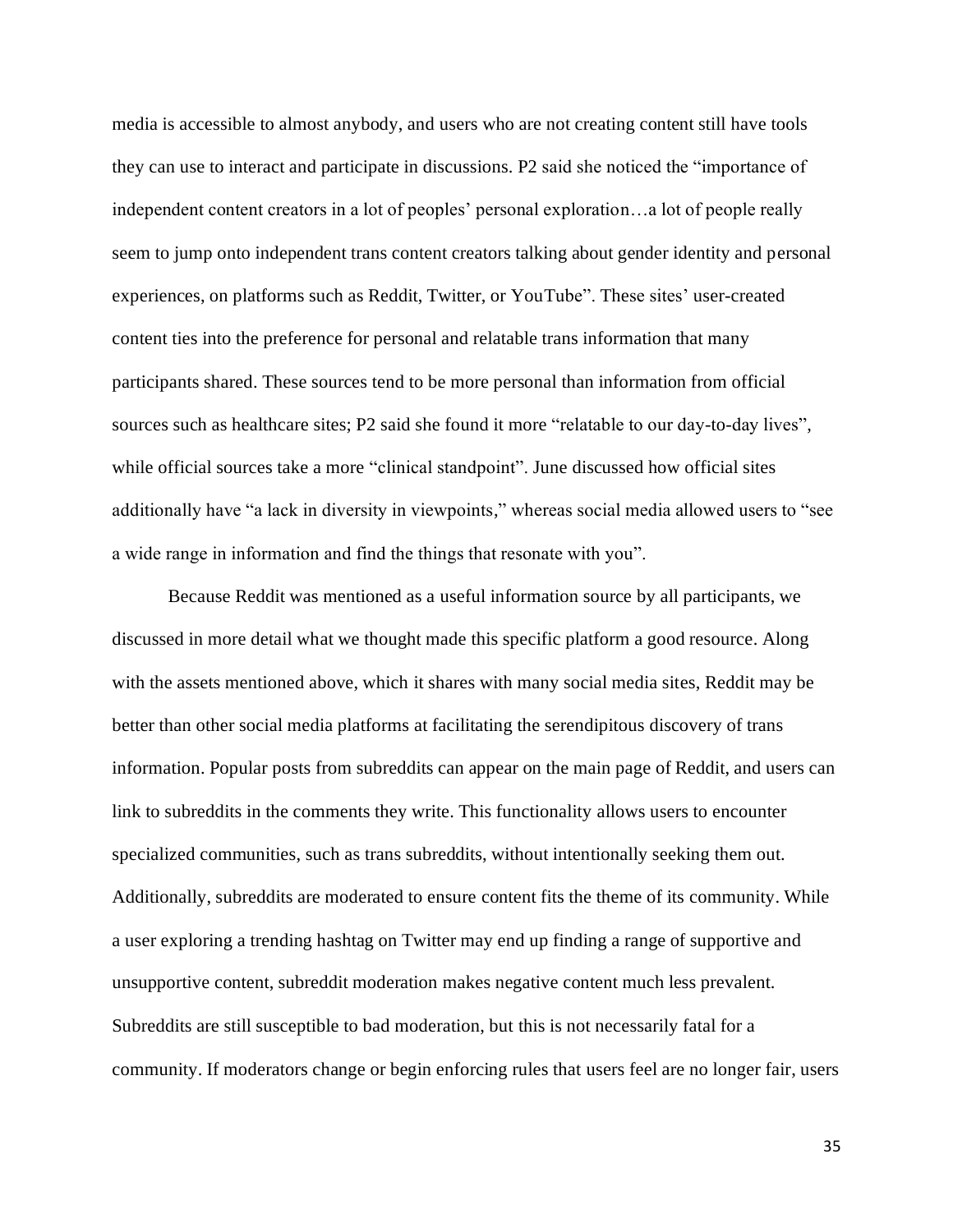can create a separate subreddit with a different set of rules. This approach to user-based moderation limits the potential for communities to gatekeep or provide negative messaging, two elements identified as information barriers in our discussion. However, it can also have adverse effects on its usefulness – having multiple communities which seemingly serve the same purpose can be intimidating for users who have no indication what the "correct" community to follow is. Kate mentioned "r/asktransgender and r/ask\_transgender, which was a result of some sort of infighting with mods and they branched off on their own", an example of the existence of multiple communities which may confuse new users. This is further complicated by trans communities on Reddit that are not affirming to all transgender people. These subreddits can be less visible than positive and affirming ones, as trans subreddits tend to have a directory listing other supportive communities, raising the profile of those communities. However, toxic communities and users are still prevalent on Reddit; P2 described the platform as "unfiltered" and as having "potential for abuse", and I would be remiss to end this discussion without touching on its toxic elements. The range of information available on Reddit make it impossible to render any coherent verdict about its quality, but the number of participants in this sample who considered it an overall positive source justify this deeper discussion into the platform's uses.

The specific appeal of Reddit to LGBTQ+ users has been explored in other literature. In their paper "Context collapse and anonymity among queer Reddit users", Triggs, Møller, and Neumayer (2019) discuss Reddit's importance as "arguably the most influential anonymitybased social media platform", as opposed to "identity-based social media" like Facebook which require "real names and profiles". Reddit's anonymity provides a space for "LGBTQ people to separate, connect and form group identities while limiting the social and physical risks of harm placed upon queer socialization by heteronormative society" (ibid). This separation and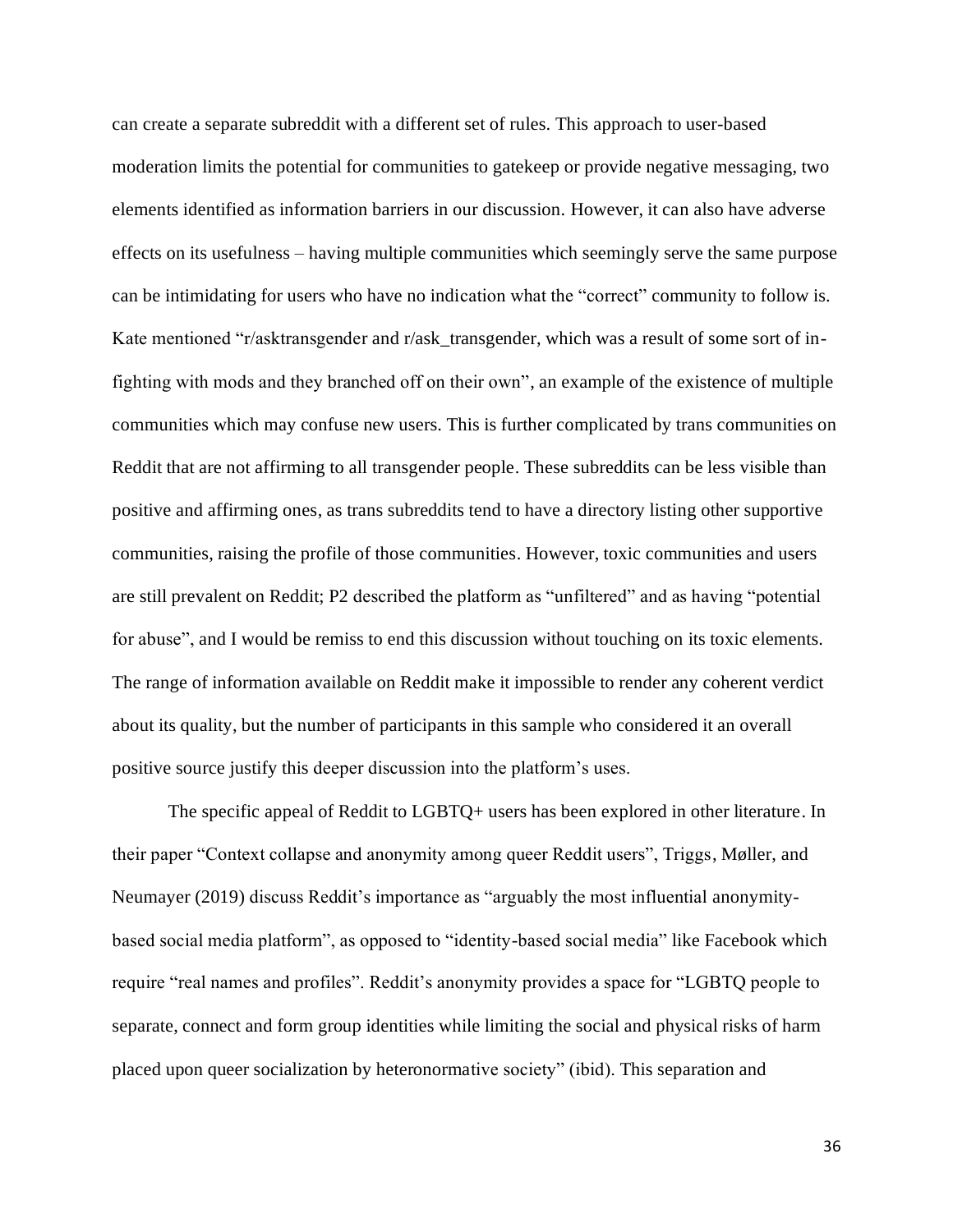anonymity are enhanced by users' abilities to make multiple accounts; some respondents to Triggs et. al's (2019) study reported "segregating [LGBTQ] identity into a different account" to further reduce the risk of discovery. Additionally, Triggs et. al (2019) affirmed that many LGBTQ+ subreddits have "rules and social norms" that create largely positive spaces for information sharing and discussion, and respondents in their study noted more "supportiveness and positivity" compared to other subreddits they used. The appeal of anonymous social media platforms has been explored further by Haimson (2018), who found that "online spaces can be important arenas for identity exploration… because attributes like appearance, name, and gender presentation are sometimes flexible" (p. 5). Haimson's (2018) work found "many trans people turn to Tumblr," a platform which, similarly to Reddit, "allows pseudonyms and multiple accounts… to experiment with and express trans identities" (p. 6).

Anonymity was brought up briefly by participants in my study. Kate brought up the importance of "being able to come and go anonymously" when she was first looking for information, although as her relationship with the resource changed, she became more comfortable sharing personal details, to the point where "there's nothing anonymous about my Reddit account." June mentioned that "because [Reddit's] anonymous, people may feel more comfortable" on the platform, but also connected the anonymity to the site's more toxic elements, mentioning they found Instagram "an overall more positive space, I think, because it's far less anonymous and more personal".

Although the use of Reddit was likely over-represented in this study due to the recruitment method, this discussion provided valuable insight into its appeal as a transgender resource for participants. The platform's usefulness as a repository for transgender information is enhanced by a structure that allows for serendipitous discovery of trans topics, anonymity and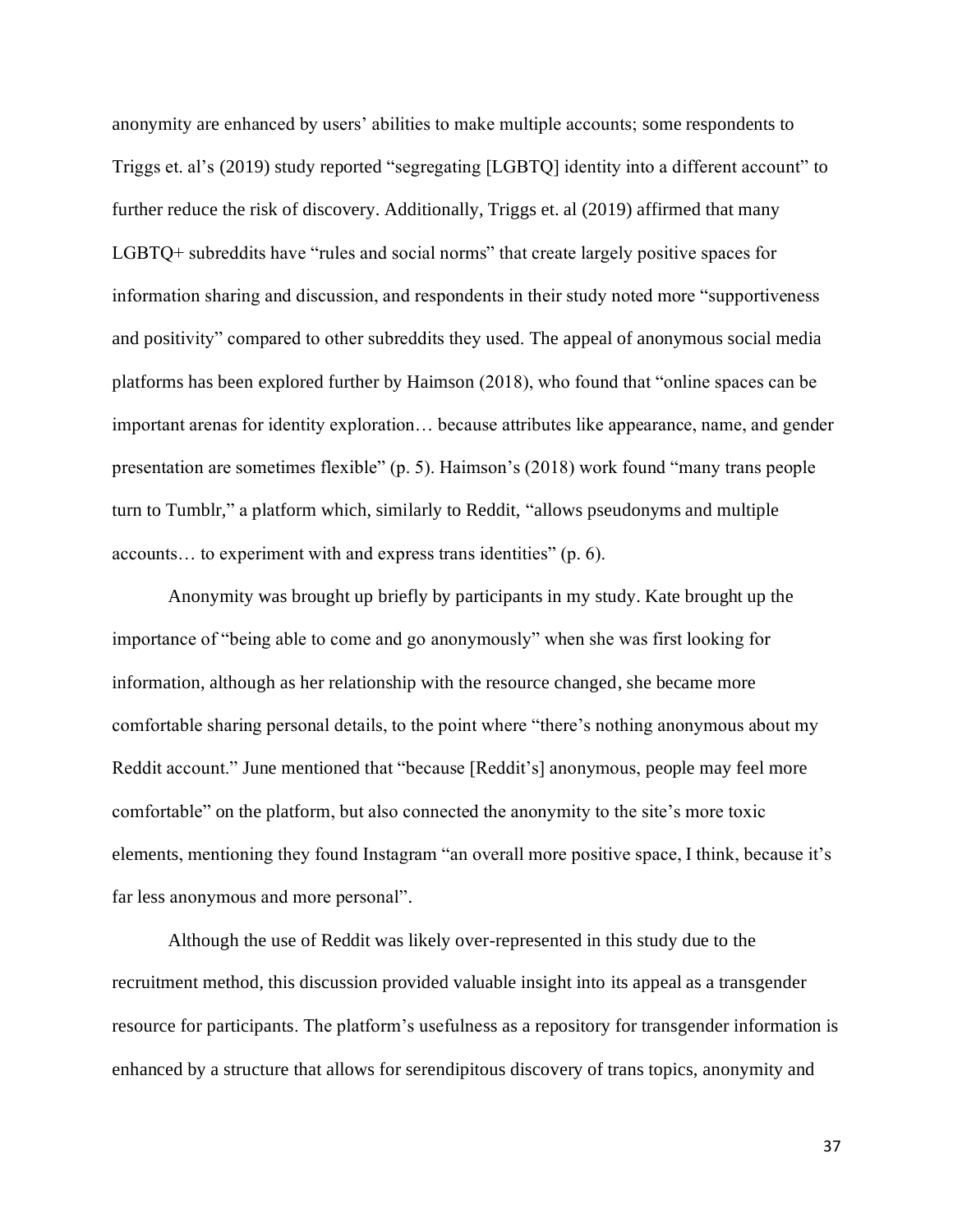separation from other areas of users' social media use, and moderation that helps keep communities specific and focused.

# **4.3 Data Appliation – An Evaluation of the TransCare BC Website**

This section discusses conversations from Session 2, related to the evaluation of the Provincial Health Service Authority's (PHSA) TransCare BC website [\(http://www.phsa.ca/transcarebc/\)](http://www.phsa.ca/transcarebc/). It addresses the following research question:

3. How can existing resources designed for trans people be better tailored to fit their information needs?

Following the first group session, participants were sent links to the website and asked to read through it before the second session. Table 2 shows a snapshot of the menu hierarchy on the TransCare BC website at the time of discussion.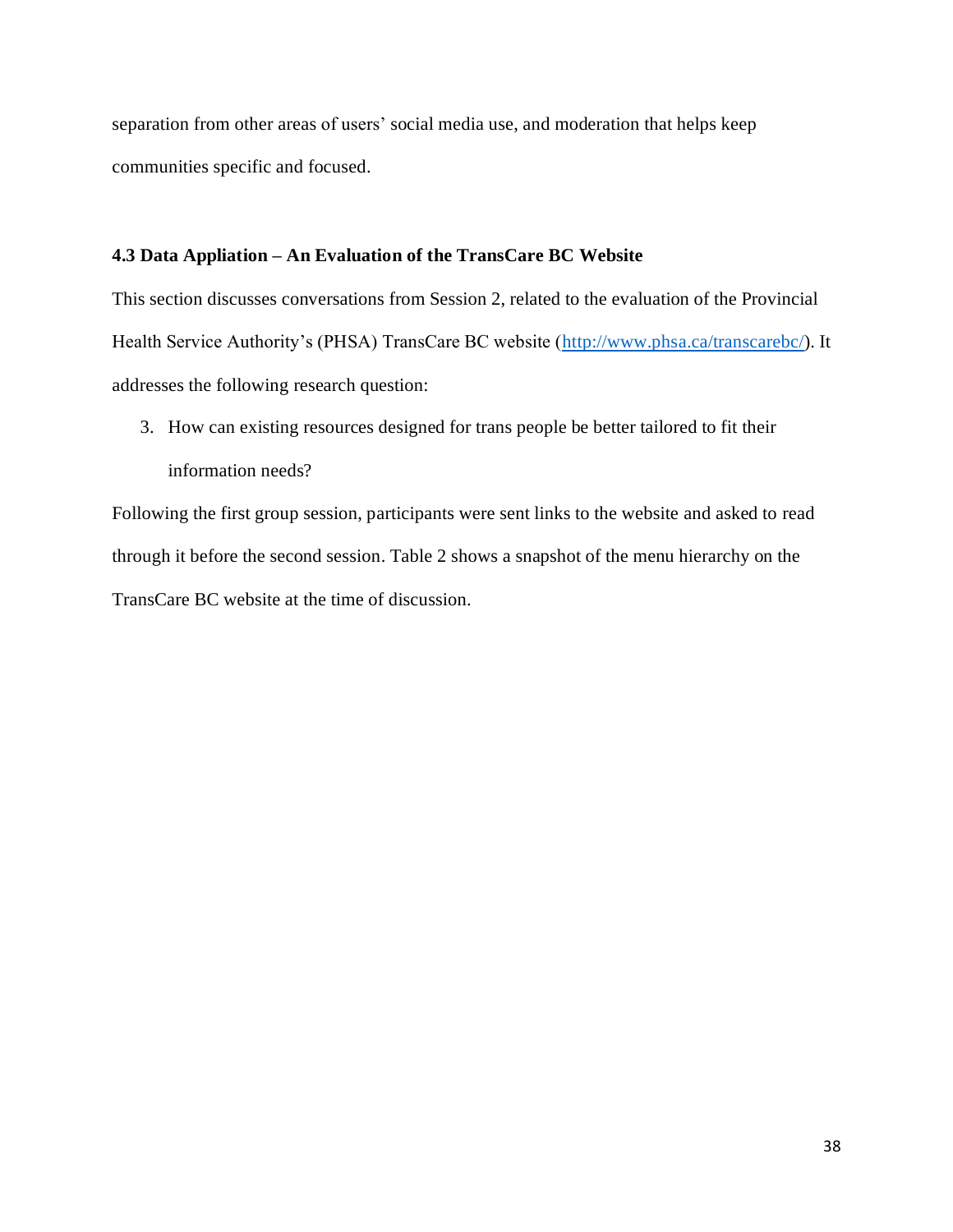*Table 2. Snapshot of menu hierarchies on the TransCare BC website at time of group discussion. Some headers, including 'Hormones', 'Surgery', and 'Medical Professionals' have been omitted because they were not relevant to the discussion.*

| <b>Trans Basics</b>                                                                                                                                                                                                                                              | Care & Support                                                                                                                                                                                        | Child & Youth                                                                                                                                                                                                                       |  |  |
|------------------------------------------------------------------------------------------------------------------------------------------------------------------------------------------------------------------------------------------------------------------|-------------------------------------------------------------------------------------------------------------------------------------------------------------------------------------------------------|-------------------------------------------------------------------------------------------------------------------------------------------------------------------------------------------------------------------------------------|--|--|
| Gender<br>What's the difference<br>$\bullet$<br>between sex and gender?<br>What are gender identity<br>$\bullet$<br>and expression?<br>What does trans mean?<br>$\bullet$<br>What is sexual orientation?<br>$\bullet$<br>What language is used to<br>talk about? | <b>Accessing Care</b><br>Service Directory<br>$\bullet$<br><b>Help Navigating Care</b><br>$\bullet$<br>Sexual & Reproductive<br>$\bullet$<br>Health<br><b>Mental Health &amp; Wellness</b><br>Support | <b>Exploring Gender</b><br><b>Gender Basics</b><br><b>Gender Health</b><br>$\bullet$<br>Gender Development<br>$\bullet$<br>Parenting<br>Safety & Privacy                                                                            |  |  |
| Two-Spirit<br>Local groups and initiatives<br>$\bullet$<br><b>Books</b><br>Online resources                                                                                                                                                                      | <b>Social Transitioning</b><br>ID & Name Change<br>$\bullet$<br>Binding, Packing, Tucking,<br>$\bullet$<br>Padding<br>Changing Speech<br>$\bullet$<br>Hair Removal                                    | <b>Support for Families</b><br>Family & Friends<br>Peer & Professional Support<br>$\bullet$<br><b>Queer Straight Alliances</b><br>$\bullet$<br><b>Information for Schools</b><br>$\bullet$<br>Articles, Books & Movies<br>$\bullet$ |  |  |
| Coming Out<br>I think I might be trans<br>$\bullet$<br>What can I do to feel more<br>$\bullet$<br>positive about my trans<br>identity?<br>Should I come out?<br>$\bullet$<br>What should I do before<br>$\bullet$<br>coming out to someone?                      | Peer & Community Support<br>Peer Support<br>$\bullet$<br><b>Community Grants</b><br>$\bullet$                                                                                                         | Affirmation & Transition<br>Social Affirmation &<br>$\bullet$<br>Transition<br><b>Medical Affirmation &amp;</b><br>Transition<br>Navigating System of Care<br>in BC                                                                 |  |  |
| Glossary                                                                                                                                                                                                                                                         | <b>Support Resources</b><br>Advocacy & Legal Issues<br>Immigrants & Refugees<br>$\bullet$<br>Partners & Spouses<br>$\bullet$<br>Parents, Caregivers, &<br>Family                                      |                                                                                                                                                                                                                                     |  |  |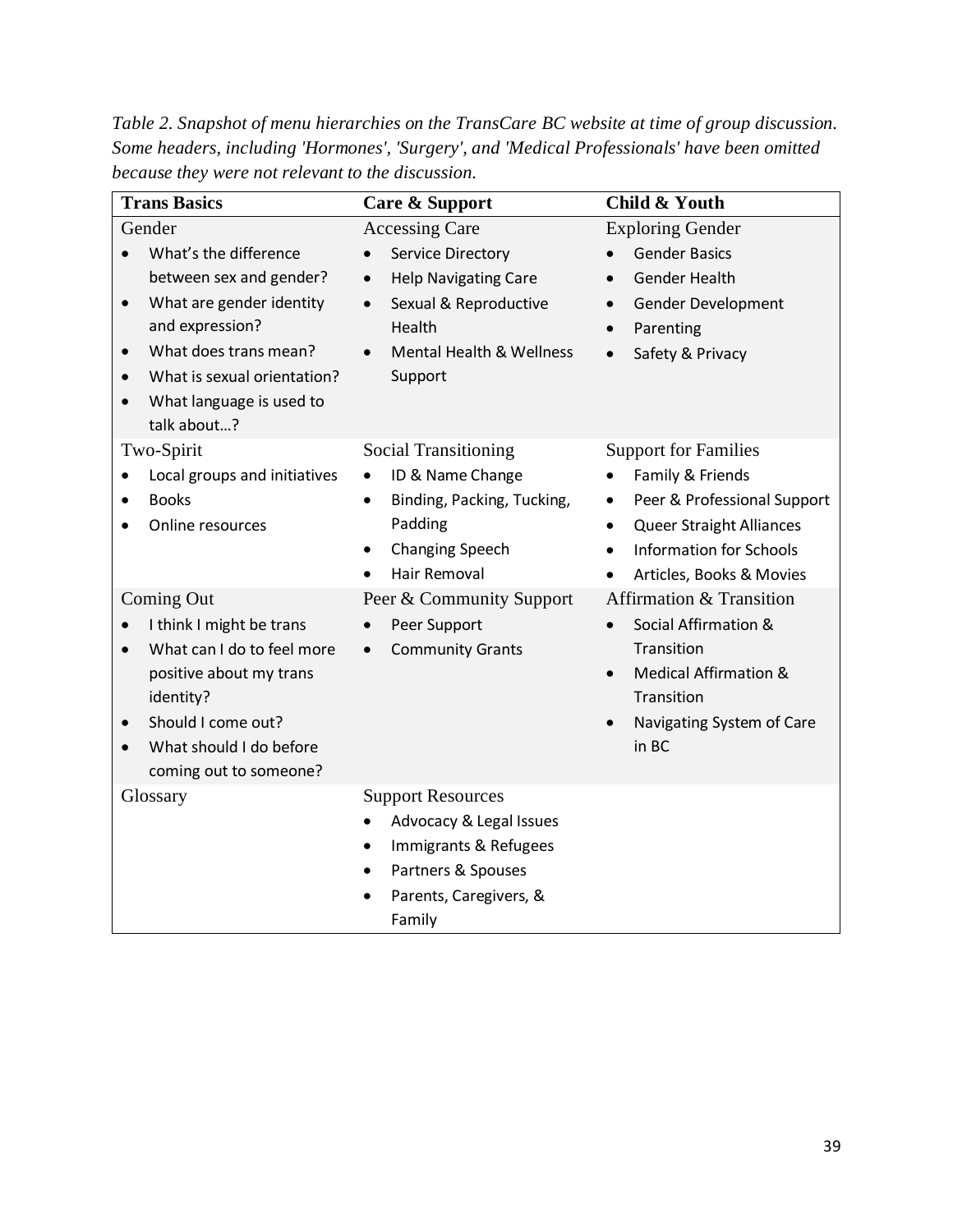#### *4.3.1 Identifying Issues*

One criterion that clearly emerged from our discussion was the importance of resonant and affective components to trans resources. Shelby argued that the site "feels very impersonal after we've talked about the importance of resonance, personal experience, and seeing yourself reflected. But the website as a whole seemed very impersonal, very focused on the medical side of things". Taylor found the site "very dry, clinical…it's not emotionally supportive," and P3 felt the site "should be more of a bible, it should be more inviting, more emotionally helpful for your journey". The site's focus on clinical information led some participants to discuss the audience for the site, with many participants feeling like users who were questioning or starting to discover their identity were being underserved. P1 said the site felt like it was "designed assuming you already have some background knowledge," and Shelby felt it was "catering much more to people who have done the work of being like, 'OK, I am transgender, now what?'". P2 summarized her concerns with the site, saying:

The PHSA guidelines view [trans identity] from a very clinical standpoint…I guess the point is they're built more as a guideline for physicians more than individuals. So as a result, you get the treatment guidelines but you don't get the personal testimonials, the things that might lead people to question whether they want to seek out information in the first place…As far as separating [information-seeking] into two different informationgathering categories, discovering whether or not you believe you're trans vs. discovering the kind of care that you might want to receive once you've realized you are trans, those are two entirely separate things I think, that the PHSA deals with the latter very well and not so well with the former.

Finally, when reflecting on her past experiences with the site, P3 said that "I don't remember reading it, I don't remember it being important when I first transitioned, and I think that says a lot about it as the official healthcare web page…It seems like nobody really went to TransCare BC for that first part, coming out, finding out who you are".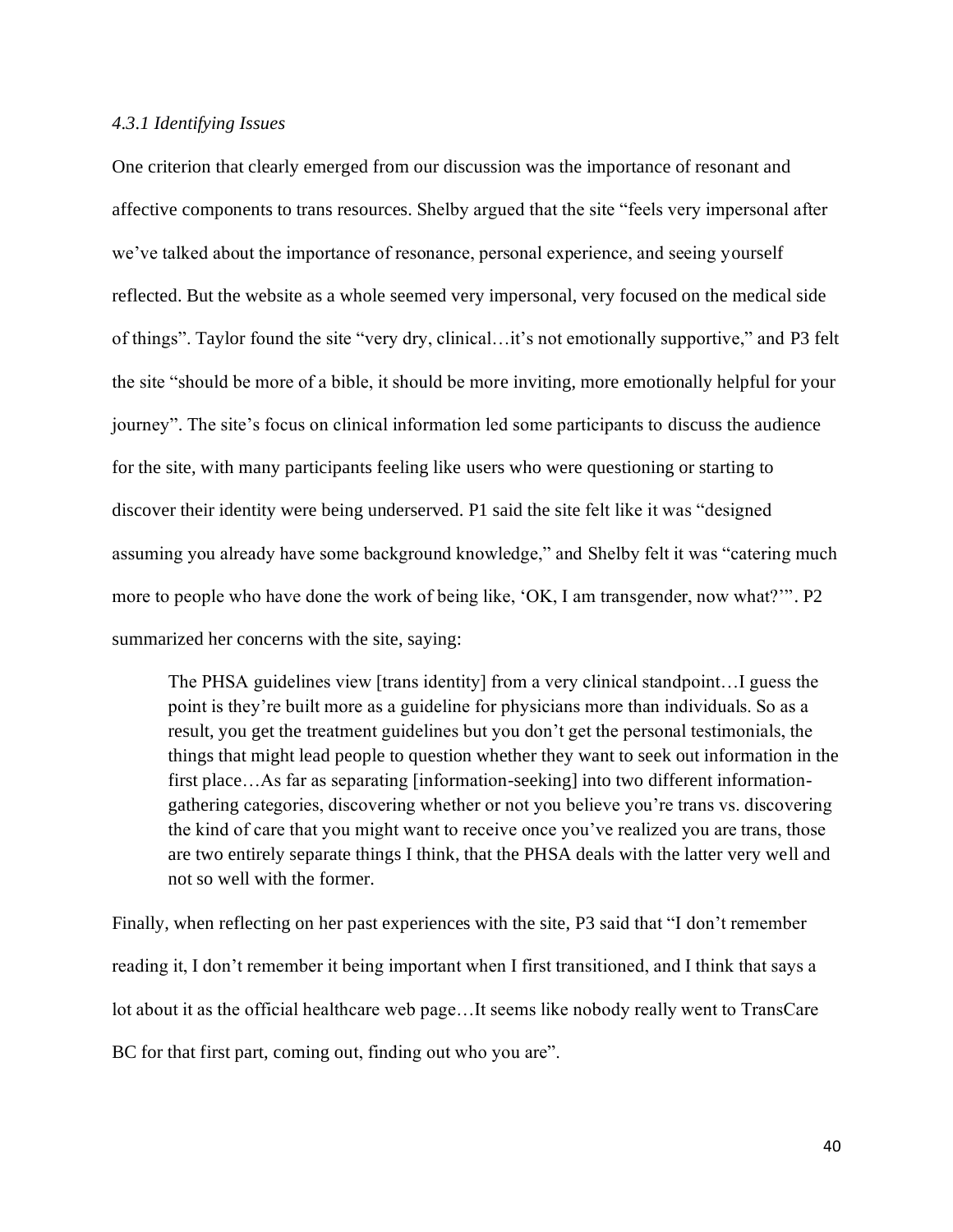Many participants stated they found much of the website's content was helpful, but it was poorly served by the site's structure. For instance, there is a section of the webpage titled 'I think I might be trans' which is less dry and more emotionally supportive than much of the other content on the site, while still providing useful information for individuals exploring their trans identity. However, to find the content users must navigate to the 'Trans Basics' page, and then to the 'Coming Out' subpage, a progression that participants found illogical. P2 felt that "to a lot of people, the term 'coming out' represents the social communication needed to communicate a new identity, it doesn't necessarily represent personal exploration", calling it the "least intuitive" tab on the website. Shelby argued that "coming out is part of social transition, but you find [information about social transition] under a totally different header tab". Additionally, Shelby mentioned information listed under the 'Exploring Gender' page that was similarly offering emotional support and information related to exploring authentic gender identity and feeling positive in one's gender. However, it is found in the 'Child & Youth' section of the website, and "the audience for the information is cisgender parents of trans children and youth, whereas the information itself could be applicable to a much wider audience including many trans people… it's a poor assumption that only cis people who are interacting with trans people need that kind of information". Shelby felt that it was "a missed opportunity not to have it under 'Trans Basics'… a questioning trans person could find the information useful, if it was formatted differently". Additionally, P1 brought up that TransCare BC, like Reddit, is "operating within North American trans culture, when the website has to serve a Vancouver audience that includes people that are not necessarily familiar with the culture". Resources in different languages, adapted for audiences in different cultural contexts, could help make TransCare BC a useful resource for a broader scope of users.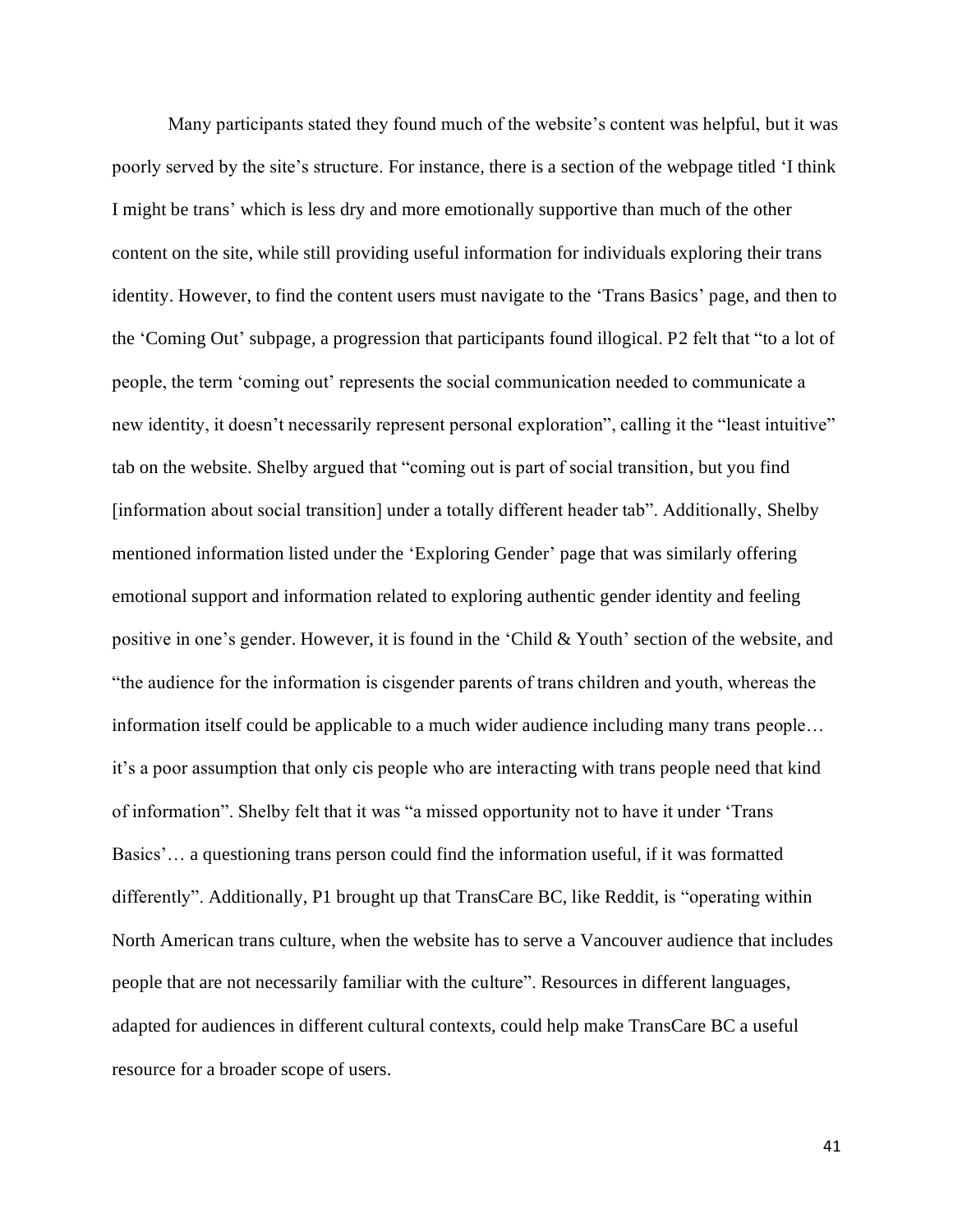Finally, some participants felt the site was too static, which could be something that could affect user experience on the site. P3 recommended an inclusion of a changelog to show when the site changes its content, stating that "it looks like they added information that was not there when I checked last time, and I wouldn't have known about that unless I specifically went to that section again". Shelby agreed, stating that "I would revisit Reddit cause I would go in with an understanding that every time I visited there'd be new content, something new I could interact with or a new perspective to learn about". If TransCare BC gave any notice of changes, it may motivate users to return to the site to see if anything new has been added. Instead, the site is presented as a static resource, which may limit a user's motivation to return to it except to address a specific information need. There is a news feed function on the site, but as P2 pointed out it is "more or less a series of spotlights on clinical providers", conferences for trans healthcare providers to give advice to other healthcare providers. P2 felt this focus "furthers this image that the website is intended as a repertoire of information for providers and healthcare professionals" rather than trans individuals. Moving the clinical spotlights to the 'Events' tab, which does not currently display any information, or making a separate tab for the spotlights altogether, would free up space on the homepage to provide relevant and up-to-date information for the site's transgender users. P3 felt some content on the site could be refreshed, citing a "YouTube embedded video called 'Transgender Basics' that's a 10-year-old video", and that the old video "made me feel like the website might be outdated, it's not trustworthy, it's antiquated… looking at this makes me go, 'this is an old website, I'm going to go somewhere else to see what's up to date". If a good trans resource needs to be affirming and emotionally supportive, as our discussion suggested, TransCare BC's clinical language and confusing structure limit its usefulness for trans people early in transition.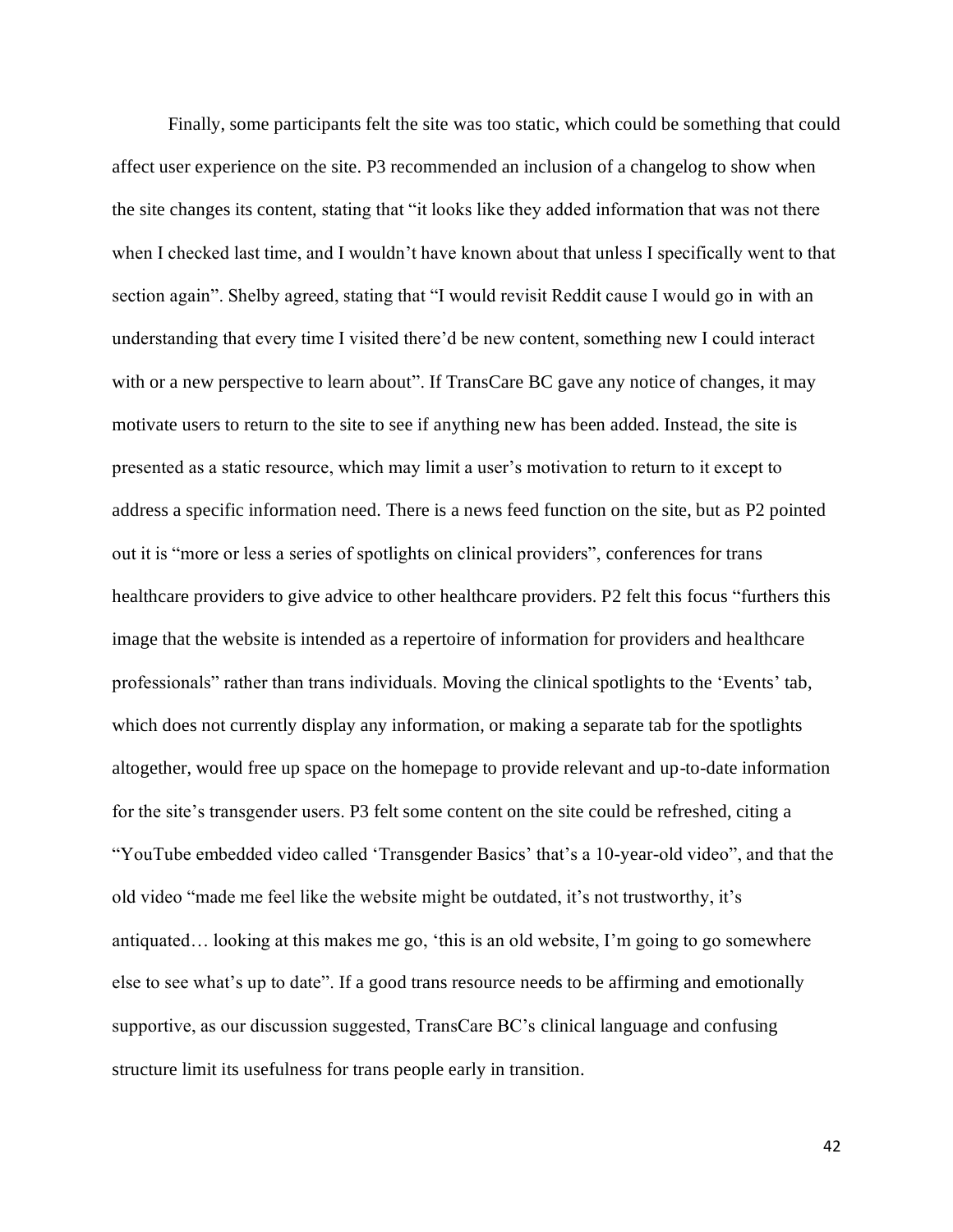#### *4.3.2 Improving TransCare BC*

The initial evaluation of the TransCare BC website revealed a number of ways it failed to meet the criteria for a useful trans resource, as identified in our discussion during Session 2. Its content was dry and did not provide users with emotional support, its structure was unintuitive, much of the content appeared out-of-date, and there was no easy way for returning users to see what had changed. Participants discussed ideas that could resolve these issues, which could make TransCare BC a more useful resource for transgender people.

The addition of more video content was suggested as a way to make the site more inviting to users. P3 mentioned the site could benefit from "more introductory gender identity topics with videos… it might be easier to intake something that's a video than read it. At least some kind of introductory, basic thing, it might be more friendly than mountains and mountains of text". This content could also address the site's lack of any portrayals of relatable trans experiences. Shelby said that this kind of video content could be "a way to backdoor relatable trans experiences into the site – if your video was hosted by an out trans person, you're getting information being presented in a more digestible way but you're also getting a positive representation of a trans person". In addition to creating new content to make the site more digestible, existing content could be refreshed using this format. Kate mentioned a "whiteboard video" posted to the front page of the site, which she found dated, saying it was "very 2014 in my mind". The video features a hand which 'draws' pictures and key terms related to the narration. This format feels very impersonal, and the information in the video could be just as easily conveyed by a trans person speaking to camera. Creating videos with trans speakers would be both a way to keep users engaged with content, and a way to incorporate positive portrayals of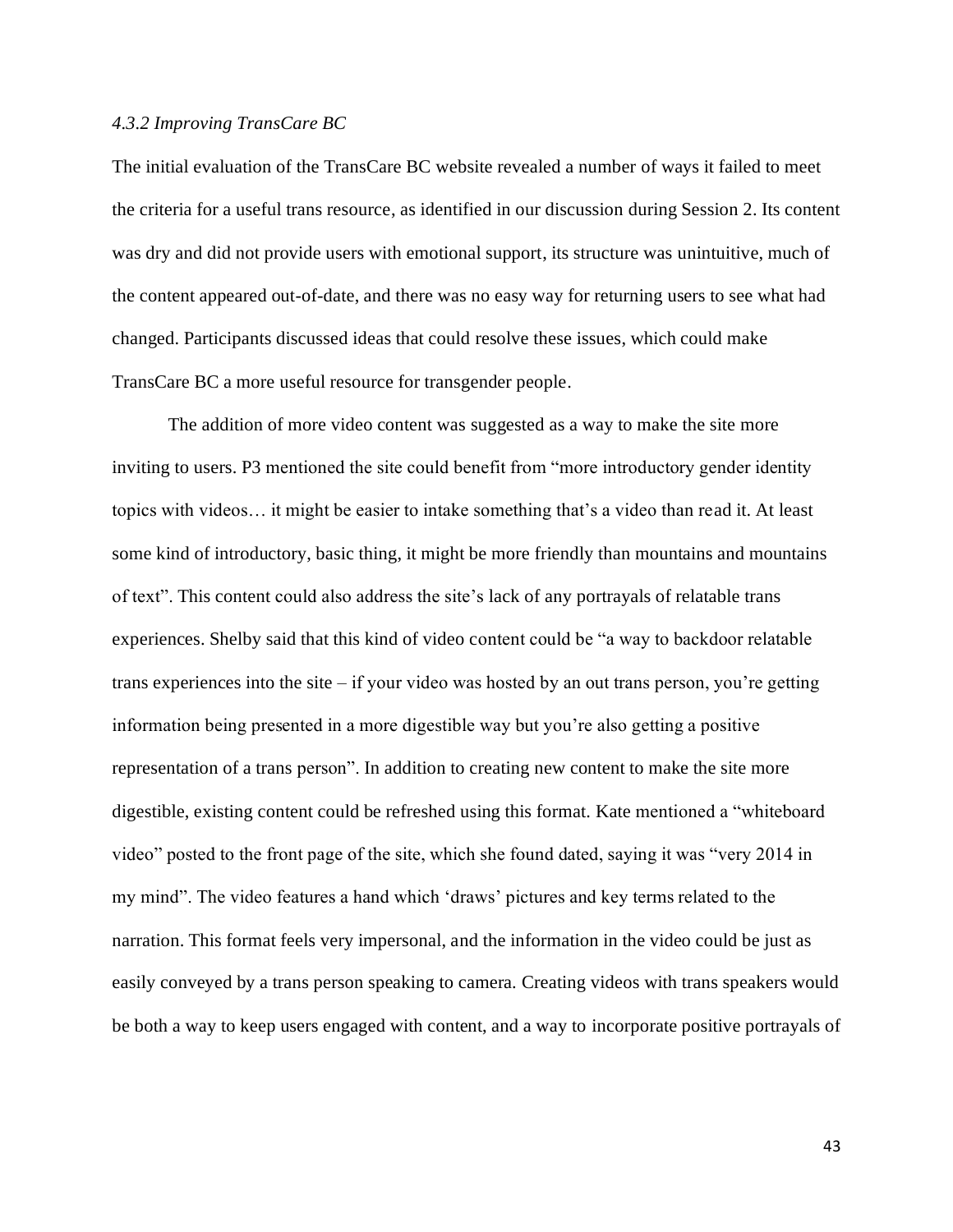transgender people onto the site without detracting from its primary use as a health information resource.

Structural changes could help the TransCare BC site be easier to navigate for users, whatever their reason for visiting the site. Information regarding the trans self-discovery process should be compiled under one heading, with a title such as 'What to Do If You Think You Are Trans' to guide users who are questioning or are in the beginning stages of understanding their identity. This tab could compile information found elsewhere on the site, such as the 'I think I might be trans' section of the 'Coming Out' tab, introductory information on trans topics such as the differences between sex and gender, and some of the material about gender currently found under the 'Child & Youth' tab, adapted to address trans individuals rather than cis parents. Content that could be added to this section include "another tab for common myths and misconceptions", as P1 suggested. Taylor felt there was "too much dangerous garbage out there", and that TransCare BC could help by "touching on persuasive negative messaging and avoiding negative information", as well as "speaking to internalized transphobia". Shelby agreed, saying that the site was "missing an opportunity to stamp out negative stereotypes and associations…when you come upon the transmedicalist groups on Reddit or whichever groups you're finding that aren't affirming, reading about it from an authoritative source…having that ammunition I think would be really helpful".

Participants also felt that the "Child & Youth" section could be refocused. P2 felt that it was "having a bit of an identity crisis over whether it intends to target the relatives and family of trans people, or whether it targets trans individuals themselves". She argued for renaming the tab "to something such as 'Support for Friends and Family' and made more specialized to that purpose for relatives and acquaintances" whereas "the more general information under that tab,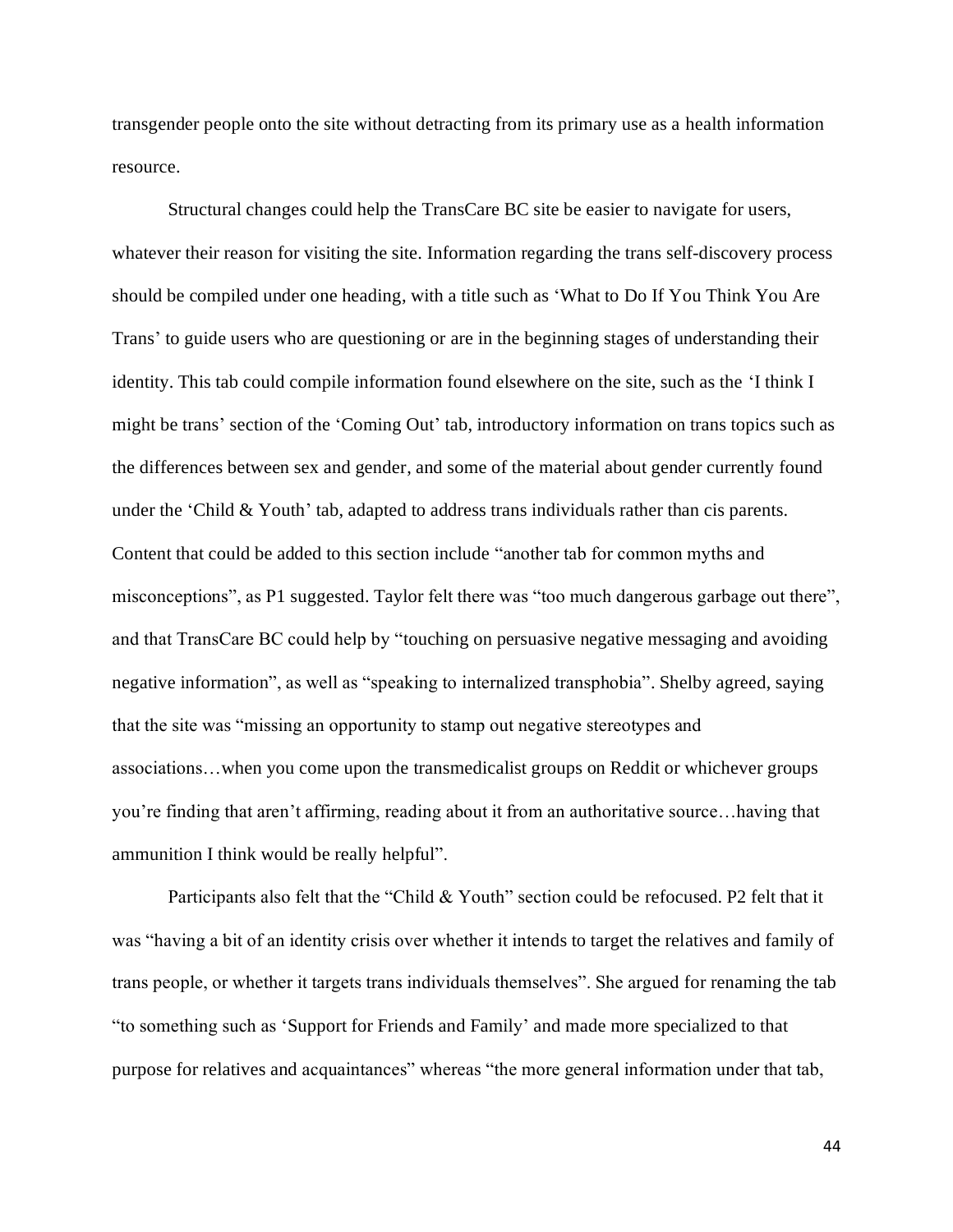such as Exploring Gender, could be put into the Trans Basics tab". The new 'Support for Friends and Family' tab could be refocused with information about how best to support trans individuals in the user's life, and potentially contain more specialized resources, such as material to help explain concepts of gender identity to younger children.

Finally, TransCare BC could improve by compiling links to affirming trans content creators and positive media portrayals of trans people. In a section of the site titled 'What can I do to feel more positive about my trans identity?', TransCare BC suggests individuals "read or listen to books by trans authors, listen to music by trans musicians, [and] watch movies and TV shows that respectfully include trans characters". Shelby found it frustrating that the site would suggest these options without providing good examples of media to start with. She recognized that "expecting [TransCare BC] to make that kind of relatable content might fall outside of its scope, but I think pointing towards good, affirming trans content is definitely a positive way they could provide that". There are several links to video content, as well as a list of books about transgender themes, but it is under the 'Articles, Books & Movies' tab of the 'Child & Youth' header, limiting the number of users who could find it. The links and titles are also provided without context or information about the content, and appear to be at least a few years old, which further limits the usefulness of this section. Ideally, this list would be kept up-to-date, made more visible in the site's hierarchy, and could inform users of what to expect from each resource so they could know what might suit their information needs.

Taylor suggested TransCare BC could provide "links to a YouTube gender therapist" and "tie in the University of Victoria Transgender Archive", which would help provide content that the site does not currently offer. They also suggested that TransCare BC could set up an online library and "make some trans books available", as "BC Libraries has zero good trans books on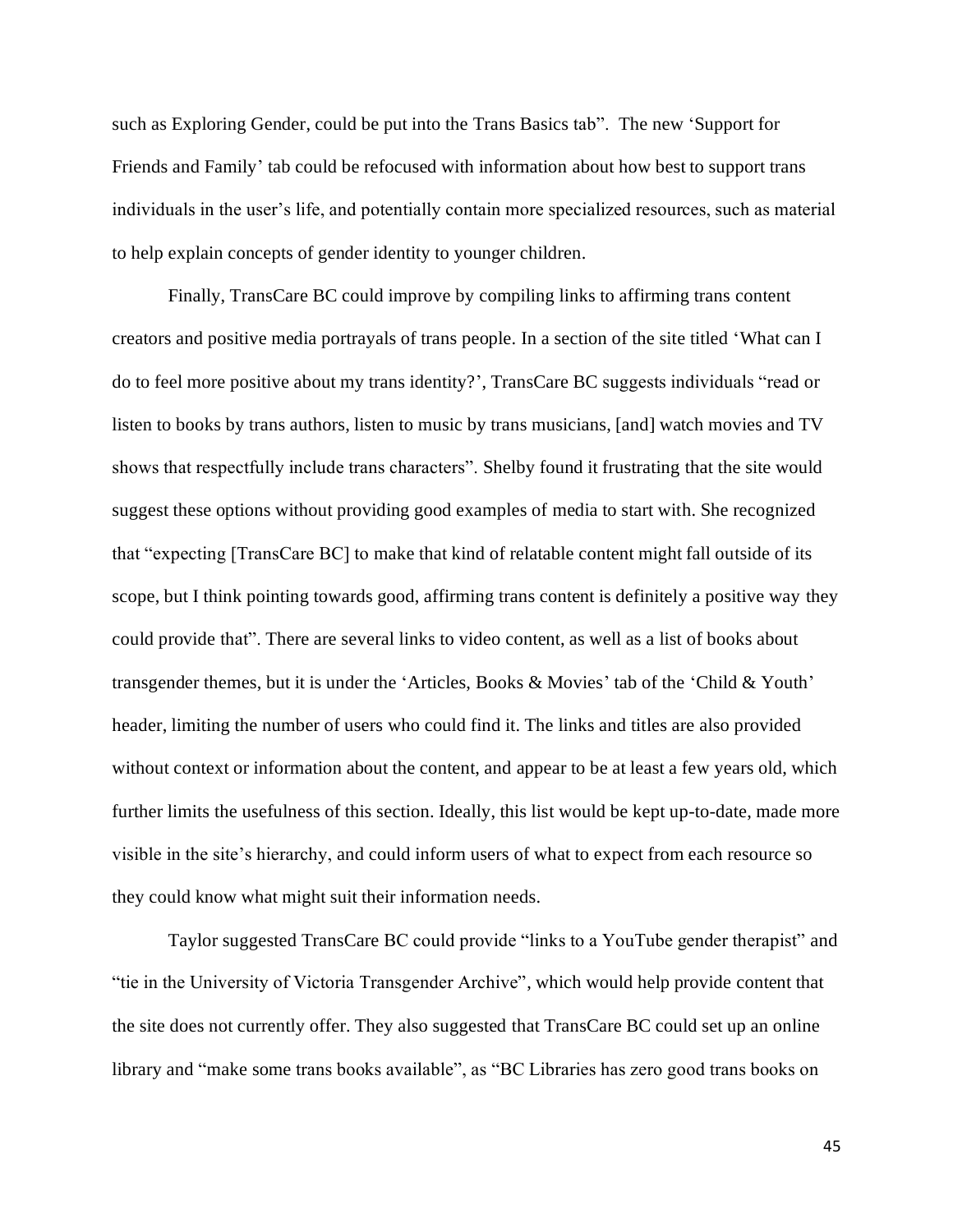Libby"<sup>5</sup>. This would be a way that TransCare BC could help reduce barriers to information and make good trans resources more accessible for users. Compiling information on affirming trans resources is another way for TransCare BC to act as an authoritative hub for information, steering users away from toxic content related to trans people. Shelby said that "if I found their list of recommended trans YouTubers, whatever form it took, that might help me to not find videos from Blair White<sup>6</sup>...and that could pre-emptively prevent someone from falling down a really negative rabbit hole". Compiling media in this way helps TransCare BC provide a more diverse range of content and information. However, Taylor felt that in some instances "there may be no viable free alternative" for some forms of content, and that TransCare BC could consider "creating content where there is no acceptable available content," in the form of a "podcast, magazine [or] zine".

Table 3 visualizes some of the feedback participants had about the TransCare BC website's structure, suggesting ways the menu hierarchy shown in Table 2 could be adapted.

<sup>&</sup>lt;sup>5</sup> Libby is an e-book app that allows users to borrow material from public libraries in British Columbia through the BC Libraries Cooperative.

<sup>&</sup>lt;sup>6</sup> Blair White is a popular right-wing transgender YouTuber with many negative views on trans people.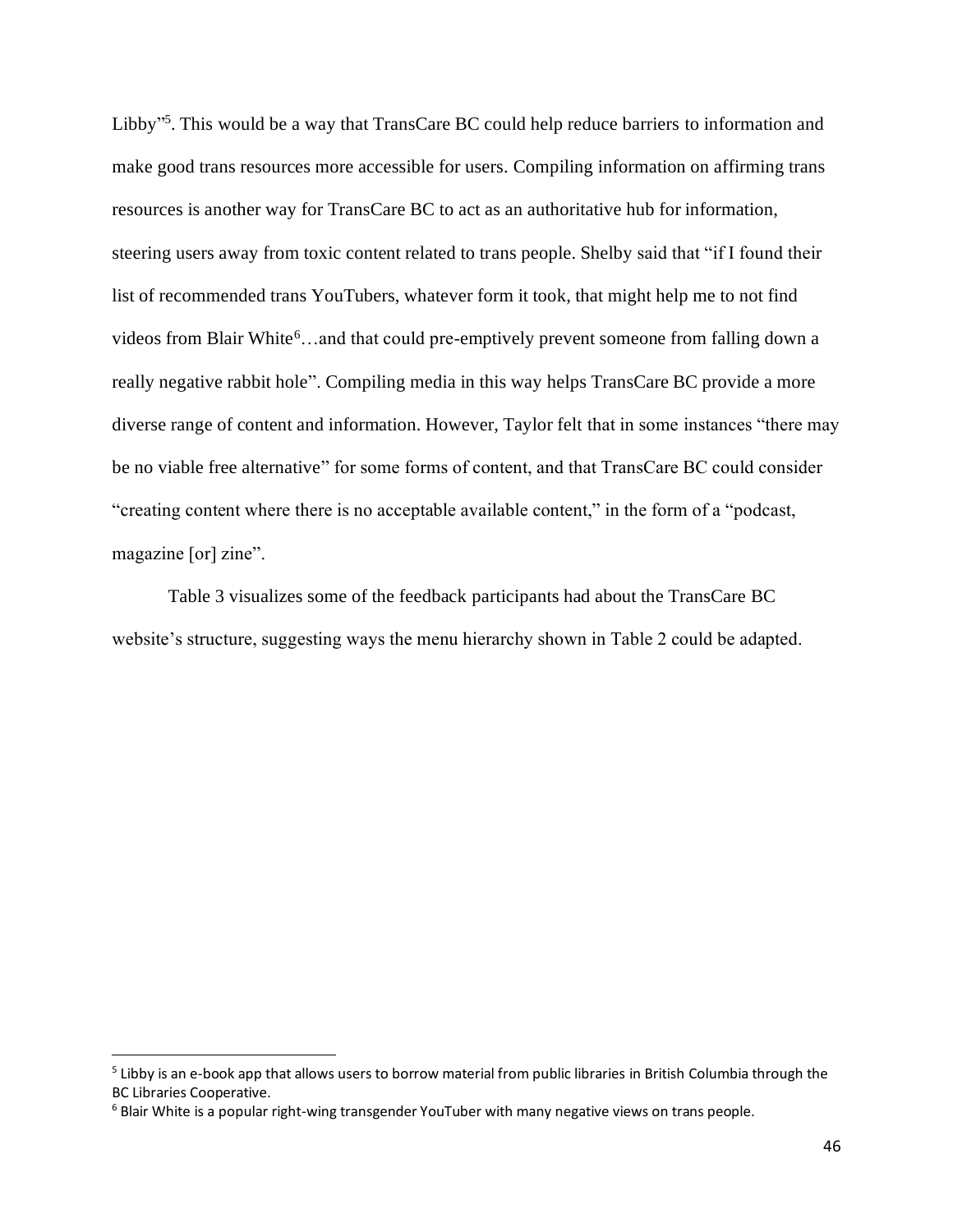*Table 3. A snapshot of proposed structural changes to the TransCare BC menu hierarchy. Sections that have been added are italicized; sections that have been removed or moved from their original placement are indicated with a strikethrough.*

| <b>Trans Basics</b>                                                                                                                                                                                                                                                                                         | Care & Support                                                                                                                                                                                                                                                                        | Child & Youth<br><b>Support for Friends &amp; Family</b>                                                                                                                                                                                                                                                                                                                                                                       |
|-------------------------------------------------------------------------------------------------------------------------------------------------------------------------------------------------------------------------------------------------------------------------------------------------------------|---------------------------------------------------------------------------------------------------------------------------------------------------------------------------------------------------------------------------------------------------------------------------------------|--------------------------------------------------------------------------------------------------------------------------------------------------------------------------------------------------------------------------------------------------------------------------------------------------------------------------------------------------------------------------------------------------------------------------------|
| Gender<br>What's the difference<br>between sex and gender?<br>What are gender identity<br>$\bullet$<br>and expression?<br>What does trans mean?<br>$\bullet$<br>What is sexual orientation?<br>What language is used to<br>$\bullet$<br>talk about?<br>Common Myths &<br>$\bullet$<br><b>Misconceptions</b> | <b>Accessing Care</b><br>Service Directory<br><b>Help Navigating Care</b><br>$\bullet$<br>Sexual & Reproductive<br>$\bullet$<br>Health<br>Mental Health & Wellness<br>$\bullet$<br>Support                                                                                            | <b>Exploring Gender</b><br>• Gender Basics<br>• Gender Health<br>• Gender Development<br>• Parenting<br>• Safety & Privacy                                                                                                                                                                                                                                                                                                     |
| I Think I Might Be Trans<br><b>Exploring Gender</b><br>٠<br>Gender Basics, Health,<br>٠<br>Development<br>What can I do to feel more<br>٠<br>positive about my trans<br>identity?<br>Affirming Trans Media &<br>٠<br><b>Content Creators</b><br>Recognizing Internalized<br>٠<br>Transphobia                | Social Transitioning<br>Coming Out<br>Should I come out?<br>$\bullet$<br>What should I do before<br>$\bullet$<br>coming out to someone?<br>ID & Name Change<br>$\bullet$<br>Binding, Packing, Tucking,<br>$\bullet$<br>Padding<br><b>Changing Speech</b><br>Hair Removal<br>$\bullet$ | <b>Support for Families</b><br>Transgender Basics for Parents &<br>Caregivers<br>How To Support a Transgender<br>٠<br>Loved One<br>Family & Friends<br>Peer & Professional Support<br>٠<br><b>Queer Straight Alliances</b><br>$\bullet$<br><b>Information for Schools</b><br><b>Articles, Books &amp; Movies</b><br>٠<br>Books & Movies for Parents &<br>Caregivers<br><b>Books &amp; Movies for Trans</b><br>Children & Youth |
| Two-Spirit<br><b>.</b> Local groups and initiatives<br>• Books<br><b>Online resources</b>                                                                                                                                                                                                                   | Peer & Community Support<br>Peer Support<br>$\bullet$<br><b>Community Grants</b>                                                                                                                                                                                                      | Affirmation & Transition<br><b>Social Affirmation &amp; Transition</b><br><b>Medical Affirmation &amp; Transition</b><br>Navigating System of Care in BC<br>$\bullet$                                                                                                                                                                                                                                                          |
| Coming Out<br>I think I might be trans<br>What can I do to feel more<br>positive about my trans<br>identity?<br>Should I come out?<br>What should I do before<br>coming out to someone?                                                                                                                     | <b>Support Resources</b><br>• Advocacy & Legal Issues<br>Immigrants & Refugees<br>Partners & Spouses<br>Parents, Caregivers, &<br>Family                                                                                                                                              |                                                                                                                                                                                                                                                                                                                                                                                                                                |
| Glossary                                                                                                                                                                                                                                                                                                    | <b>Two-Spirit Resources</b><br>Local groups and initiatives<br><b>Books</b><br>Online resources                                                                                                                                                                                       |                                                                                                                                                                                                                                                                                                                                                                                                                                |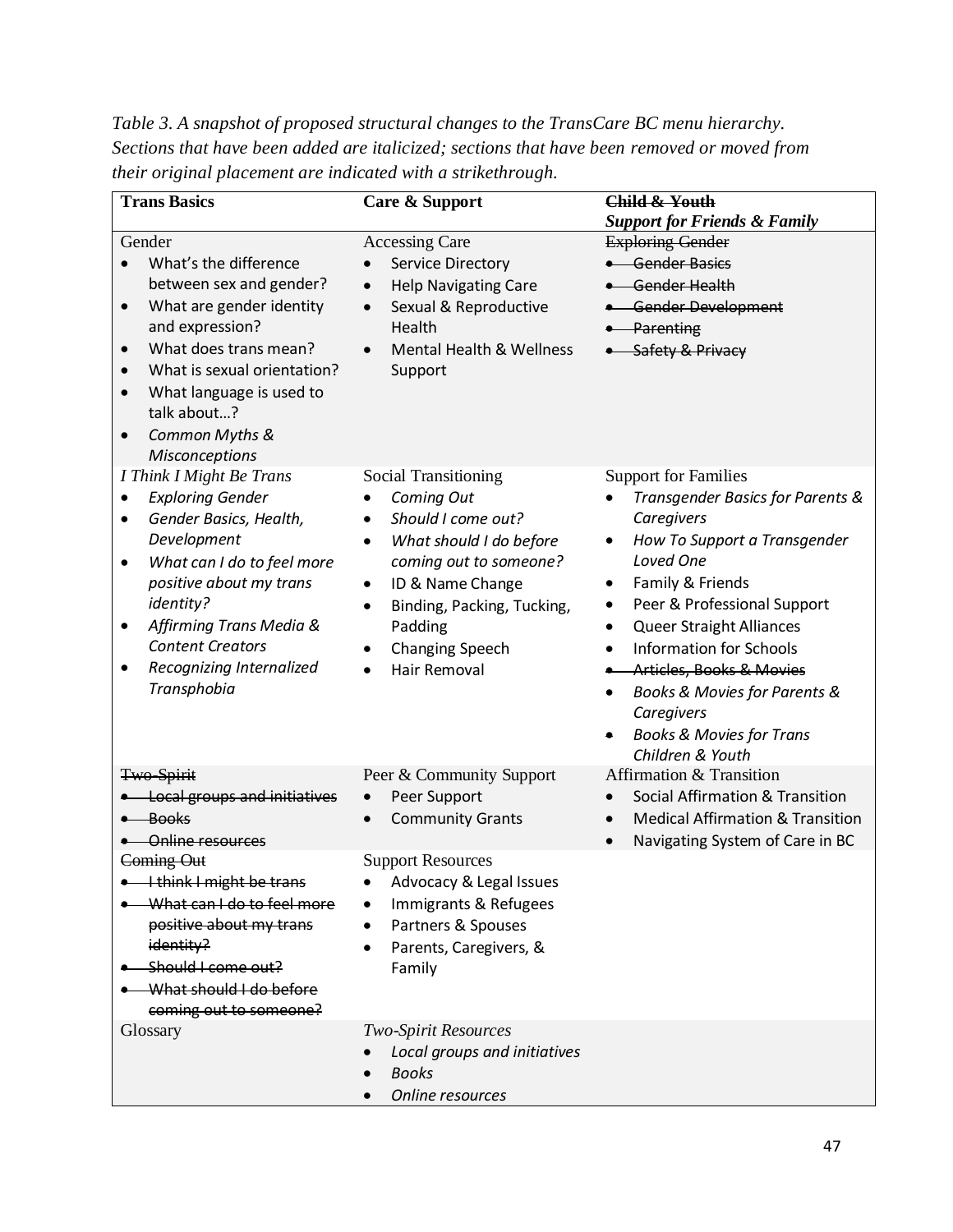A summary of participants' suggestions to improve the website, besides the proposed structural changes shown in Table 3, is as follows.

- Include a "changelog" to let users easily see if information has been added or updated.
- Move the Clinical Spotlights to an Events tab, or their own separate tab, to better utilize the News feed.
- Create resources in different languages and cultural contexts to help reach all users in British Columbia.
- Create or link to more video content, preferably hosted by transgender individuals.
- Provide information that helps address negative stereotypes about transgender people, as well as tools to help users address internalized transphobia.
- Link to affirming trans content creators and trans media, such as books or films.
- Create or link to an accessible online repository of transgender resources to help reduce access barriers for users seeking information.
- Ensure links and embedded videos are up to date, changing or removing links with outdated information.

Although this list was generated based on an evaluation of a specific website, many of these recommendations could be utilized by other online resources as well.

Overall, most participants felt the site was adequate but in need of improvement. Kate felt that "coming from Alberta, there's a lot more information" on the TransCare BC site, P3 felt it was "not bad, some of the formatting needs to be restructured, it needs to be updated…but if you take the time to read everything it's an okay resource", and P2 felt it offered "information [that's] adequate or quite close to what trans people would need," arguing the site's problems were "more of a design issue than an actual informational issue". Some of these issues could be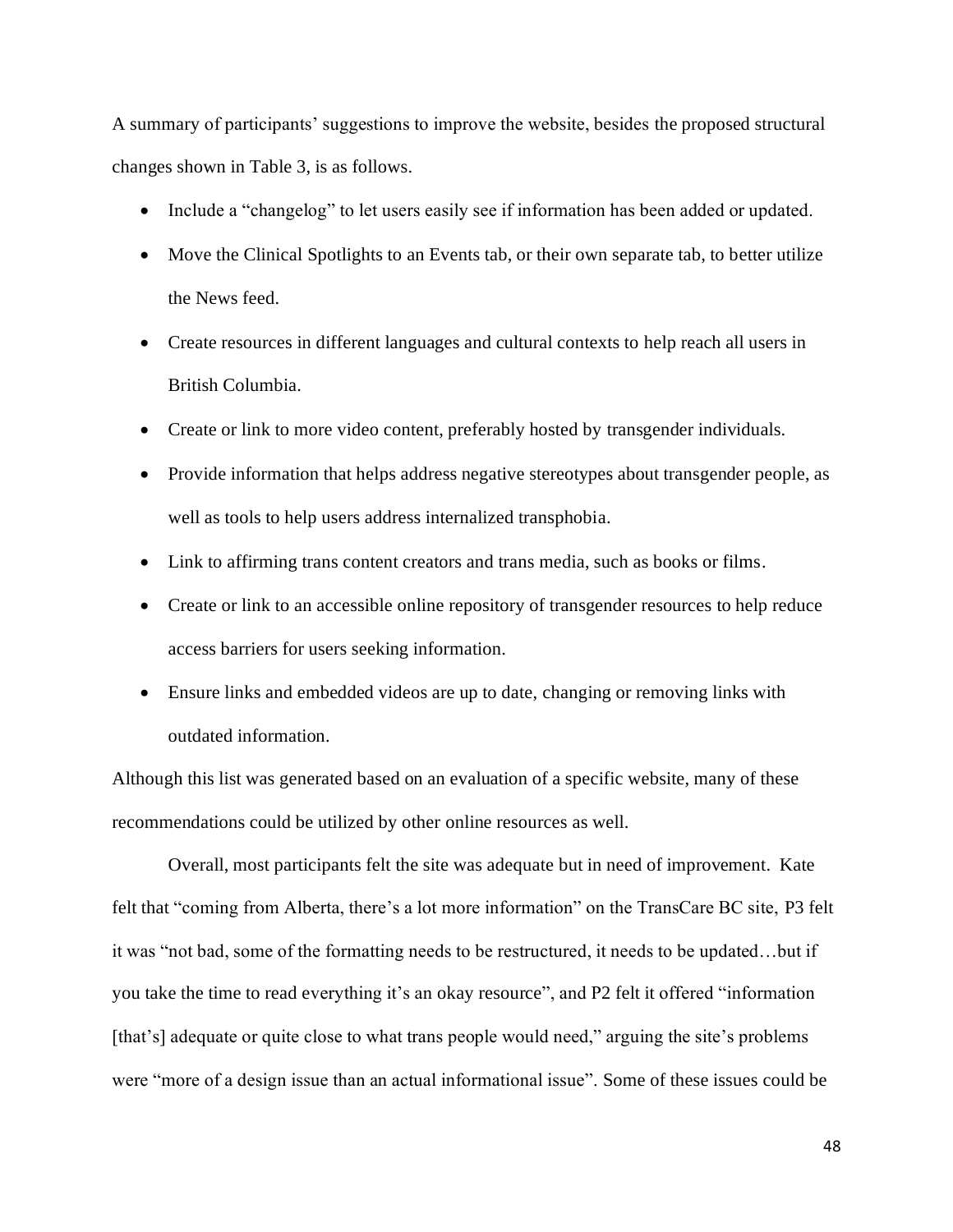addressed by simple, concrete recommendations including restructuring the Trans Basics and Child & Youth tabs to target their intended audiences more clearly and effectively. Other recommendations, such as compiling affirming media and incorporating positive portrayals of trans people into the site's video content, require a bigger-picture shift in philosophy related to the type of information and support TransCare BC intends to provide to its users. Based on our discussions and analysis, we strongly believe these recommendations could help make TransCare BC a better resource for transgender people.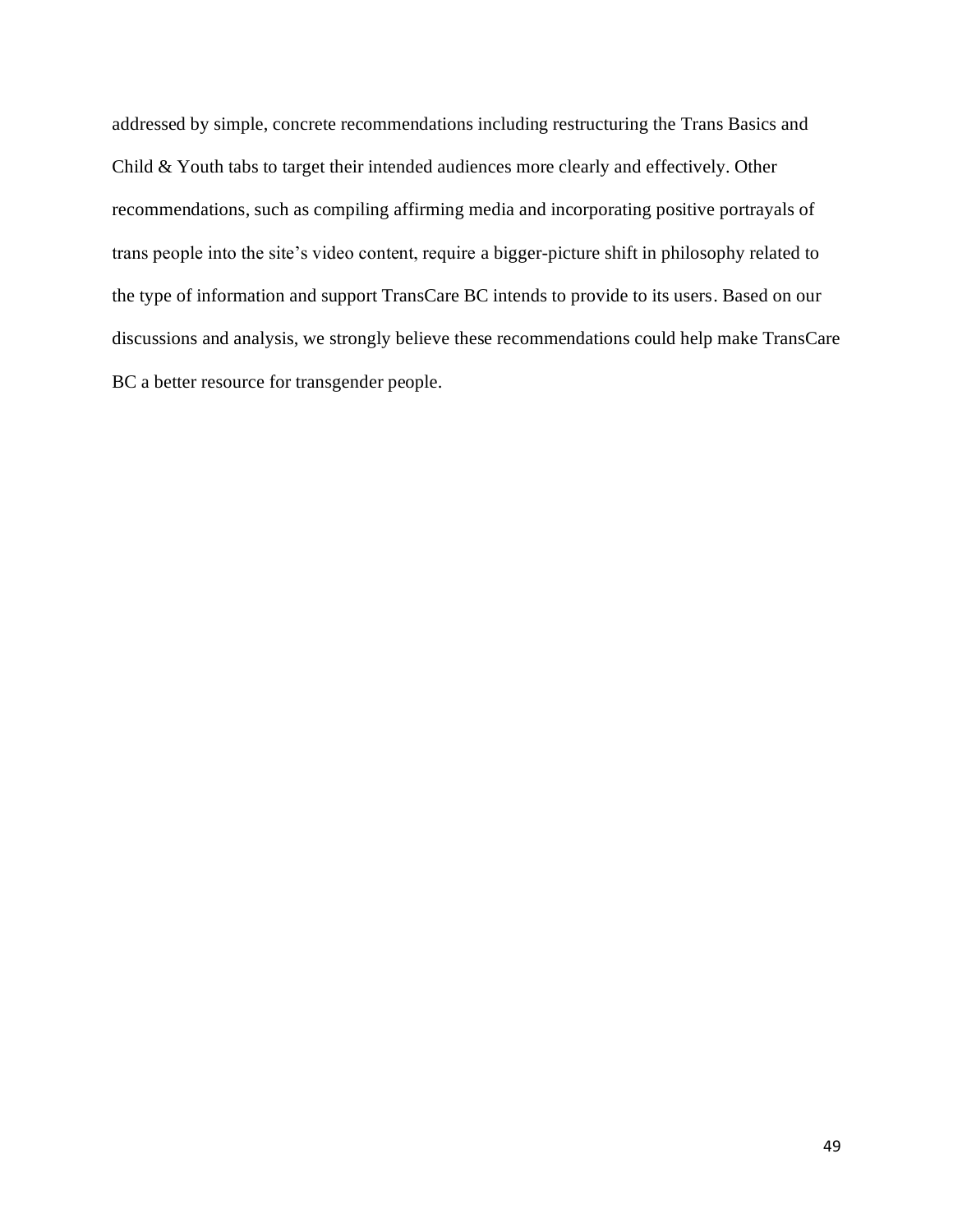# **Chapter 5: Conclusion**

My goal with this thesis was to address gaps in existing research about transgender people by focusing on information behaviour related to coming to discover or understand their gender identity. Additionally, I sought to improve on existing research through a community-based participatory action research-inspired framework that amplified the voices and perspectives of transgender participants throughout the research project.

Over a total of four interview sessions, two each for two groups of three participants, participants and I discussed the information sources that we encountered in the early stages of our transition, reflected on and analyzed our discussions to find common themes and takeaways, and used these takeaways to imagine how the Provincial Health Service Authority's TransCare BC website could be improved to better meet the information needs of trans users. Our results showed that serendipitous information was important to the majority of participants, and that participants responded better to information sources that were relatable, resonant, and emotionally supportive.

### **5.1 Study Limitations**

While I believe this study generated valuable discussion about transgender information behaviour, it cannot make general claims about information behaviour across the transgender community. The small sample size and geographic specificity of my participants make it difficult to extrapolate the results of this study to the larger trans population.

The recruitment strategy that I employed introduced bias into the study and limited the range of potential participants. As a majority of my participants found the study through Reddit, Reddit was likely over-represented as an information source in participant responses. Recruiting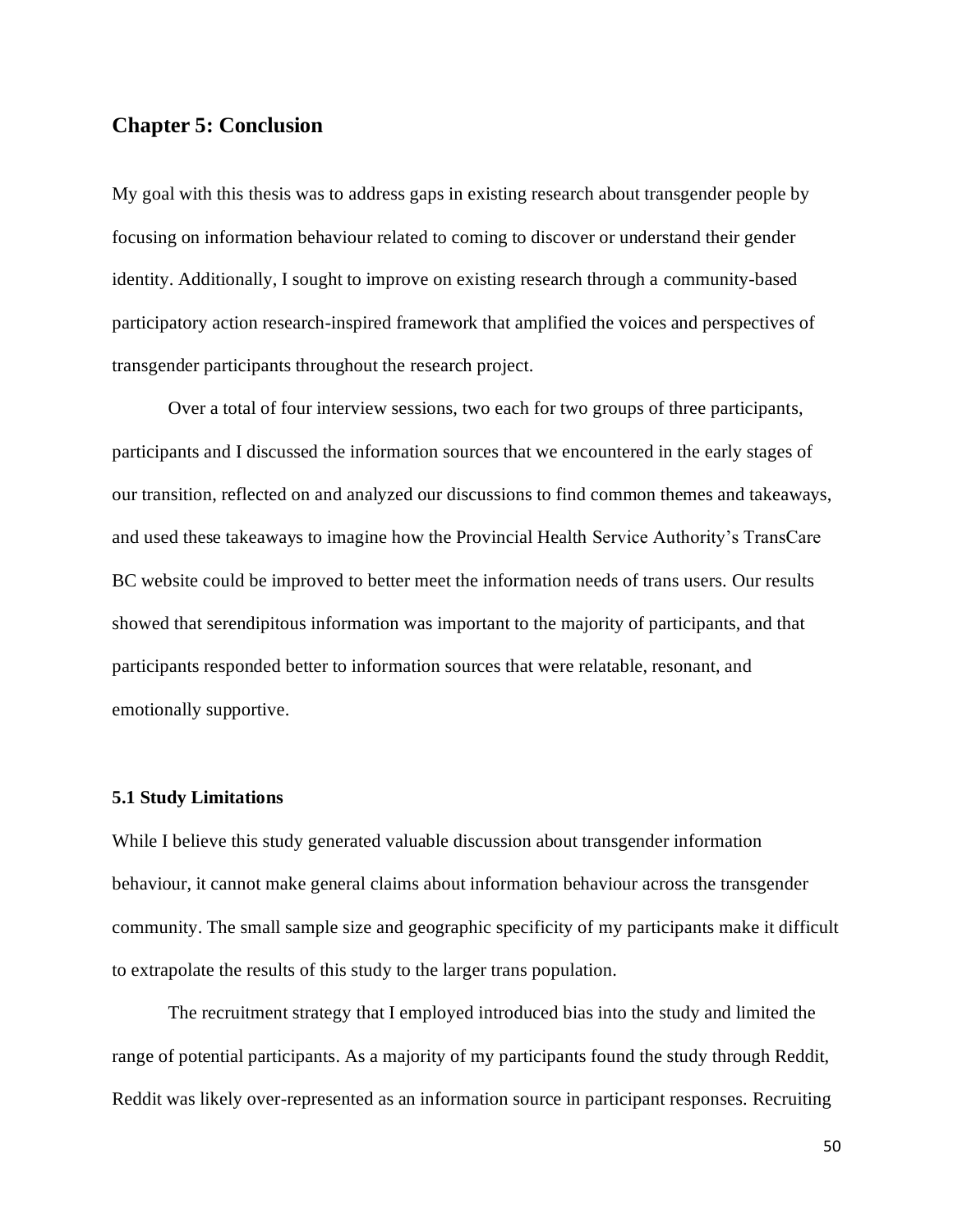members from any group would introduce bias into the study, as any participants would have previously encountered information that helped them found that group. Online recruitment of participants also introduces barriers to participants based on socioeconomic status, as participants without access to the Internet would not have a chance to find out about the study. Transgender individuals are homeless, unemployed, or impoverished at a disproportionate rate compared to cisgender people, which means a significant number of trans people would not have been able to discover this study (Carpenter, Eppink & Gonzalez, 2020). The shift to online recruitment and meetings was necessary to ensure safety during the COVID-19 pandemic, but it narrowed the range of individuals who were able to participate.

Another key limitation of this study is found in the demographic spread of participants. None of the participants who took part in this study were assigned female at birth (AFAB). The recruitment method of advertising on Reddit likely contributed to this, as trans women and other assigned male at birth (AMAB) trans people appear to be over-represented in many trans communities on the site. While two major communities for transgender women, r/mtf, and transgender men, r/ftm, have a comparable number of subscribers, 788,000 and 763,000 respectively, posts from users on the largest trans subreddit, r/traaaaaaannnnnnnnnnns, tell a different story. AFAB users often report feeling overwhelmed by the number of AMAB-specific posts on the subreddit, and the use of user tags on posts support this. A random sampling on May 19, 2020 showed a total of 41 daily posts from two AMAB-specific tags, 'transfem' and 'gals', nearly three times more than the 15 posts made in the two AFAB-specific tags, 'transmasc' and 'guys'. This discrepancy in content suggests a much higher number of active AMAB users on Reddit's trans communities, which help explain the lack of AFAB respondents to this study. Media coverage of transgender individuals tends to feature "disproportionate, sensationalized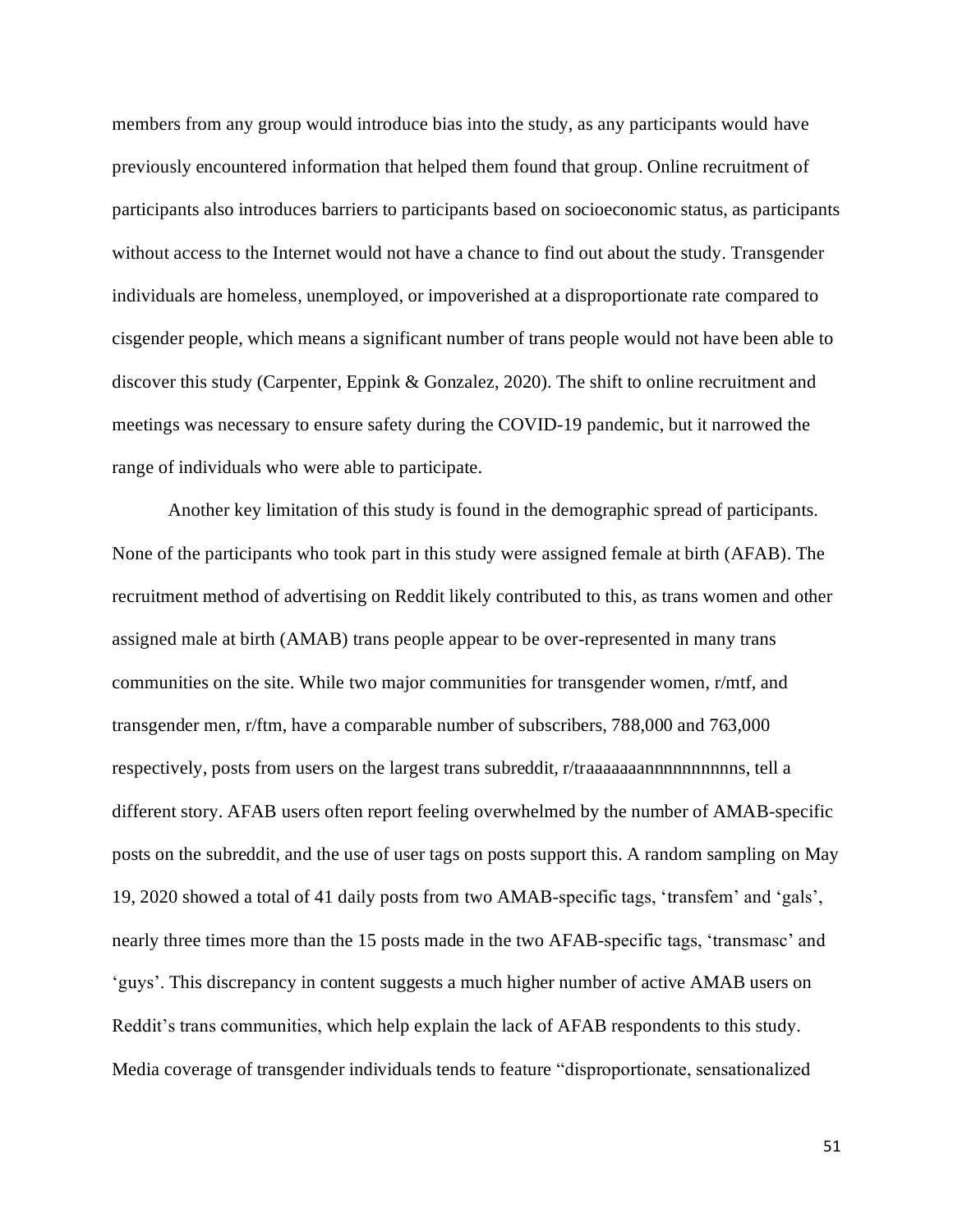visibility of trans femininities and a comparative lack of media attention to trans masculinities" (Koch-Rein, Yekami, & Verlinden, 2020, p. 4). I am deeply sorry to have contributed to this invisibility with a paper constructed solely from AMAB trans perspectives.

While I recognize the limitations of my participant pool, I also question to what extent representative samples are necessary for qualitative social research, as well as the coherence of the concept of a 'representative sample'. While representative samples tend only to seek out participants that match the larger population along a certain set of criteria, such as sex or age, these categories fail to truly represent the diversity that may be present in a group. Race, social background, class, sexuality, physical ability, neurotypicality, the diverse array of gender identities, and the intersections between these factors all influence how a person may relate to a research topic. With this number of factors to consider, it is difficult to imagine how any subset of a group could be truly representative of the whole, and any attempt to assemble a traditional 'representative sample' necessitates the prioritization of some of these categories over others.

By centering my research in the perspectives and lived experience of myself and my six participants, this thesis has more interest in the specific than the general. This is not a report on the information behaviour of the wider transgender population as much as it is an attempt to record, summarize and synthesize the experiences of seven individuals. I hope that readers do not dismiss the results or discussion present in this paper because the sample represents only a narrow subsection of the trans population. Instead, I hope readers might use this thesis as a template for conversations with transgender people in their lives to better understand their experiences and information needs.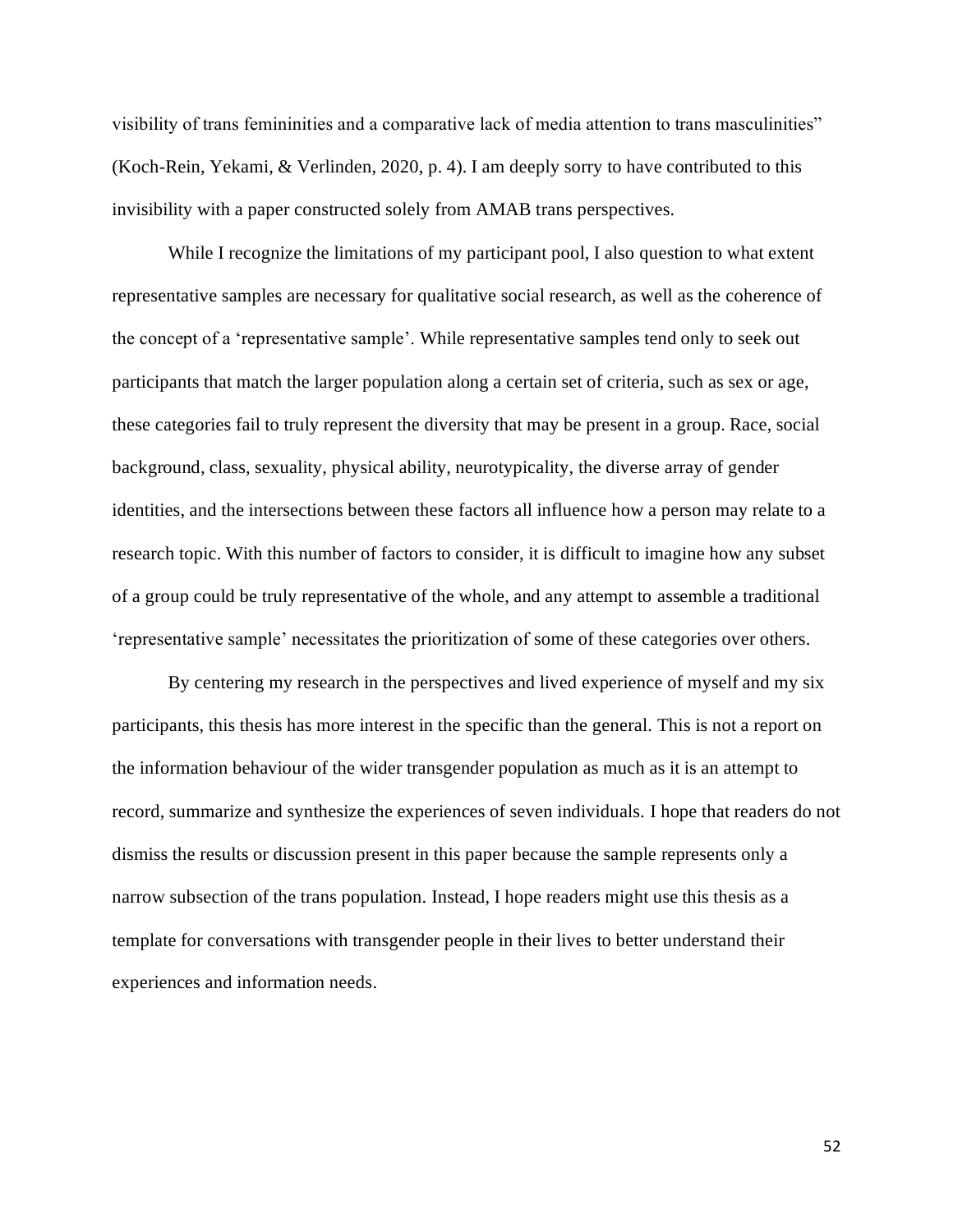#### **5.2 Study Strengths and Contributions**

The discussions that emerged from this thesis provide important insight into the role information behaviour can play in a transgender individual's process of better understanding their gender identity. Prior to this study, the small selection of available literature was more focused on health information-seeking, so this paper's specific focus on information behaviour related to identity formation covers new ground. Compared to existing literature, including studies by Taylor (2002), Adams and Peirce (2006), and Pohjanen and Kortelainen (2016), this study is also unique for its community-based participatory action research framework, which centers the perspectives and experience of its participants and uses findings to suggest improvements for existing trans resources. This methodology was successful at generating in-depth discussions among participants. The two-session structure allowed rapport to develop amongst participants. The first session discussed participants' personal experiences with information behaviour, which served as a sort of 'icebreaker' that I believe helped participants feel comfortable in the second session, which required more collaboration to identify themes and suggest improvements for the Provincial Health Care Authority's TransCare BC website.

In addition to the thesis's contributions to Library and Information Studies literature related to transgender users, it contains a list of criticisms and actionable suggestions that could be used to improve the TransCare BC website. It is not clear to what extent transgender individuals were consulted in the creation of the resource, but this thesis provides research-based feedback that could be used in improving and updating it. While I do not want to generalize these results too much, it is also possible the guidelines we determined in our discussion could be used to improve other transgender resources as well.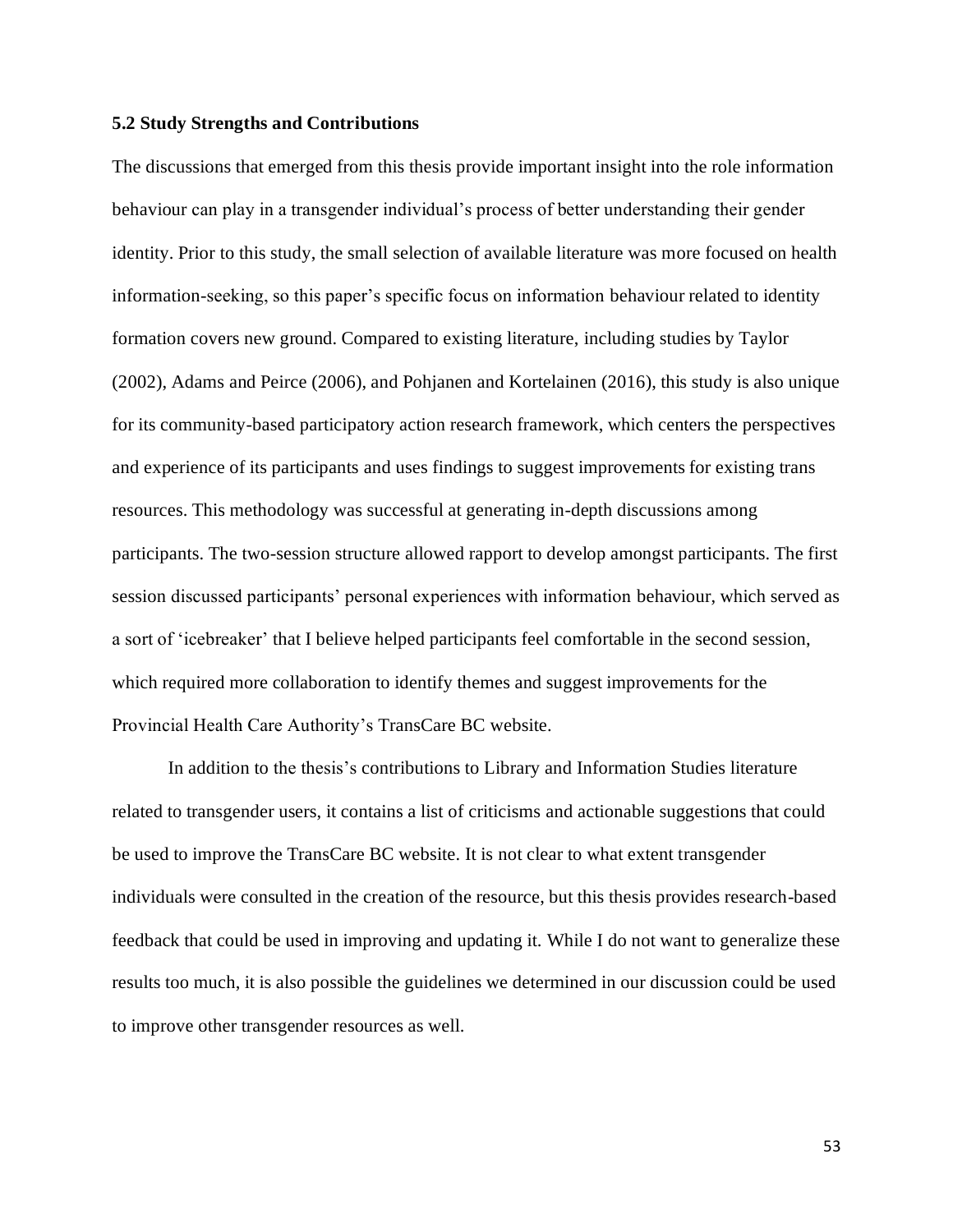### **5.3 Future Research**

This project contributed to the underdeveloped body of literature on transgender information behaviour, using a framework that attempted to put greater emphasis on the perspectives of transgender participants. Due to the limited scope of my project, there is still need for continued research in this topic. There is potential for this project to be replicated and expanded to reach wider sections of the transgender population, and I believe future research would benefit from carrying on some of the values of my research design, namely in its focus on participant experiences, and its goal of using research to improve aspects of the community. While this thesis is too limited to make any generalized claims about the transgender community, perhaps with more research in partnership with diverse groups of participants, more universal takeaways about transgender information behaviour could be made apparent.

I designed this study in part as a response to concerns that I have with how transgender people are represented in research about their information behaviour. However, I also believe this framework could be applicable to research with other marginalized groups as well. I believe insider research can offer invaluable perspective into the unique challenges and nuances of marginalized identities, and research that attempts to meaningfully engage with participants and seek out ways to improve systems that they interact with is more equitable and leads to better research outcomes.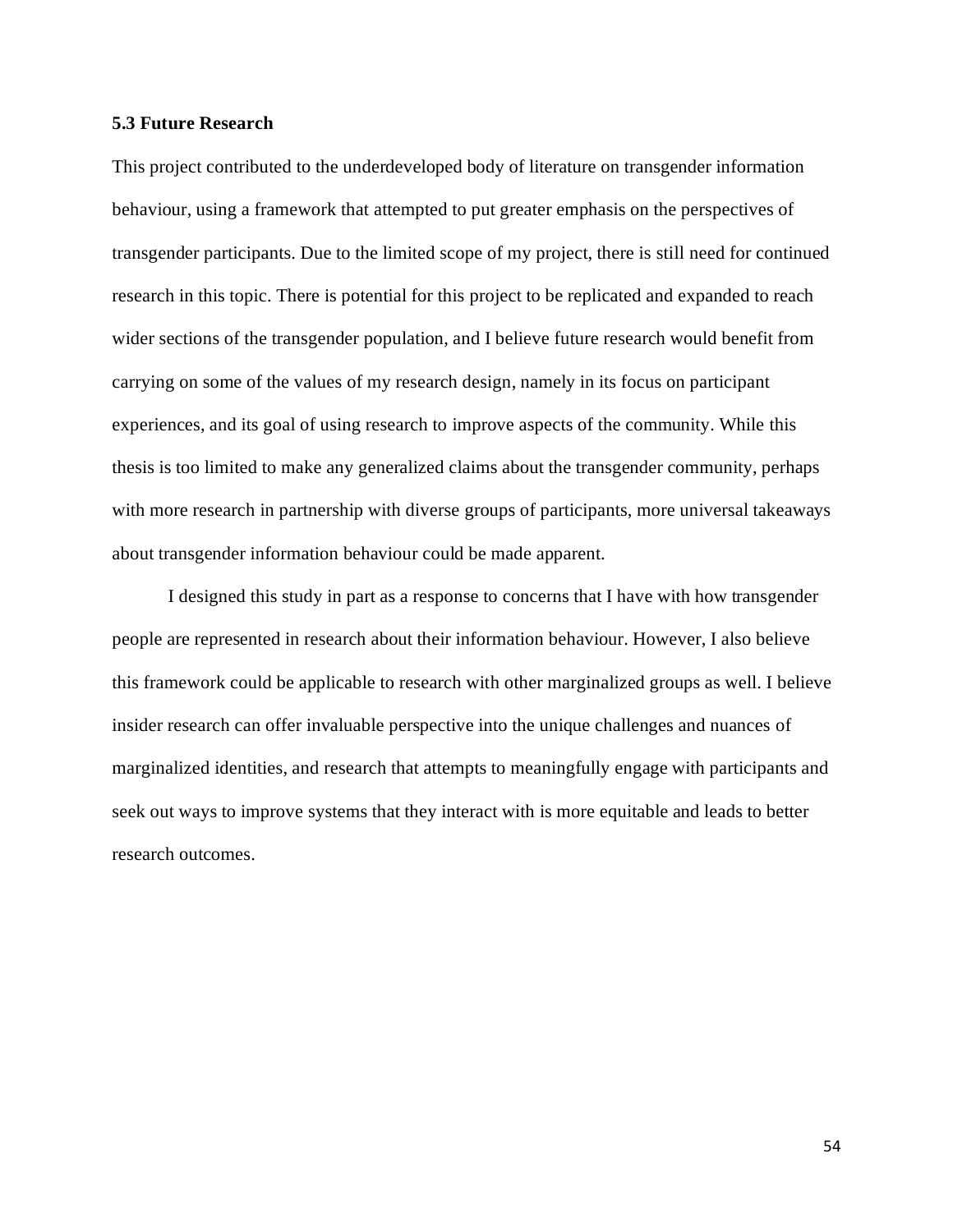### **5.4 Conclusion**

When I started work on my thesis project, I had the goal of creating research that better engaged with the perspectives of its participants than existing research. Reflecting on the finished product, I believe my goal has been achieved. In this thesis, I used a community-based participatory action research-inspired framework to explore the information behaviour of transgender individuals. My collaborations with my participants revealed the importance of serendipitous information, which was often the first interaction that participants had with information related to transgender identity. We discussed the need for information that was emotionally resonant, supportive, and that the user could see themselves reflected in, to assist users who may be in vulnerable emotional states. The value of social media, which has a low barrier of entry to create content, and often consists of the kinds of personal and resonant content that participants expressed preference for, was also made apparent. Additionally, we identified areas in which the Provincial Health Service Authority's TransCare BC website could be improved, through structural changes that better reflect a trans user's information needs, and content that provided users with more emotional support. While there is still much work that needs to be done around research into transgender information behaviour, I believe that this thesis is a good step towards research that prioritizes participant engagement and input.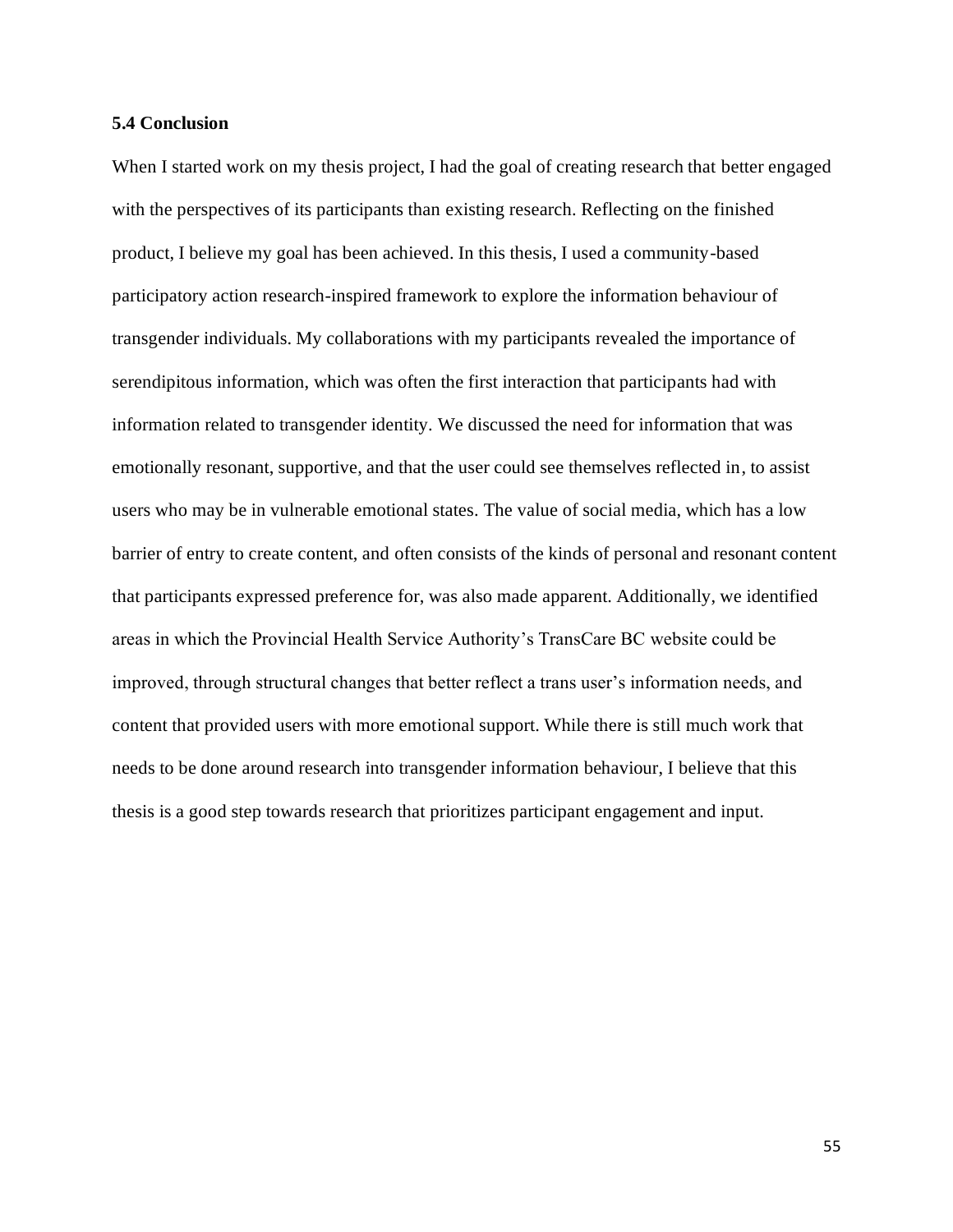# **Bibliography**

- Adams, S. & Peirce, K. (2006). Is There a Transgender Canon?: Information Seeking and Use in the Transgender Community. *Proceedings of the Annual Conference of CAIS / Actes Du congrès Annuel De l'ACSI*. https://doi.org/10.29173/cais161 doi: https://doi.org/10.29173/cais161
- Brown statement on gender dysphoria study. (2018, September 5). Retrieved from https://news.brown.edu/articles/2018/08/gender
- Burns, J., Cooke, D., & Scweidler, C. (2011). A short guide to community based participatory action research. Retrieved from https://hc-v6 static.s3.amazonaws.com/media/resources/tmp/cbpar.pdf
- Carpenter, C., Eppink, S., & Gonzales, G. (2020). Transgender Status, Gender Identity, and Socioeconomic Outcomes in the United States. *ILR Review*, 73(3), pp. 573–599.
	- https://doi.org/10.1177/0019793920902776
- Case, D. & Given, L. (2016). *Looking for Information: A Survey of Research on Information Seeking, Needs, and Behavior.* Emerald Publishing Ltd.
- Dwyer, S. and Buckle, J. (1999, March 1). The Space Between: On Being an Insider-Outsider in Qualitative Research. doi: https://doi.org/10.1177/160940690900800105
- Erdelez, S., Heinström, J., Makri, S., Björneborn, L., Beheshti, J., Toms, E., & Agarwal, N. K. (2016). Research perspectives on serendipity and information encountering. Proceedings of the Association for Information Science and Technology, 53(1), pp. 1-5. doi:10.1002/pra2.2016.14505301011
- GLAAD Media Reference Guide Transgender. (n.d.) Retrieved from https://www.glaad.org/reference/transgender
- Glaser, B. & Strauss, A. (2017). *The Discovery of Grounded Theory: Strategies for Qualitative Research.* Routledge.
- Haimson, O. (2018). Social Media as Social Transition Machinery. *Proceedings of the ACM on Human-Computer Interaction,* 2(CSCW). doi: https://doi.org/10.1145/3274332
- Hawkins, B. & Gieseking, J. (2017). Seeking Ways to Our Transgender Bodies, By Ourselves: Rationalizing Transgender-Specific Health Information Behaviors. *Proceedings of the Association for Information Science and Technology,* 54(1), pp. 702-704. doi: 10.1002/pra2.2017.14505401122
- Jones, Z. (2018). "Rapid onset gender dysphoria": What a hoax diagnosis looks like. Retrieved from https://genderanalysis.net/2018/02/rapid-onset-gender-dysphoria-what-a-hoaxdiagnosis-looks-like
- Keilty, P. (2009). Lesbian, Gay, Bisexual, and Transgender Information Needs. In M. Bates and M. Niles (Eds.), *Encyclopedia of Library and Information Sciences*. pp. 3275-3280. CRC Press.
- Koch-Rein, A., Yekani, E., & Verlinden, J. (2020). Representing trans: visibility and its discontents. *European Journal of English Studies,* 24(1). doi: 10.1080/13825577.2020.1730040
- Littman, L. (2018). Rapid-onset gender dysphoria in adolescents and young adults: A study of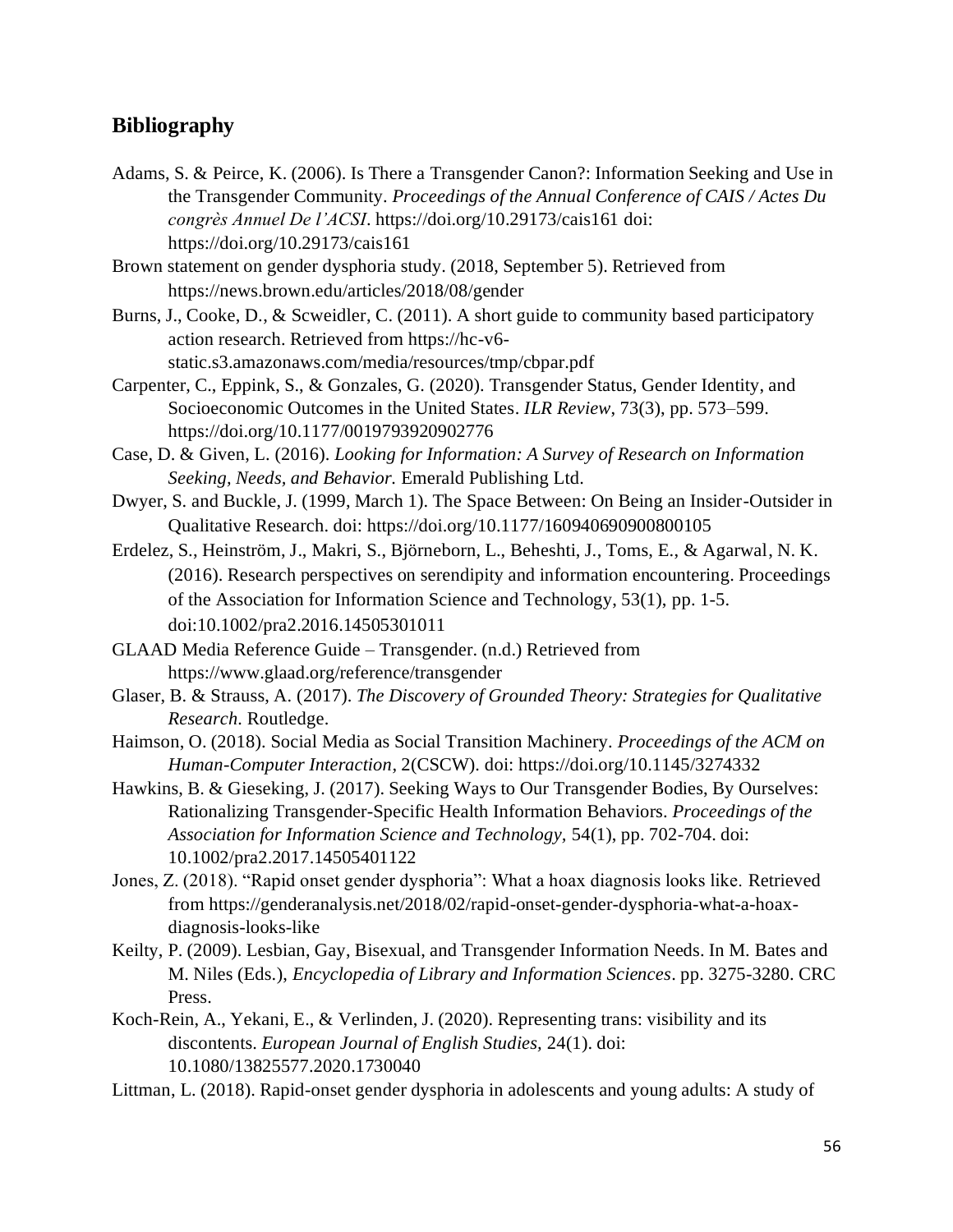parental reports. PLOS One. doi: 10.1371/journal.pone.0202330

- Maiter, S., Simich, L., Jacobson, N., & Wise, J. (2008). Reciprocity: An ethic for communitybased participatory action research. *Action Research,* 6(3), p. 305-325. doi: 10.1177/147675030708372
- Miller, R. & Brewer, J. (2003). Sampling, snowball: accessing hidden and hard-to-reach populations. *SAGE Research Methods.* doi: 10.4135/9780857020024
- Moolchaem, P., Liamputtong, P., O'Halloran, P., & Muhamad, R. (2015). The Lived Experience of Transgender Persons: A Meta-Synthesis. *Journal of Gay & Lesbian Social Services*, 27(2). doi: 10.1080/10538720.2015.1021983
- Mustanski, B., Greene, G., Ryan, D., & Whitton, S. (2015). Feasibility, Acceptability, and Initial Efficacy of an Online Sexual Health Promotion Program for LGBT Youth: The Queer Sex Ed Intervention. *Journal of Sex Research*, 52(2), pp. 220-230. doi: 10.1080/00224499.2013.867924
- Pohjanen, A. & Kortelainen, T. (2016). Transgender information behaviour. *Journal of Documentation*, 72(1), pp. 172-190. doi: 10.1108/JD-04-2015-0043
- Savolainen, R. (2014). Emotions as motivators for information seeking: A conceptual analysis. *Library & Information Science Research,* 36(1), pp. 59-65.
- Schaller, S. (2011). Information Needs of LGBTQ College Students. Libri, 61(2). doi: 10.1515/libr.2011.009
- Serano, J. (2018). Everything You Need to Know About Rapid Onset Gender Dysphoria. Retrieved from https://medium.com/@juliaserano/everything-you-need-to-know-aboutrapid-onset-gender-dysphoria-1940b8afdeba
- Taylor, J. (2002). Targeting the Information Needs of Transgender Individuals. *Current Studies in Librarianship,* 26(1-2), pp. 85-109.
- Triggs, A., Møller, K., & Neumayer, C. (2019). Context collapse and anonymity among queer Reddit users. *New Media & Society.* doi: 10.1177/1461444819890353
- Vakkari, P. Task complexity, problem structure and information actions: Integrating studies on information seeking and retrieval. *Information Processing and Management,* 35, pp. 819- 837.
- Wilson, D. (1997). Information Behaviour: an Interdisciplinary Perspective. *Information Processing & Management,* 33(4), pp. 551-572.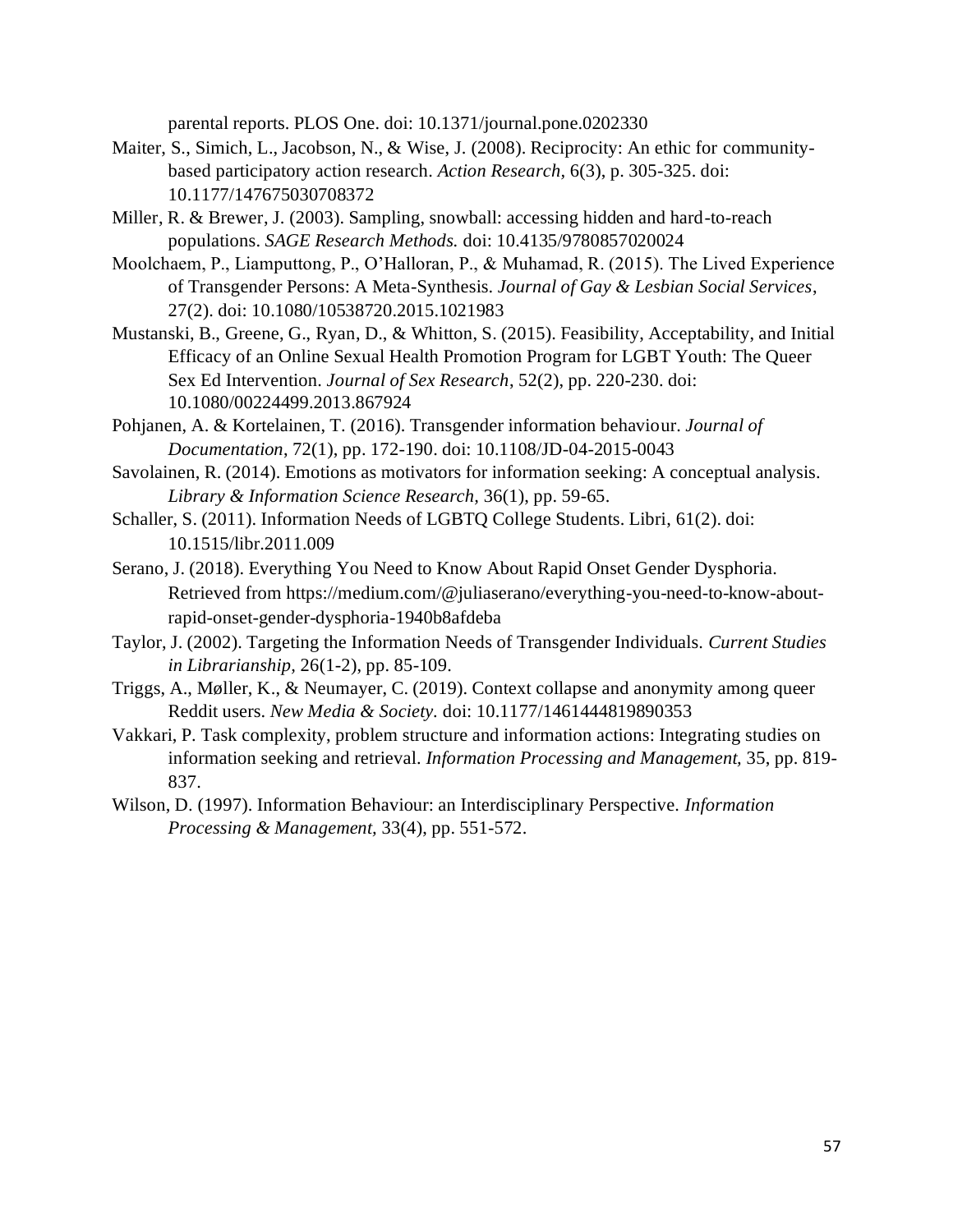# **Appendices**

# **Appendix A: Informed Consent Form**

# **Transgender information seeking: a collaborative approach to supporting the information needs of transgender people**

# **Study Information**

*Researcher: Shelby Miller [shelby.miller@alumni.ubc.ca](mailto:shelby.miller@alumni.ubc.ca)*

*Supervisor: Dr. Heather O'Brien [h.obrien@ubc.ca](mailto:h.obrien@ubc.ca)*

*Ethics ID: H19-04070*

| <b>Introduction</b>             | Thank you for considering to participate in this study. This work serves as my<br>thesis project for my Master of Library and Information Studies at UBC. As a<br>transgender researcher, I am excited to be leading a research project that goes<br>beyond utilizing transgender participants for the purpose of data generation. I<br>have designed this project with the goal of allowing your unique perspectives and<br>experiences to inform all aspects of this research, including data generation,<br>analysis, and putting findings into practice. I am hopeful that this approach will<br>generate interesting and meaningful discussion into an area of the transgender<br>experience that I feel is currently under-explored. |
|---------------------------------|--------------------------------------------------------------------------------------------------------------------------------------------------------------------------------------------------------------------------------------------------------------------------------------------------------------------------------------------------------------------------------------------------------------------------------------------------------------------------------------------------------------------------------------------------------------------------------------------------------------------------------------------------------------------------------------------------------------------------------------------|
| <b>Purpose</b>                  | The aim of this study is to learn more about the information-seeking habits and<br>needs of transgender individuals, focusing specifically on the need for<br>information related to better understanding one's gender identity. Participants will<br>collaborate in group settings to discuss their experiences with information-<br>seeking, analyze data they have generated, and make recommendations about a<br>healthcare resource intended to support transgender individuals.                                                                                                                                                                                                                                                      |
| What you will be<br>asked to do | This study will take place over group interviews lasting a maximum of 60<br>minutes, and will take place on either phone or Zoom videoconferencing. You<br>will be in a group with up to 3 other participants. In the first session, participants<br>will be asked to discuss the information sources they encountered when coming to<br>understand their gender identity. Following the first session, a transcript will be<br>sent out to all participants who attended the first session. This gives participants a<br>chance to reflect on the discussion and correct any errors in transcription.                                                                                                                                     |
|                                 | In the second session, participants will be asked to discuss our findings from the<br>first session, attempting to identify recurring themes or form theories. Participants<br>will then put these findings into practice by evaluating the Provincial Health<br>Services Authority's transgender information site, TransCare BC<br>(http://www.phsa.ca/transcarebc/), to determine whether they feel it is suited to<br>the information needs of transgender individuals.                                                                                                                                                                                                                                                                 |
|                                 | If you have any questions or concerns related to this study after reading this<br>document, please respond to the researcher and they will answer you in a timely<br>manner. If you wish to participate in this study, please respond with the<br>completed consent form.                                                                                                                                                                                                                                                                                                                                                                                                                                                                  |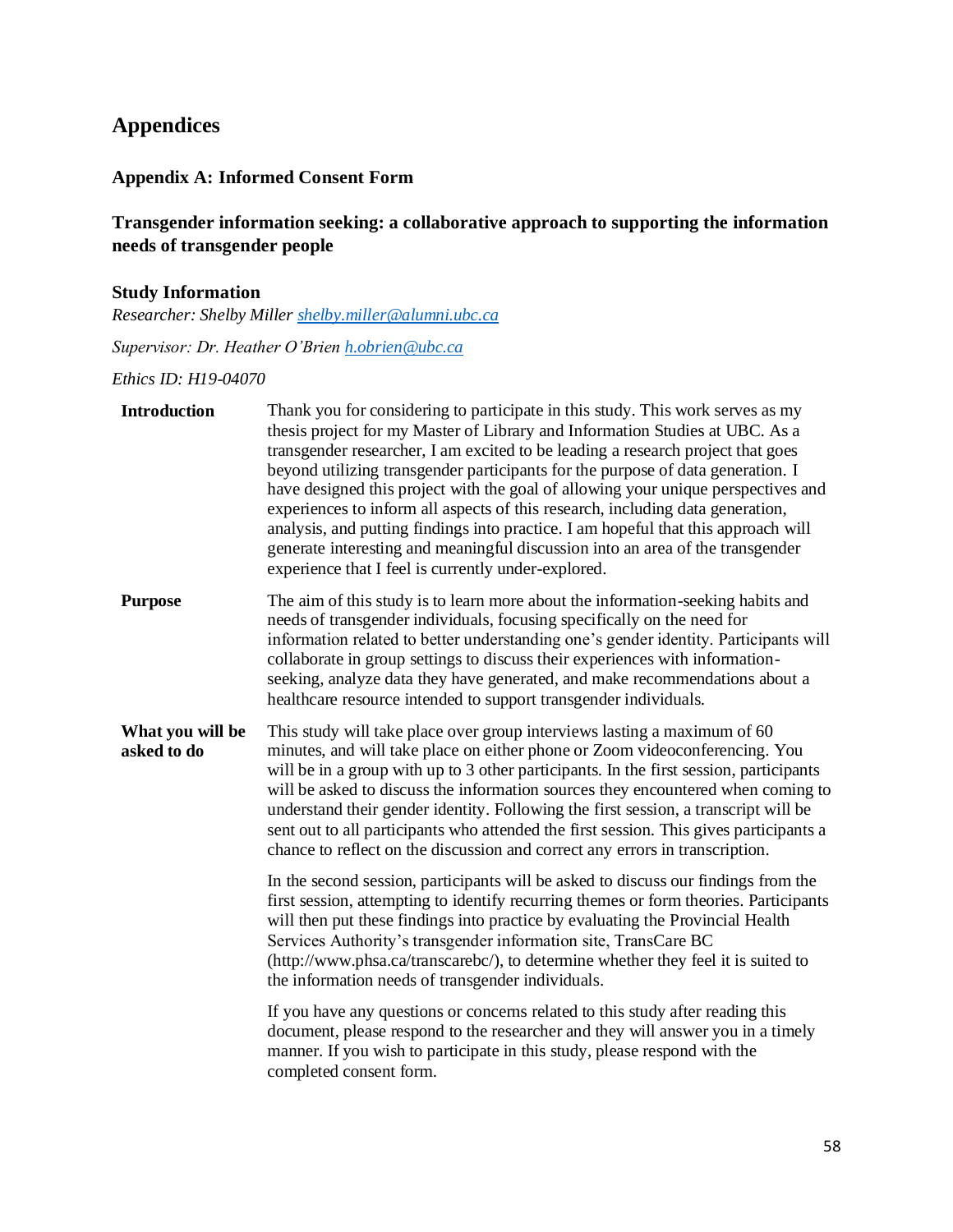| Participation                                   | Your participation is entirely voluntary. You may refuse to participate,<br>refuse to answer any questions, or withdraw from the study at any time<br>without consequence. No explanations will be required, and your withdrawal<br>will not affect the study.                                                                                                                                                                                                                                                                                                                                                                                                                                                                                |  |  |
|-------------------------------------------------|-----------------------------------------------------------------------------------------------------------------------------------------------------------------------------------------------------------------------------------------------------------------------------------------------------------------------------------------------------------------------------------------------------------------------------------------------------------------------------------------------------------------------------------------------------------------------------------------------------------------------------------------------------------------------------------------------------------------------------------------------|--|--|
|                                                 | You are welcome to take a break at any point during the group sessions.                                                                                                                                                                                                                                                                                                                                                                                                                                                                                                                                                                                                                                                                       |  |  |
| <b>Risks/Benefits</b>                           | In this study, you will discuss your experiences with information-seeking related<br>to better understanding your gender identity in a group setting. Discussion of<br>these topics could prompt you to recall difficult personal experiences, and sharing<br>these experiences in a group setting could cause you to feel vulnerable. The<br>benefits of this study include the potential for relationships and camaraderie to<br>develop among participants and giving you the opportunity to be actively<br>involved in multiple stages of a research project. Additionally, there is the indirect<br>benefit of participating in research which may improve the quality of information<br>resources available to transgender individuals. |  |  |
| <b>Compensation</b>                             | Participants will be offered an incentive of \$30 for attending the first session, and<br>an incentive of \$40 for attending the second.                                                                                                                                                                                                                                                                                                                                                                                                                                                                                                                                                                                                      |  |  |
| Confidentiality<br>& Anonymity                  | Information collected via the interview will be viewed by the researcher, Shelby<br>Miller, and the thesis supervisor, Heather O'Brien, exclusively. All research data<br>will be stored on encrypted, confidential hard-drives on password-protected<br>computers. Participants will be sent copies of session transcripts, in order to<br>review them and confirm their accuracy.                                                                                                                                                                                                                                                                                                                                                           |  |  |
|                                                 | Participants may choose to appear anonymously in this study, or be referred to by<br>a name of their choosing. No identifying information about participants will be<br>included in the final publication.                                                                                                                                                                                                                                                                                                                                                                                                                                                                                                                                    |  |  |
|                                                 | We encourage all participants to refrain from disclosing the contents of the<br>discussion outside of the focus group; however, we cannot control what other<br>participants do with the information discussed.                                                                                                                                                                                                                                                                                                                                                                                                                                                                                                                               |  |  |
| <b>Publication and</b><br><b>Data Retention</b> | Your name will appear only on this consent form and it will be stored separately<br>from your interview transcript. The consent form will be stored by a course<br>instructor for a 5 year period and then destroyed using a confidential service. No<br>names will be attached to computer files, and your name will not be used in any<br>written work or in presentations without your consent.                                                                                                                                                                                                                                                                                                                                            |  |  |
|                                                 | The finished thesis will be published as an Open Access article in UBC's<br><b>CIRCLE</b> website.                                                                                                                                                                                                                                                                                                                                                                                                                                                                                                                                                                                                                                            |  |  |

*If you have any concerns or complaints about your rights as a research participant and/or your experiences while participating in this study, contact the Research Participant Complaint Line in the UBC Office of Research Ethics at 604-822-8598 or if long distance e-mail RSIL@ors.ubc.ca or call toll free 1-877-822-8598.*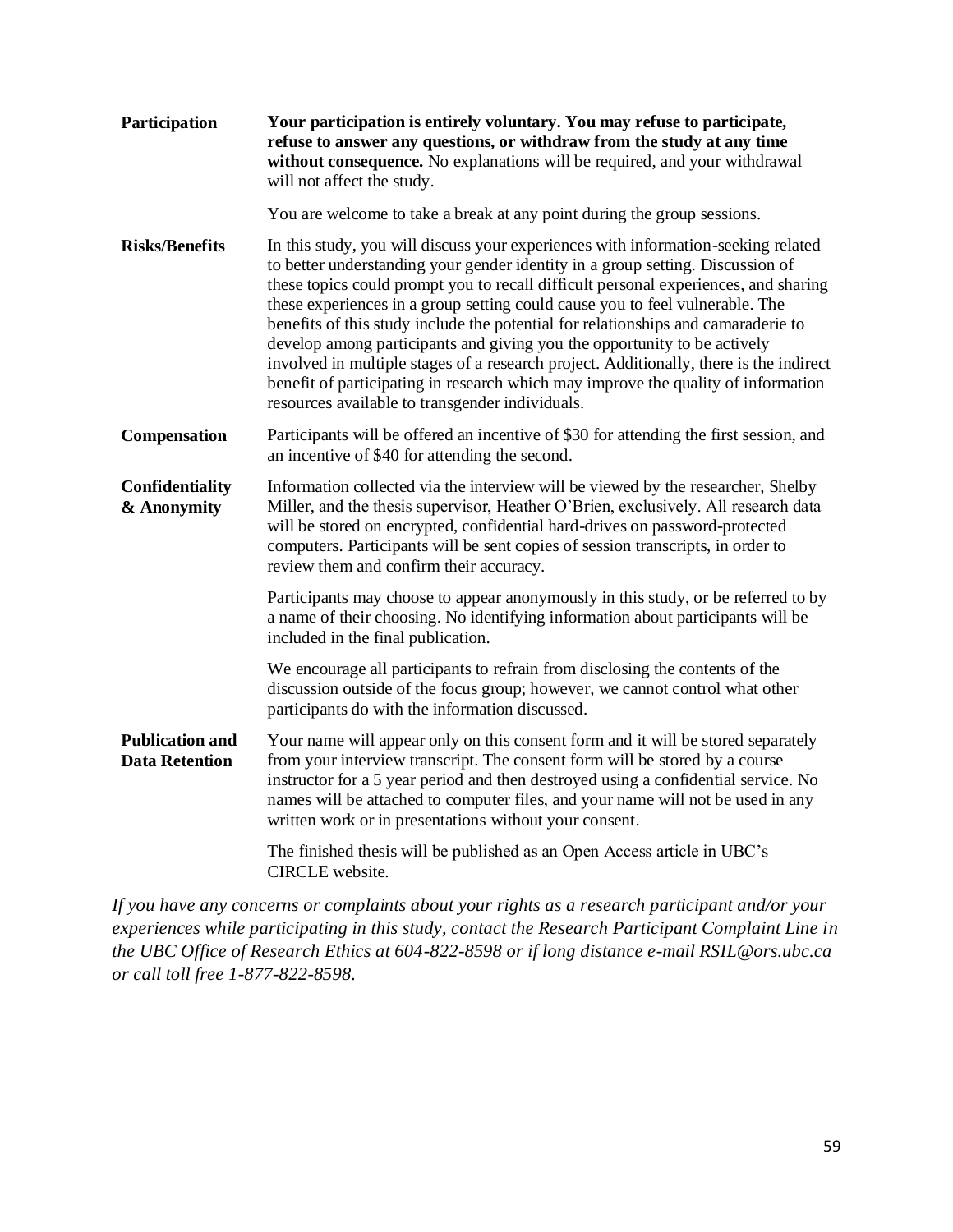I, \_\_\_\_\_\_\_\_\_\_\_\_\_\_\_\_\_\_\_\_\_\_\_\_\_\_\_\_\_\_\_\_\_\_\_, have read the explanation about this study. I have been given the opportunity to discuss it with the researchers and my questions have been answered to my satisfaction. I hereby consent to take part in this study. However, I understand that my participation is voluntary and that I am free to withdraw from the study at any time.

Signature: \_\_\_\_\_\_\_\_\_\_\_\_\_\_\_\_\_\_\_\_\_\_\_\_\_\_\_\_\_\_\_\_ Date: \_\_\_\_\_\_\_\_\_\_\_\_\_\_\_\_\_\_\_\_\_\_\_\_

*If you have any concerns or complaints about your rights as a research participant and/or your experiences while participating in this study, contact the Research Participant Complaint Line in the UBC Office of Research Ethics at 604-822-8598 or if long distance e-mail RSIL@ors.ubc.ca or call toll free 1-877-822-8598*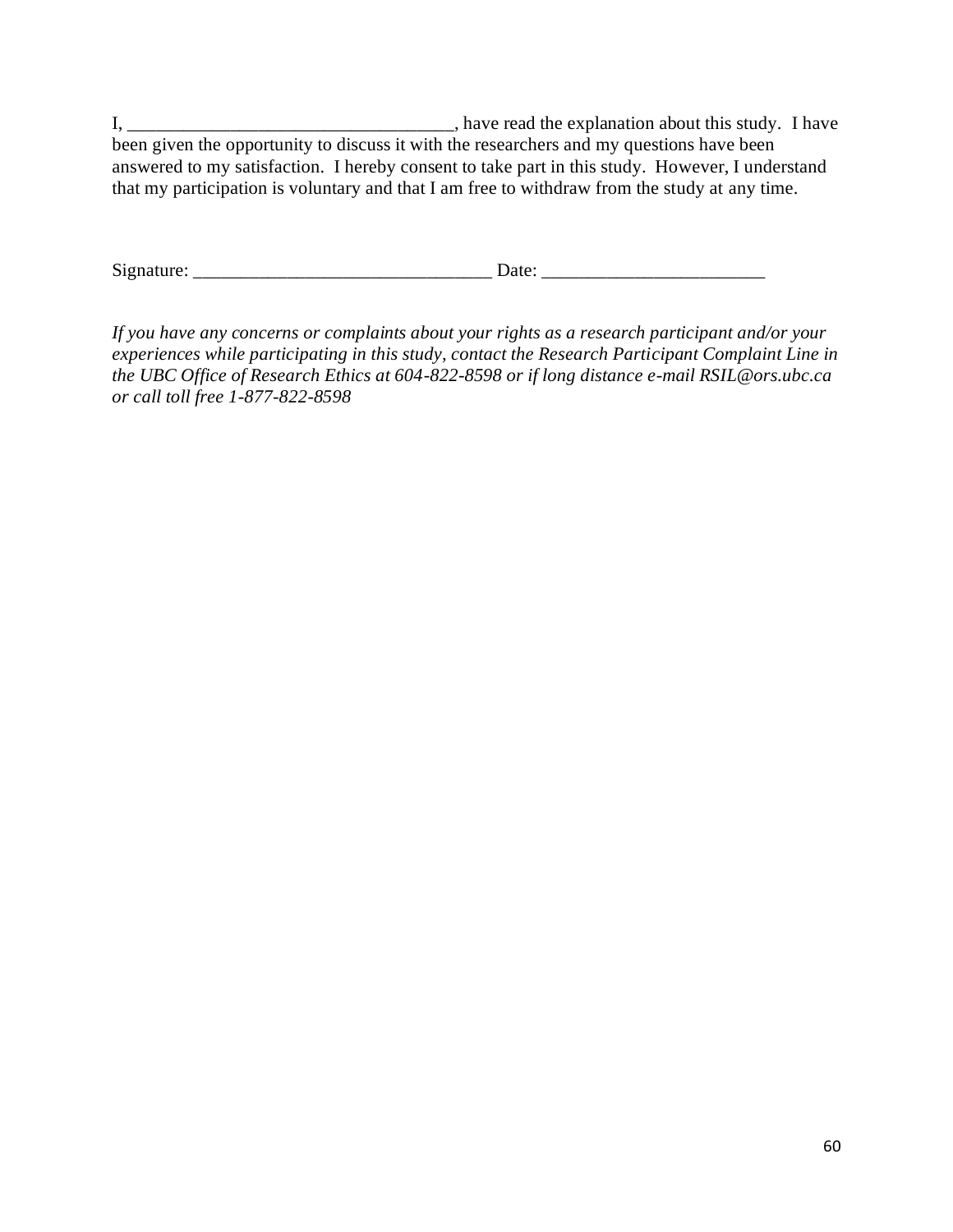# **Appendix B: Demographic Information Form**

Disclosure of any demographic information is optional and will not impact the study.

You may choose to be represented anonymously within the discussion and results sections of the final paper. If you do, you will be assigned an anonymous identifier (i.e. "Participant A").

You may also choose to be represented by a name of your choice within the paper. Quotes may be attributed to you, but there will be no linking of your name and any demographic information.

| Age:                     | П      | $19 - 24$            |
|--------------------------|--------|----------------------|
|                          | П      | $25 - 30$            |
|                          | $\Box$ | 31-40                |
|                          | $\Box$ | 41-50                |
|                          | П      | $50+$                |
|                          | П      | Prefer not to say    |
| <b>Ethnicity:</b>        | П      | <b>Black</b>         |
| (Select all that apply.) | $\Box$ | Caucasian            |
|                          | П      | East Asian           |
|                          | П      | <b>First Nations</b> |
|                          | П      | Hispanic / Latinx    |
|                          | П      | Middle Eastern       |
|                          | П      | South Asian          |
|                          | П      | Other:               |
|                          | П      | Prefer not to say    |
| <b>Gender Identity:</b>  |        |                      |
| <b>Pronouns:</b>         | П      | he / $him / his$     |
| (Select all that apply.) | П      | she / her / hers     |
|                          | П      | they / them / theirs |
|                          | П      | Other:               |
|                          |        |                      |

### **Name:**

 $\Box$  I wish to be represented anonymously within this study.

\_\_\_\_\_\_\_\_\_\_\_\_\_\_\_\_\_\_\_\_\_\_\_\_\_\_\_\_\_\_\_\_\_\_\_\_\_\_\_\_\_\_\_\_\_\_\_\_\_\_

 $\Box$  I wish to be represented in this study using the following name:

# **Interview Format:**

*Please select the formats that* □ Phone *you would be willing to use to*  □ Zoom conference*participate in sessions.*

- 
-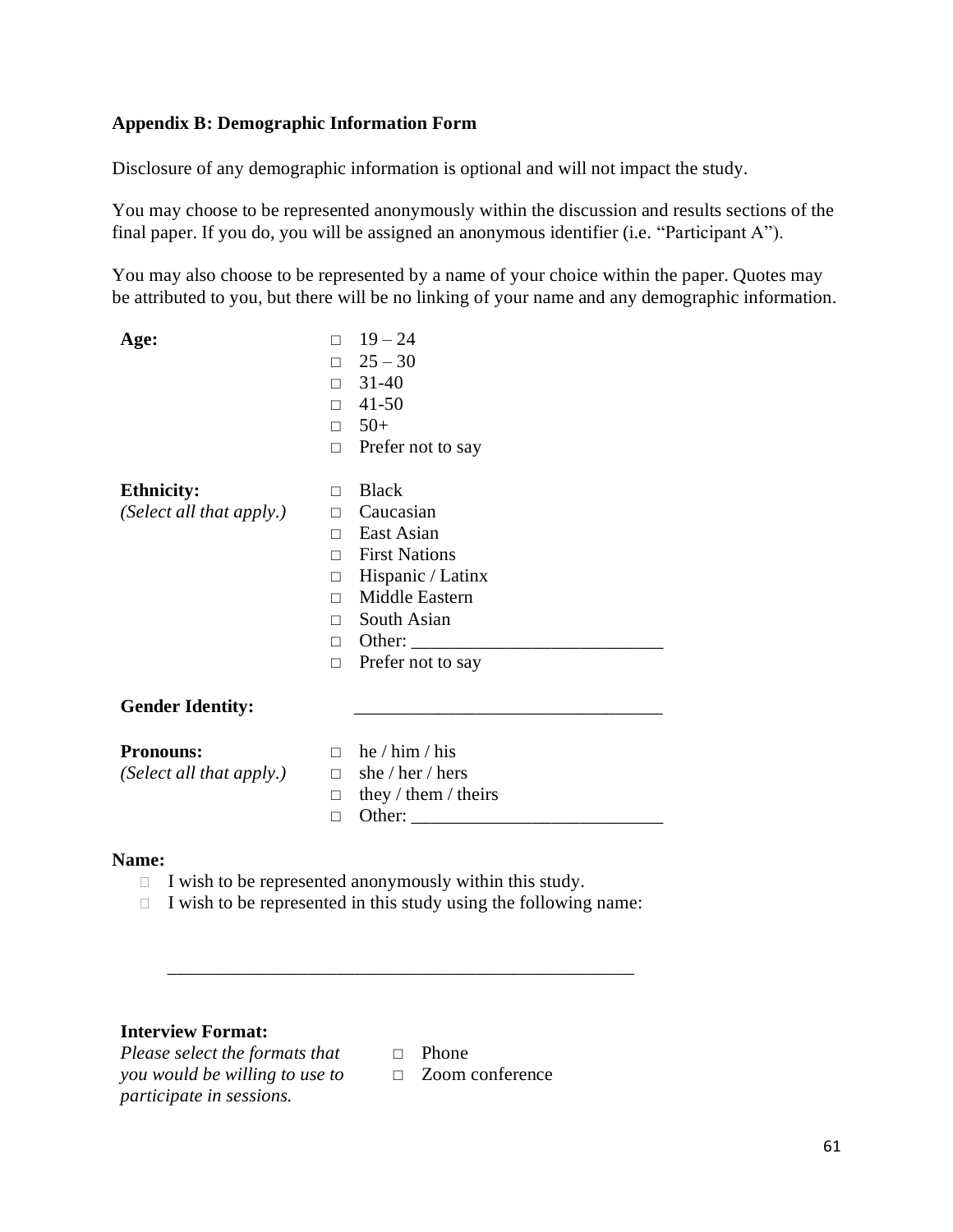## **Renumeration:**

*Please select your preferred format to receive your incentives for participating in this study.*

□ Bank e-transfer

□ Digital Amazon gift card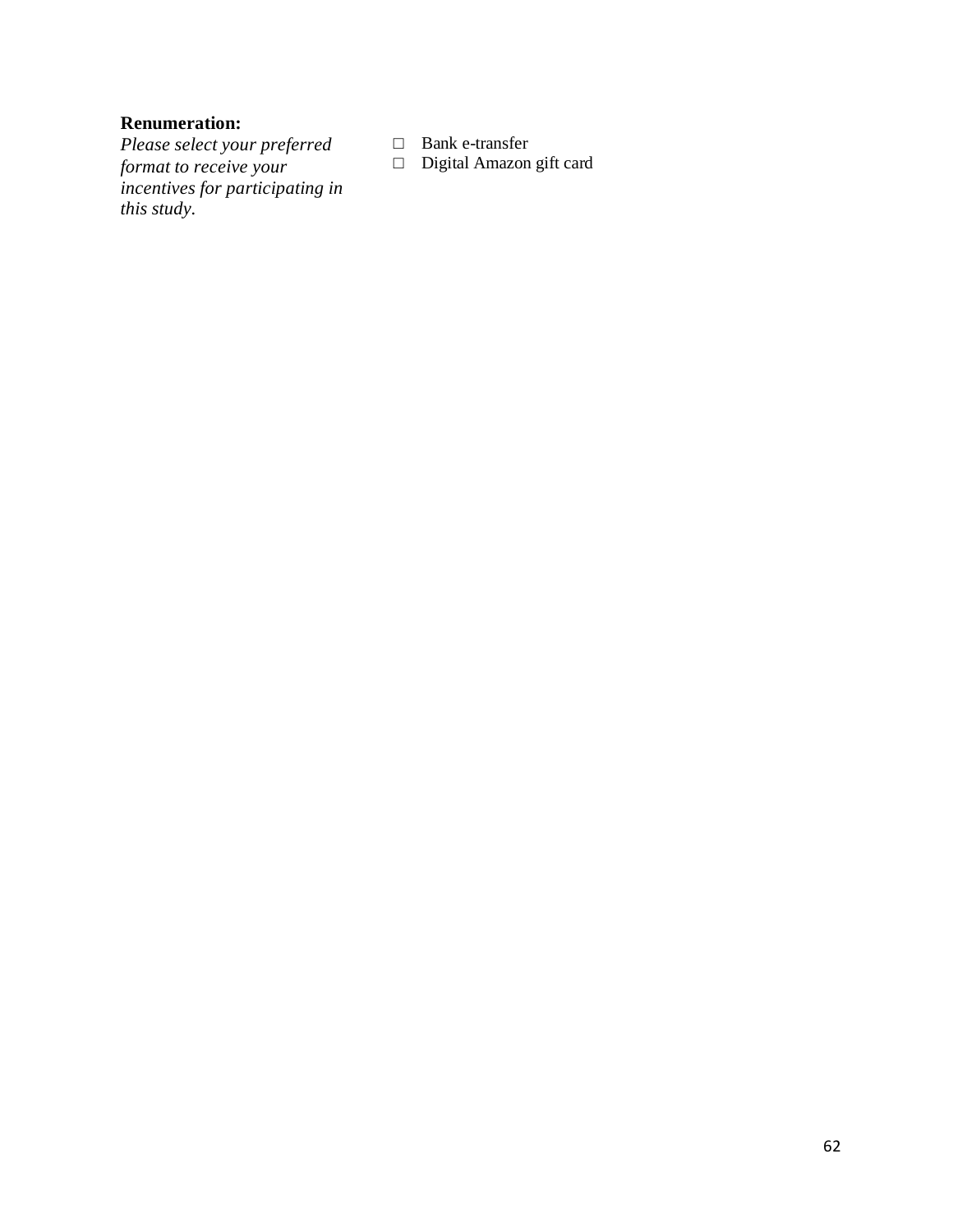## **Appendix C: Reddit Recruitment - Posted to r/transvancouver**

Hi r/transvancouver! My name is Shelby, and I'm a trans-femme graduate student at UBC's School of Information. I'm currently seeking participants for a research project focused on the information-seeking needs of transgender people. I am working with Heather O'Brien [\(h.obrien@.ubc.ca\)](mailto:h.obrien@.ubc.ca), an associate professor at the School of Information who serves as the principle investigator for this study.

The goal of this study is to interview transgender participants about their experiences searching for information related to developing their understanding of their gender identity. As a transgender individual myself, I am motivated to ensure that this project is equitable towards my participants. I'm aware of the power dynamics inherent in many forms of research, especially involving marginalized groups, and have actively sought out ways to subvert or disrupt that dynamic with this project.

The study will take place over two group sessions, which will take place over phone or Zoom. and my goal is to ensure participants are actively engaged in multiple parts of the research. Instead of being limited to generating data, this project will provide additional opportunities to collaborate on data analysis and application. In the first session, participants will share details related to the information-seeking habits that helped them better understand their gender identity. In the second, participants will analyze data from the first session and use it to evaluate an information resource intended for use by transgender individuals.

I'll be offering \$70 total in renumeration for participation in both sessions. If you are interested or have any questions, please leave a comment or DM me and I'll get back to you as soon as I can!

Thanks, and I hope to hear from you soon! Shelby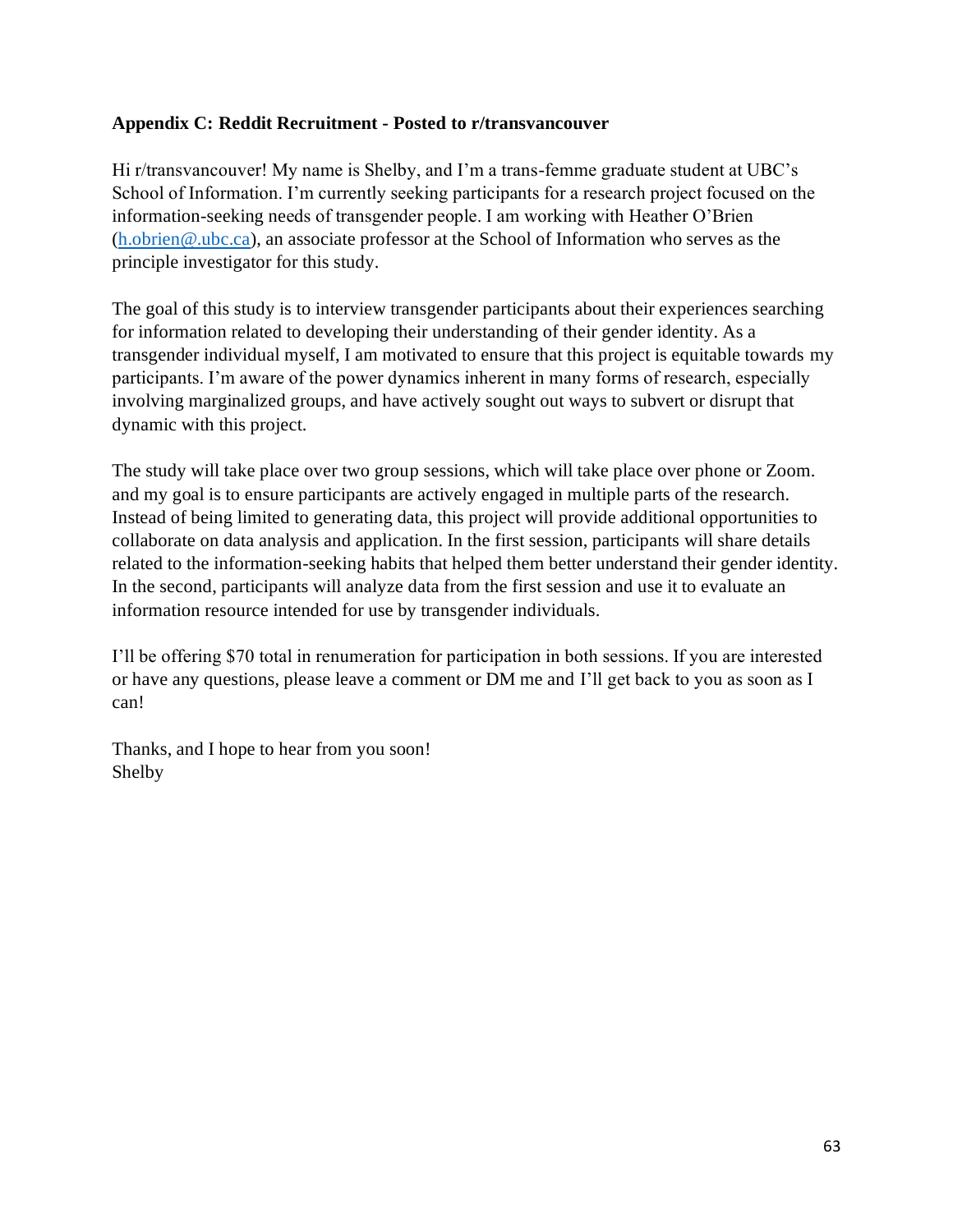## **Appendix D: Session 1 Interview Guide**

- Session will start with a round of introductions. Introduce the topic, provide definitions for "information source" and "information seeking".
- Obtain verbal consent to record participants before beginning the discussion.
- The majority of the session will be a loosely structured discussion centered around the following prompt:

"Reflect on the different information sources you encountered when questioning your gender identity. To what extent where they helpful in helping you better understand your gender identity?"

• Researcher may share aspects of their personal experiences to initiate discussion.

"My journey really started by talking to a close friend, who had figured out they were non-binary earlier than me, about their experiences with gender and not feeling like they fit into the gender they were assigned. That helped me realize I didn't fully feel like I fit into my assigned gender either, although I wasn't able to connect the dots to figure out I was transgender at the time.

I always paid a lot of attention whenever I encountered information about transgender people in the wild – I remember feeling really upset over a news story about a trans teen being bullied, or really emotional whenever I saw a 'trans timeline' post. I chalked a lot of this up to the fact that I was bisexual, so of course I was being a good ally to my transgender siblings! Eventually I took a course taught by a transgender professor, who talked about her experience with her gender identity. She described a habit she had that she related to her dysphoria – I had the same habit and had never connected it to my gender. That was the epiphany moment that finally caused me to realize I was transgender.

For a few years I identified as non-binary without really knowing what I should do about it. I remember looking up information about hair removal because that was something that really bothered me, but feeling like it was too expensive for me to pursue. And an impression I had from media coverage focused on binary trans people was that non-binary people didn't medically transition, so I didn't know what to do for a while. At one point I saw an interview with an AMAB non-binary artist that popped up on Facebook, who talked about their medical transition, and I realized that was something I was able pursue. So I needed to encounter all these sources of information to start understanding my gender identity, and getting me to a place where I felt comfortable seeking out information about medical transition."

• Following discussion, remind group about Session 2, and that a transcript of the session, as well as a link to the PHSA's TransCare BC website, will be sent for participants to review prior to Session 2.